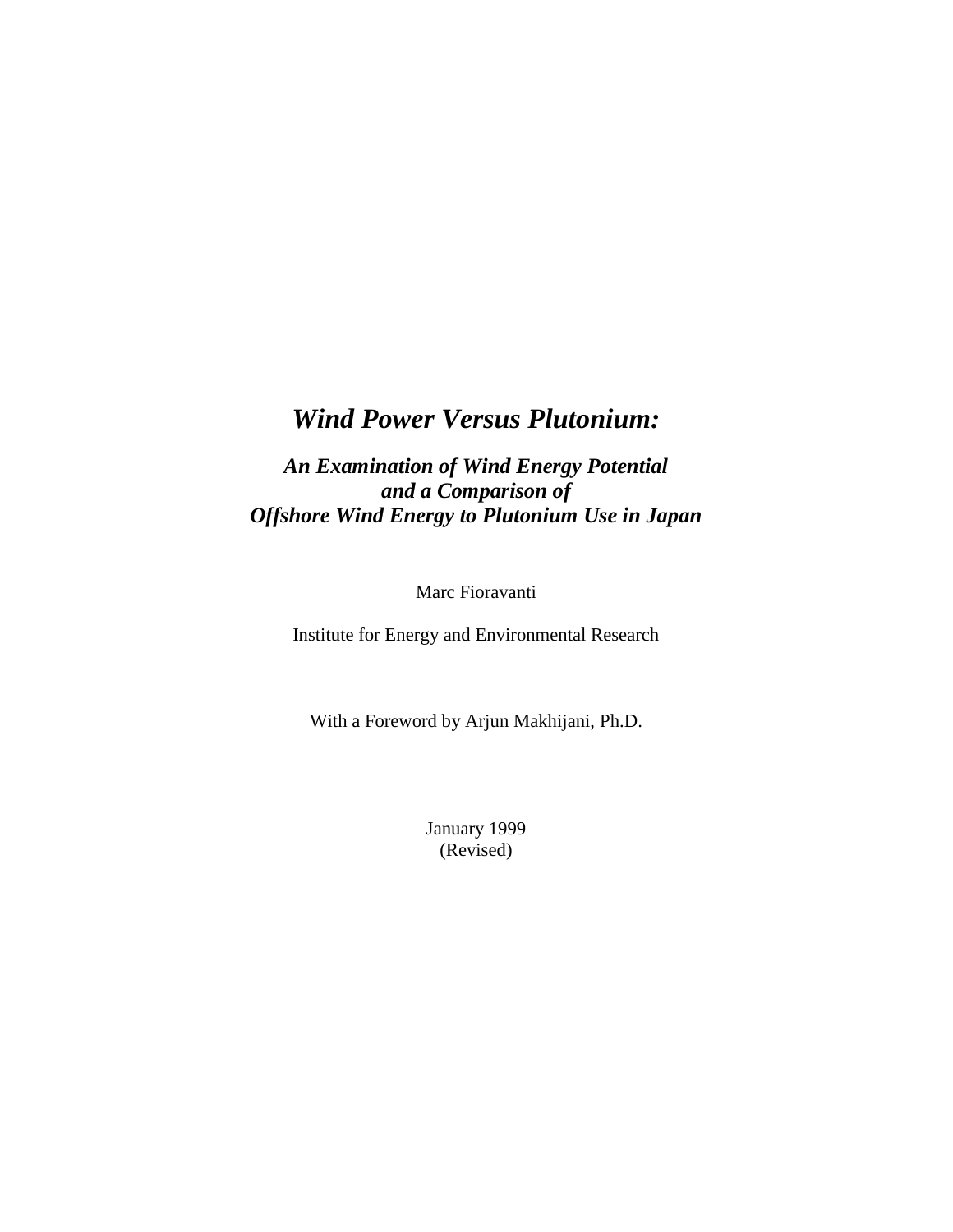Reprinted in June 2013, with corrections to text on page 47, and to Table 21 (page 44) and Table 22 (page 47).

Notes on the revisions to the original text can be found on the Web at [http://www.ieer.org/errata.](http://www.ieer.org/errata)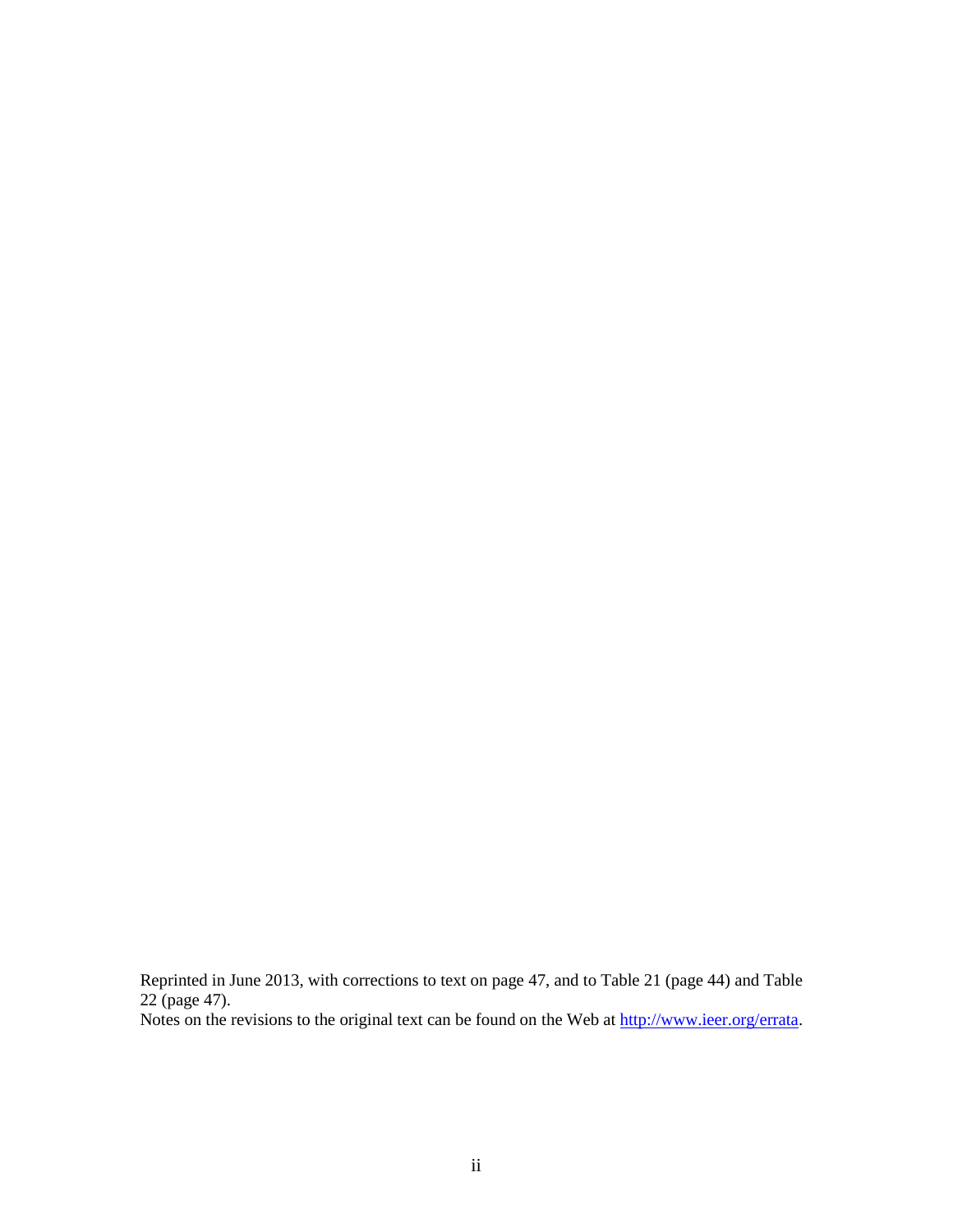|  | <b>Table of Contents</b> |
|--|--------------------------|
|--|--------------------------|

| <b>FOREWORD</b>                                                    | $\mathbf{V}$ |
|--------------------------------------------------------------------|--------------|
| SUMMARY OF FINDINGS AND RECOMMENDATIONS                            | 1            |
|                                                                    |              |
|                                                                    |              |
| <b>1. WIND ENERGY OVERVIEW</b>                                     | 6            |
|                                                                    |              |
|                                                                    |              |
|                                                                    |              |
|                                                                    |              |
|                                                                    |              |
|                                                                    |              |
| 2. OFFSHORE WIND ENERGY                                            | 21           |
|                                                                    |              |
|                                                                    |              |
|                                                                    |              |
|                                                                    |              |
|                                                                    |              |
|                                                                    |              |
|                                                                    |              |
| 3. CASE STUDY - WIND VS. PLUTONIUM IN JAPAN                        | 32           |
|                                                                    |              |
|                                                                    |              |
|                                                                    |              |
|                                                                    |              |
|                                                                    |              |
|                                                                    |              |
|                                                                    |              |
|                                                                    |              |
| <b>4. SOME POLICY ISSUES RELATING TO WIND POWER DEVELOPMENT 51</b> |              |
| <b>REFERENCES</b>                                                  | 55           |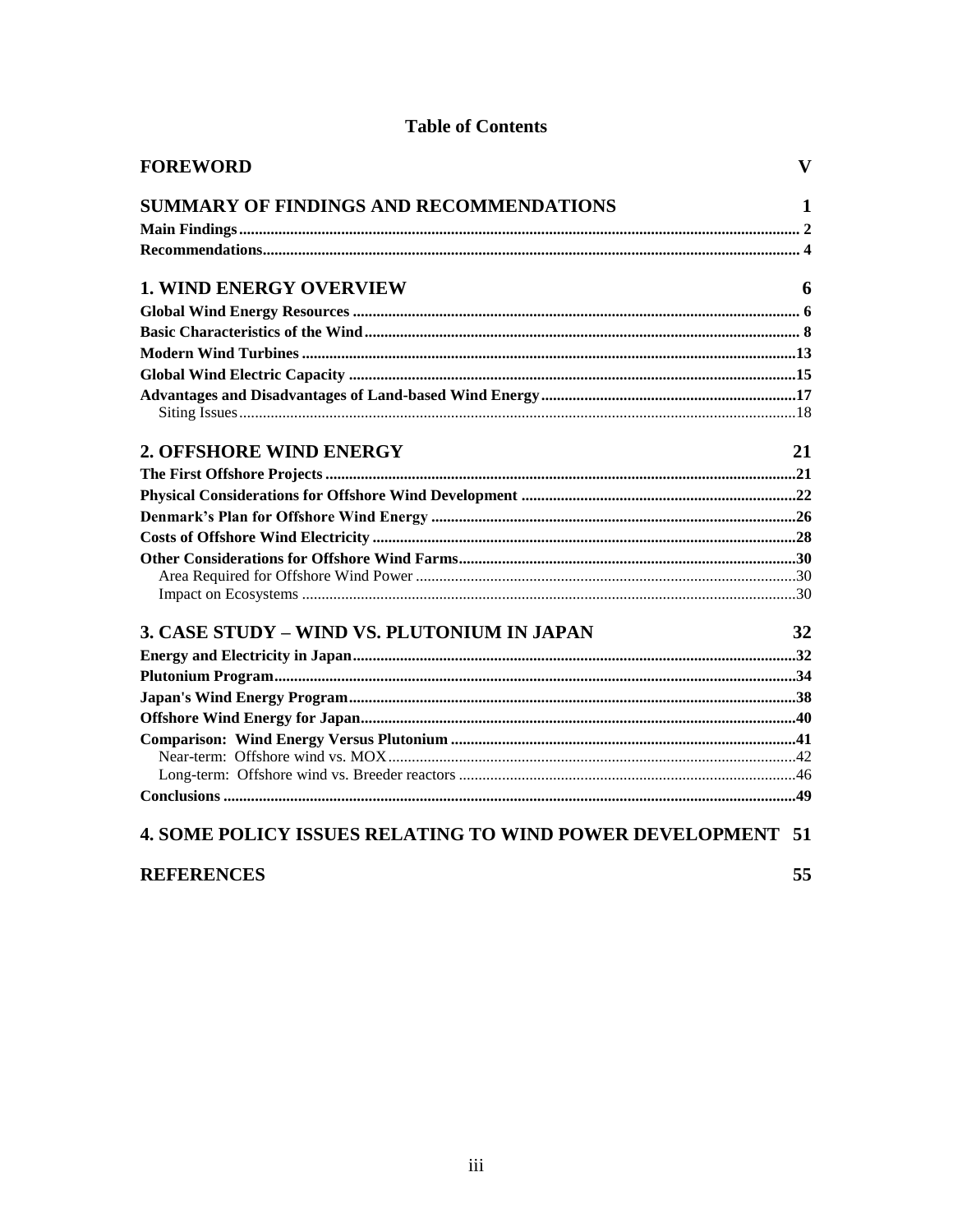## **List of Tables**

|      | Table 3: Comparison of Wind Power Density at Three Sites with Identical Average    |  |
|------|------------------------------------------------------------------------------------|--|
|      |                                                                                    |  |
|      |                                                                                    |  |
|      | Table 5: Roughness Classes                                                         |  |
|      | Table 6: Effect of Turbine Spacing and Number of Turbines on Array Efficiency  13  |  |
|      | Table 7: Global Wind Electric Capacity, through 1997 and projections to 2006 16    |  |
|      |                                                                                    |  |
|      |                                                                                    |  |
|      |                                                                                    |  |
|      | Table 11: Production Data from Offshore Wind Turbines $-1st$ Quarter 1998 22       |  |
|      | Table 12: Estimated Cost Breakdown for Offshore Wind Farms Installed in Mid-2000's |  |
|      |                                                                                    |  |
|      |                                                                                    |  |
|      |                                                                                    |  |
|      |                                                                                    |  |
|      | Table 16: Key Elements that have been proposed for Japanese Plutonium Program 36   |  |
|      |                                                                                    |  |
|      |                                                                                    |  |
|      |                                                                                    |  |
|      | Table 20: Offshore Wind Installation in Japan to Replace Proposed MOX Use through  |  |
| 2010 |                                                                                    |  |
|      |                                                                                    |  |
|      |                                                                                    |  |
|      |                                                                                    |  |

## **List of Figures**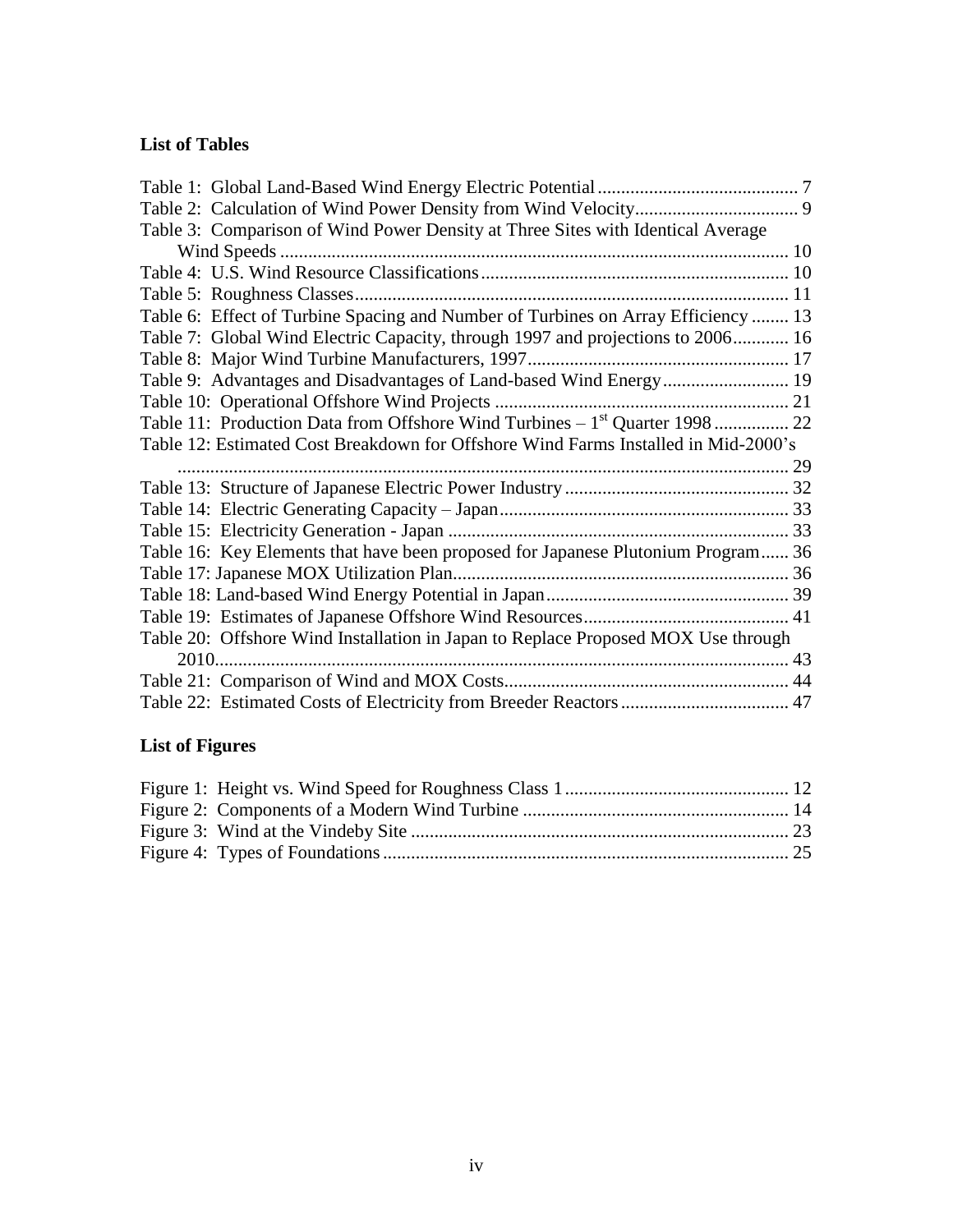## **Foreword**

This report is part of IEER's global outreach program on reducing nuclear dangers, and on achieving complete and enduring nuclear disarmament. The energy choices we make will likely shape the environment of the Earth for generations to come. They will also profoundly affect the prospects of reducing proliferation risks, and of achieving stable and enduring nuclear disarmament. No energy-related question is more pressing and more important for non-proliferation and disarmament purposes than the future of plutonium use in the commercial economy.

For over half a century, the nuclear establishment has promised the world energy from plutonium. It was to be plentiful in supply, lasting into the indefinite future and, in the 1950s, even "too cheap to meter." After tens of billions of dollars in research and development expenditures and little to show for it, programs for the use of plutonium must be viewed as failures.

Plutonium is now widely recognized as an uneconomic fuel. It is not even competitive with uranium and is unlikely to be in the foreseeable future. However, its proponents point out, as they have done from the start of the nuclear power era, that once-through uranium fueled reactors use a very small portion of the uranium resource base because they rely mainly on uranium-235, which is only 0.7 percent of natural uranium. The most abundant isotope, uranium-238, which is almost 99.3 percent of natural uranium is almost completely wasted (though a small portion is converted to plutonium and fissioned in the course of reactor operation). Since economically extractable uranium resources are unlikely to be a fuel source for the millennia to come, the advocates of plutonium point out that the conversion of uranium-238 to fissile plutonium fuel in breeder reactors is necessary for a long-term nuclear future.<sup>1</sup>

The key technology, the breeder reactor, converts uranium-238 (which is not a nuclear reactor fuel) into plutonium (which is). However, breeder reactors have a dismal record, especially given the amounts of resources that have been poured into them. Of the 2,600 megawatts of breeder reactor capacity in the mid-1990s, almost half was in a single reactor in France, Superphénix, which has since been shut. Moreover, the technology needed to separate plutonium from irradiated reactor fuel is in many ways the dirtiest part of the nuclear fuel cycle. It has been responsible for extensive pollution of the seas, rivers, and soil. It has resulted in highly radioactive liquid waste, which must be stored in

<sup>&</sup>lt;sup>1</sup> The argument for the conversion of non-fissile thorium-232 into fissile uranium-233 is about the same as that for converting uranium-238 into plutonium, with the difference that the practical utilization of thorium-232 has faced even greater obstacles than plutonium.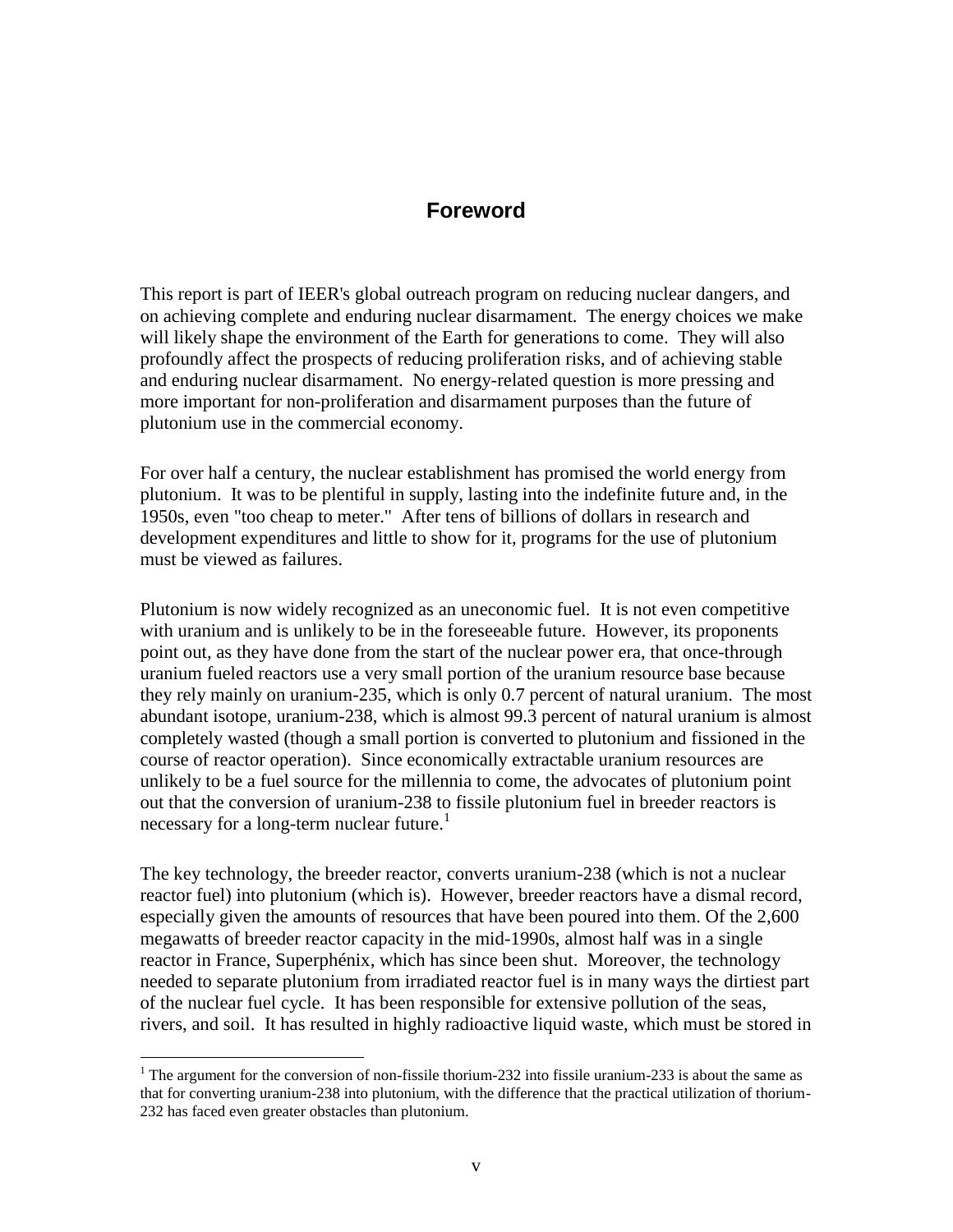tanks. Among the problems posed by these tanks is the risk of catastrophic explosions, such as that which occurred in a military high-level waste tank in the Soviet Union in 1957, and there was an electrical power failure at the French reprocessing plant at La Hague in 1980 that could have resulted in disaster but fortunately did not. Moreover, plutonium fuel use puts weapons-usable plutonium into circulation in the commercial economy, increasing proliferation dangers.

Plutonium is not the only fuel that can provide energy for the indefinite future. Wind and solar energy are two obvious alternatives to it. Even advocates of nuclear power admit their environmental and security advantages. However, advocates of nuclear energy have long argued that these are not economical. This is a specious and misleading argument on several counts. Plutonium is not economical – in fact, costs have gone up over time. Moreover, improvements in technology have made wind energy economical in some circumstances already. In addition, breeder reactors are not even a sound energy strategy for energy independence, as our analysis shows.

The relevant question for the long-term energy future is not whether wind, solar, or plutonium are economical now, but how we can arrive at an energy future that is environmentally sound, economically viable, and addresses the problems of greenhouse gas build-up and proliferation concerns all at the same time. This study does not address the whole complex of the issues involved, but rather one component – is it sensible at all to invest in plutonium as a long-term energy resource given that wind power is commercial in some circumstances and can be made widely commercial in the foreseeable future?

In comparison to plutonium, renewable energy sources have received a far smaller share of public resources for technological development despite the evident superiority on environmental and non-proliferation grounds. Wind power has no routine emissions and no long-lived radioactive wastes, for instance. One result has been that the development of renewable energy sources has been slow and halting. However, the total amount of wind power is still very small both in relation to its potential and as a fraction of total electricity generation. Nonetheless, in the last two decades, significant improvements have been made. In the 1980s, the first major wind farms were built in California, and in the 1990s, wind power developments have been significant in Denmark and Germany. Denmark has made a major difference to the development of wind power technology through its ambitious and long-range commitment to it. The industry is evolving and improving rapidly, especially since the early 1990s. One of the major constraints on wind power development, the large amount of land required, is now being loosened by the development of offshore wind power plants. Sweden, Denmark, and Holland have been trying them out since 1990, with good results. Again, Denmark has the bestdeveloped plans for expansion.

Our case study was on plutonium fuel use in nuclear reactors for Japan, which has among the most ambitious plutonium programs in the world. Moreover, the land constraints in Japan are severe and the land-based wind power potential is relatively low.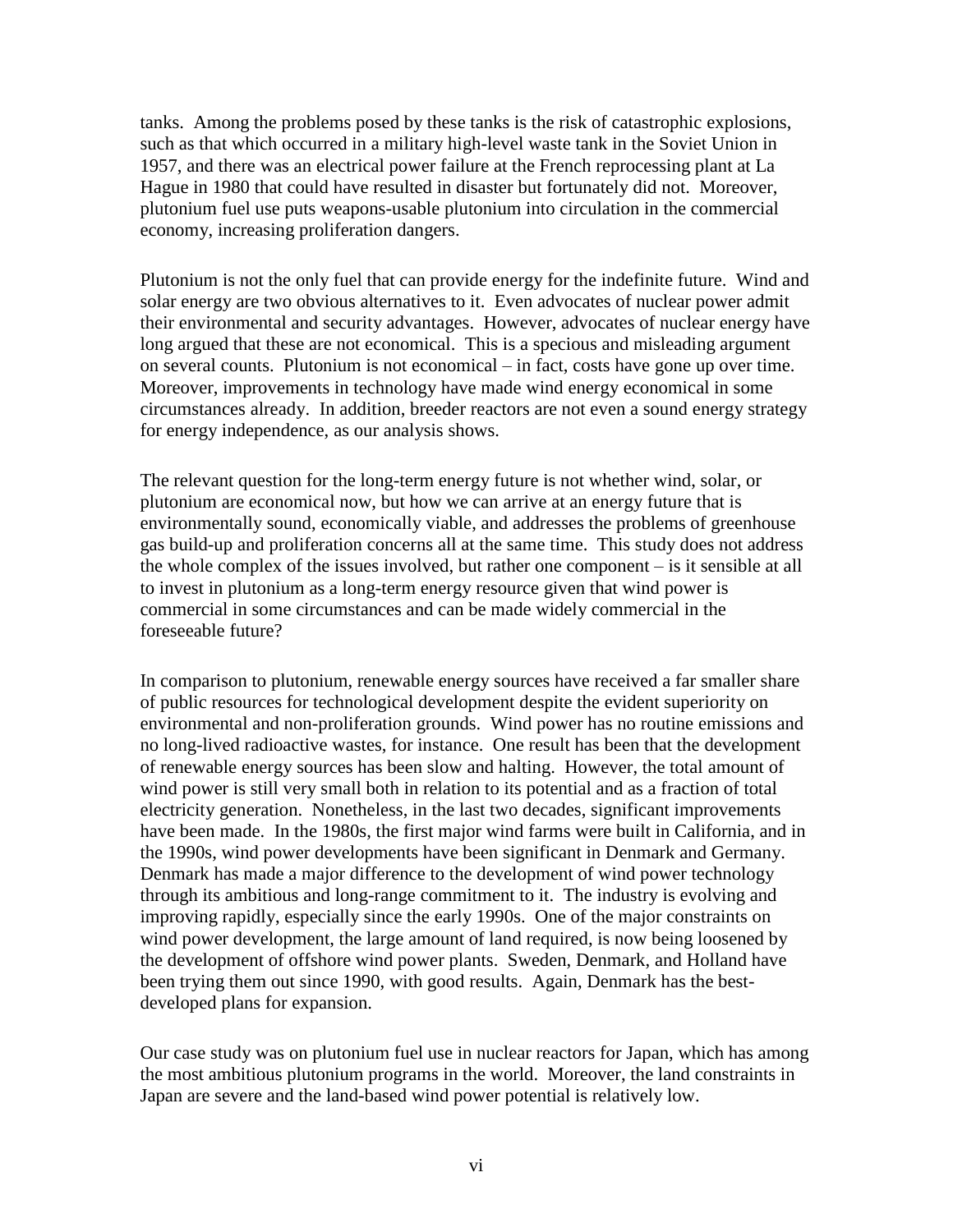We decided to compare the costs and electricity generation potential of using plutonium as a fuel with those of offshore wind development in Japan. The basic purpose of the comparison is to explore a long-term energy source for Japan and to discuss a short- and medium-term investment strategy that derives from that analysis. For the long-term analysis we compare the use of breeder reactors with plutonium recovery to wind energy, based on costs that are roughly comparable to those that currently prevail. While the costs of breeder reactor technology and associated reprocessing may decline, this is not at all assured; nor can such a trend be discerned from past development of this technology. On the other hand, there is a clear trend toward lower costs of wind energy. Thus, a comparison based on approximate current costs yields results that are biased against investment in wind. Despite this, our analysis clearly shows the desirability of long-term investment in wind energy.

The short- and medium-term analysis that is needed in such a situation is to compare the benefits that can be derived from the development of wind power compared to plutonium programs over the same period. These involve the use of plutonium fuel as a fuel in current light water reactors, which is the transitional plutonium use strategy that has been adopted by France, Japan, and others.<sup>2</sup> The fuel consists of a mixture of a few percent of plutonium dioxide mixed with uranium dioxide, called MOX fuel. Were the short- and medium-term economic benefits of MOX fuel use relative to wind overwhelmingly great, an economic argument could be made for the development of wind and plutonium technologies in parallel. But this is not the case. MOX fuel carries high costs as well and environmental and proliferation liabilities that are not shared by wind technology.

The results of our research point clearly in the direction of offshore wind energy development for Japan. Based on preliminary survey of the literature on the subject, offshore wind potential could also be similarly developed in many other countries, including those that now have large plutonium programs: Britain, France, and Russia. Of course, due to their large land area, land-based wind energy may be a better choice for Russia and several other countries that were formerly part of the Soviet Union.

In 1952, the Paley Commission, appointed by President Truman, judged the promise of renewable energy sources to be greater than that of nuclear power for meeting energy needs and preventing economic dislocations due to disruptions in foreign oil supply. But shortly thereafter, the US government chose to ignore that recommendation in favor of pursuing nuclear power, largely as part of its Cold War propaganda campaign.<sup>3</sup>

It is well past the time when Cold War dreams of plutonium as a "magical" energy source should have been abandoned in favor of renewable energy sources. I hope that this study

 $2$  MOX fuel use in light water reactors is not a suitable strategy for using most of the uranium resource base. This is because repeated recycling of plutonium in these reactors degrades the isotopic composition of the plutonium. Isotopically-degraded plutonium eventually becomes unsuitable for use as a fuel.

<sup>&</sup>lt;sup>3</sup> Paley Commission as cited in Makhijani and Saleska 1996.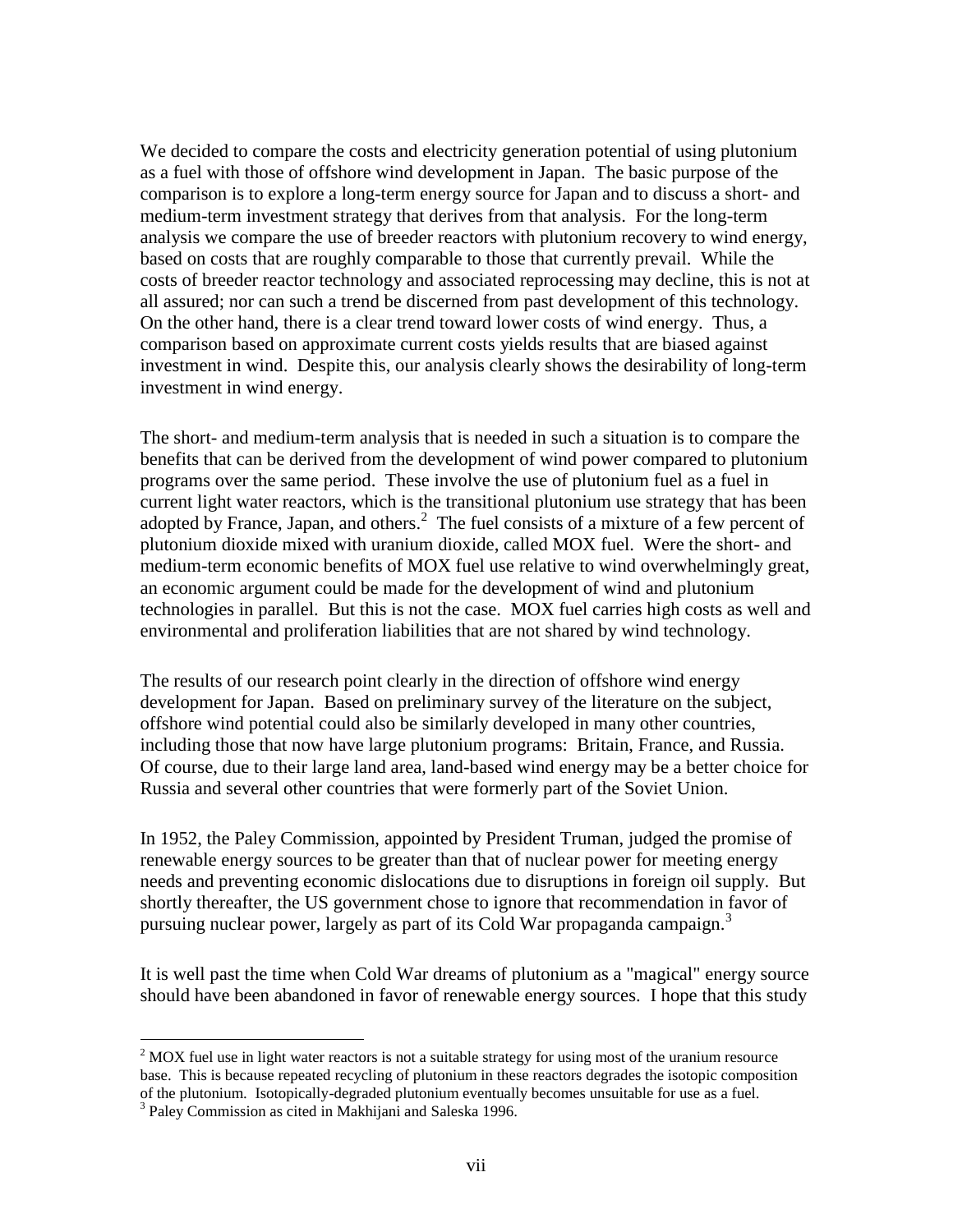will spur Japan as well as other countries to vigorously pursue wind energy. The same level of resources as have been expended on plutonium energy are not likely to be required, since wind energy is already commercial relative to plutonium in many locations. But the same determination will be needed. It will also require some political courage to put aside the pork-barrel claims of the plutonium establishment, which has had an unduly large claim on the public purse for over fifty years and still exercises a high level of bureaucratic influence in several countries.

A word is warranted here about recent developments in Germany. The new German coalition government of the Social Democratic and Green parties has decided to phase out nuclear power. In conjunction with this decision, they will terminate reprocessing as a method of waste management and the use of separated plutonium as a fuel source. Germany's decisions regarding reprocessing may well be the harbinger for a thorough reassessment of the plutonium commitments by other countries. Following on the heels of the German decision, Switzerland, another country that uses MOX fuel, also announced a decision to phase-out nuclear power and use of plutonium for energy. Neither country has settled on a timetable as yet

As a result of the German decision to stop reprocessing, Japan will become by far the largest foreign customer for French and British reprocessing services. A decision by Japan to develop wind energy instead of plutonium could play a big role in convincing the British and French to end their own uneconomical commitment to this fuel.

The rapid developments in favor of wind energy and against plutonium as an energy source come at a time of an urgent need for new electrical generating capacity designed to reduce carbon dioxide emissions. Our analysis shows that one essential component of investment in long-term energy sources should be wind energy and specifically development of offshore wind resources. It is time to leave plutonium behind in the century in which it was created and stop throwing good money after the enormous amount of public resources have already been wasted on it.

We would like to thank several people who reviewed all or part of this report and offered helpful comments and suggestions: Yurika Ayukawa, Tetsunari Iida, Mika Obayashi, Randy Swisher, Masa Takubo, Gerard van Bussel, and Izumi Ushiyama. Those acknowledged here do not necessarily endorse the findings, conclusions, or recommendations of the study, the responsibility of which lies with the author, who, of course, takes full responsibility for any errors.

I have worked closely with Marc Fioravanti to assure the soundness of the analysis and the conclusions and recommendations of the report. In addition, several IEER staff provided valuable assistance during writing of this report. Anita Seth reviewed the manuscript and provided valuable insight and editorial comments. Lois Chalmers assisted with fact-checking and research. Betsy Thurlow-Shields helped with preparation and distribution of the report.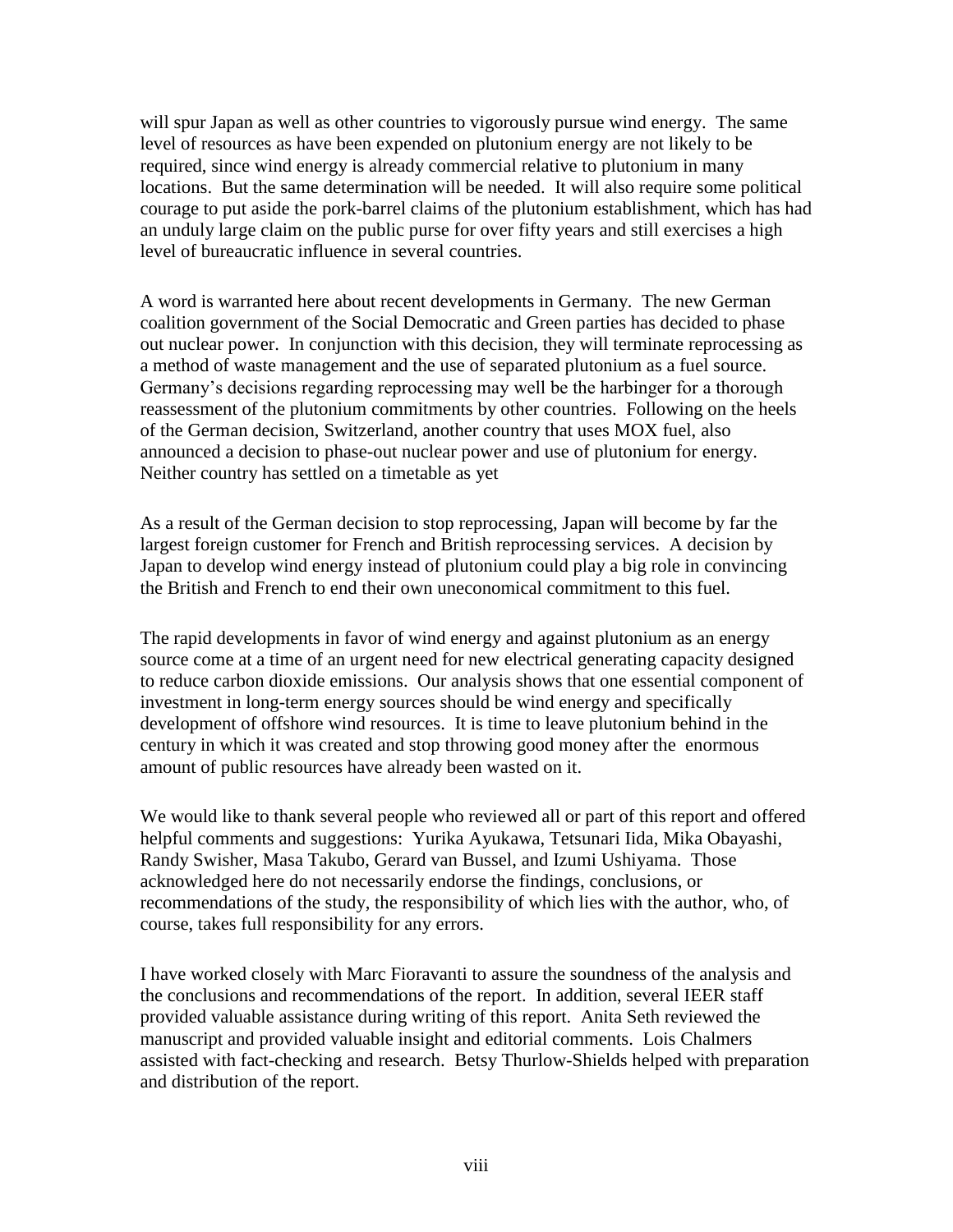We are grateful to the W. Alton Jones Foundation, the John D. and Catherine T. MacArthur Foundation, the C.S. Fund, and the New Land Foundation for their support of IEER's global program on enduring nuclear disarmament, of which this report is a part. We are also thankful for general support funds provided to IEER from the HKH Foundation, the Stewart R. Mott Charitable Trust, the Turner Foundation, the Working Assets Funding Service and the Working Assets Fund of the Tides Foundation. We also appreciate the generosity of individual donors to IEER.

Arjun Makhijani Takoma Park January 1999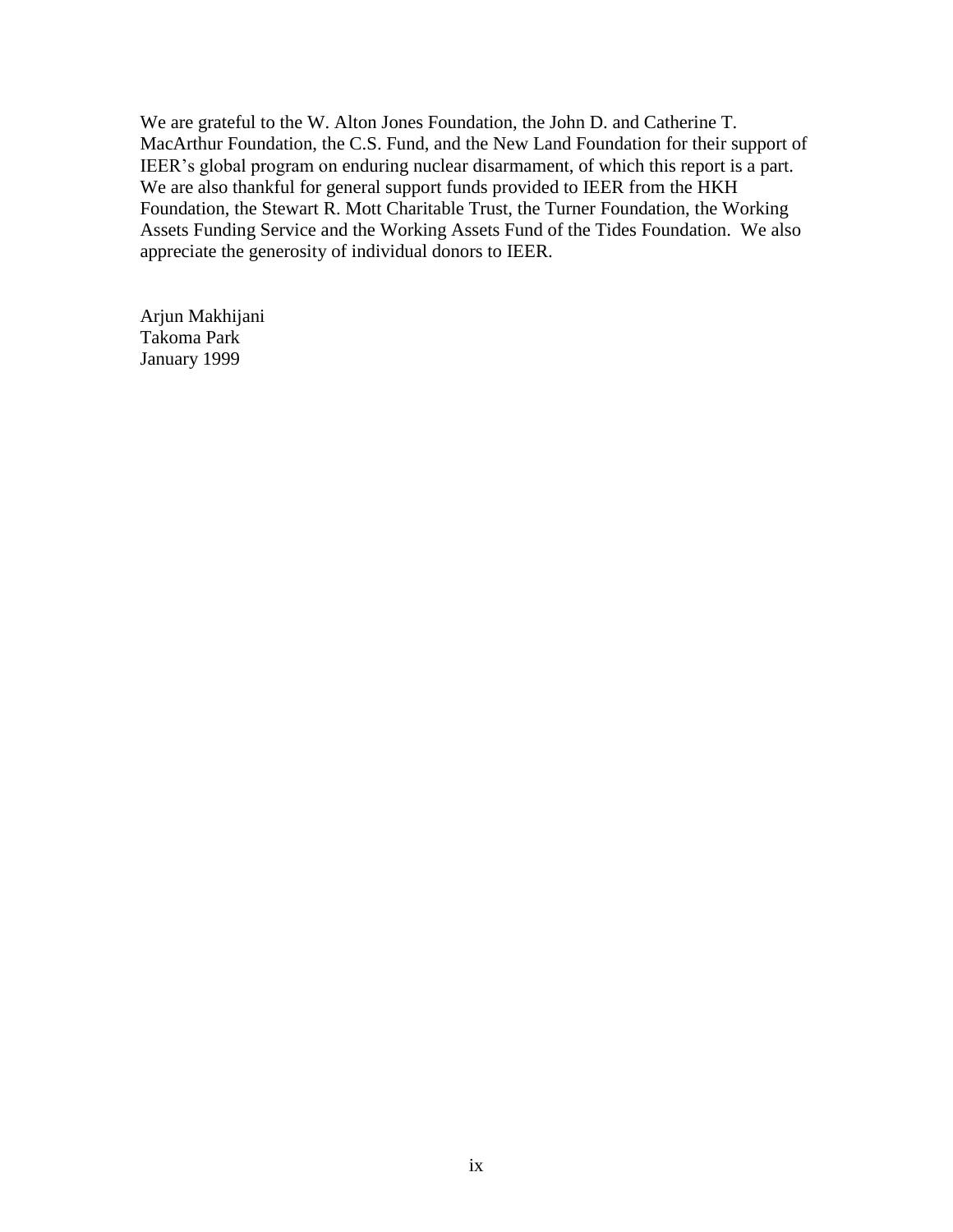## **Summary of Findings and Recommendations**

The energy carried by the wind holds immense potential to contribute to the world's electricity supply. Many factors have held back the realization of that promise. The relative lack of resources for its development compared to fossil fuels and nuclear energy (especially plutonium programs) has been a major factor. But the amount of land required and the dispersed and intermittent nature of the resource have also constrained its development.

Internal technical constraints on wind energy development now appear to have been largely resolved or nearly so. In the last two decades developments in electronics as well as increasing wind turbine size have reduced the costs of connecting turbines to electricity grids. As a result, the economics and reliability of wind turbines has been greatly improved. Further, the location of wind turbines in offshore areas since 1990 appears to be a solution for coastal countries where wind energy development is limited by availability of land.

As a result of the removal of these major constraints on wind energy development, wind energy should now be regarded as a major energy source. The reduction of greenhouse gases and increasing self-reliance in energy supply have been posited as attractive characteristics of both plutonium and wind energy programs (though not perhaps by the same authorities). Both plutonium and wind have been suggested as energy sources for the indefinite future (in contrast to fossil fuels or uranium-235). Hence a comparison between them is appropriate. One difference between wind energy and plutonium as a fuel (or other nuclear or fossil fuels) is that wind is by its nature intermittent. Hence, wind power sources must either form part of a mix of electricity, or, if wind is to play a role more akin to baseload generating sources, means such as energy storage or conversion to hydrogen are required.

We have used the Japanese situation as a case study in order to make such a comparison. One reason we chose Japan is that its particular circumstances make it more unfavorable for wind than other countries that have plutonium programs. Japan has very limited availability of land suited for wind power, and much of it is expensive to access. Hence, Japan provides a suitable case to test the viability of wind power versus plutonium, in order for our findings to be generally applicable to other countries with plutonium programs.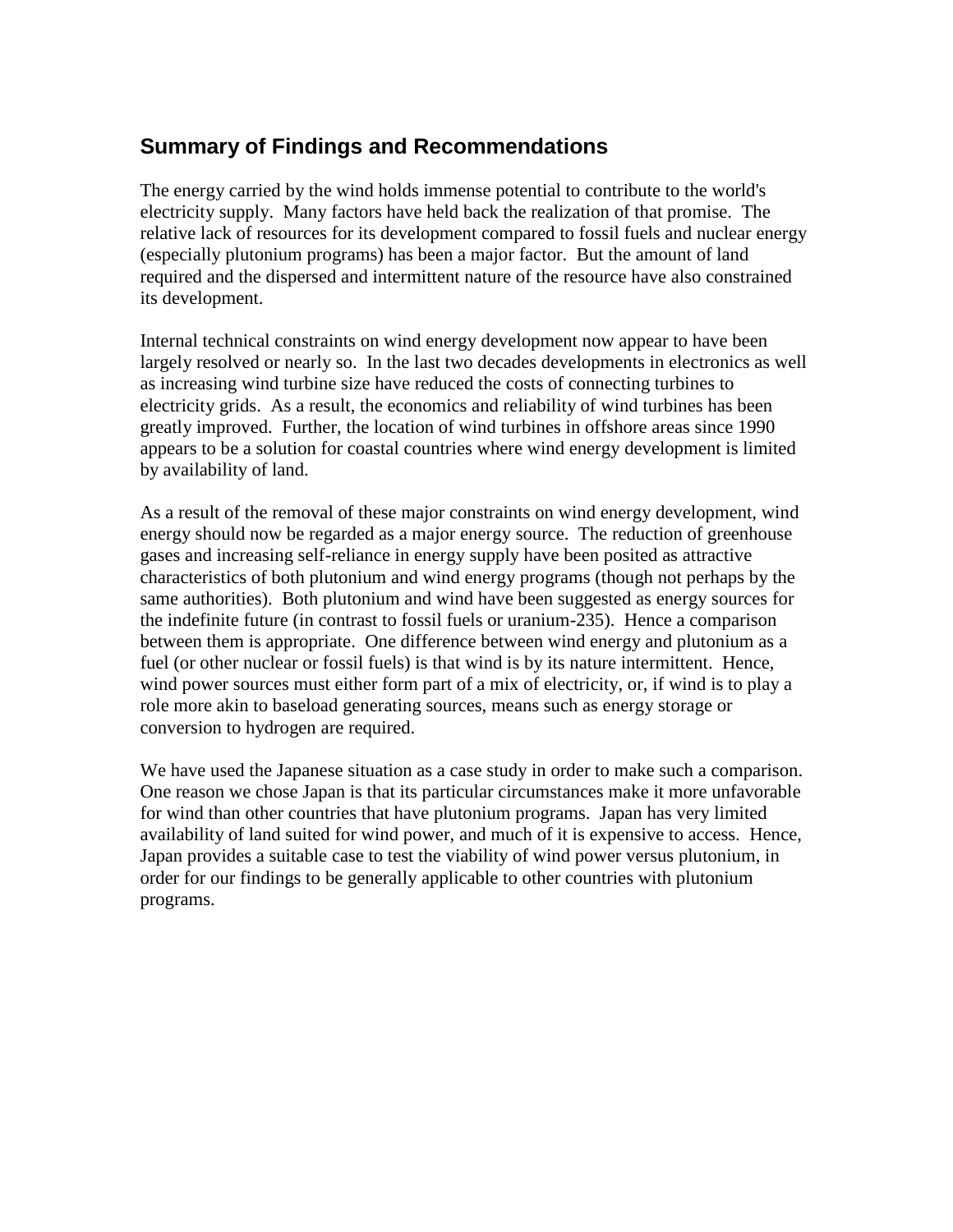## *Main Findings*

## *1. The global wind energy resource is very large and can make significant contributions to the world's electricity supply. Both land-based and offshore wind energy resources are substantial.*

Overall, wind energy can supply a significant fraction of the world's electricity supply. Land-based wind energy supply greatly exceeds current total world electricity generation. Only a fraction of this can be economically tapped with present technology at suitable locations. Global offshore wind potential has not been well studied, but European estimates indicate that it is also large.

### *2. Offshore wind power holds great promise and can overcome the principal objections to land-based wind power.*

The size of this resource will depend greatly on technology, since current technology limits economic exploitation to relatively shallow waters. Siting wind power plants offshore eliminates land impacts, and visual impacts could be greatly reduced or eliminated. The potential of offshore wind energy has not been carefully evaluated except in parts of Europe, but it is likely to be significant. The increased cost of offshore construction and connection to land-based transmission lines are likely to be offset to a large degree by more favorable winds, lower site acquisition costs, and reduced environmental impacts. Offshore costs are projected to be roughly the same as moderately-good land-based sites – about 5 cents per kilowatt-hour (kWh). Denmark has embarked on an ambitious wind power development program and much of this expansion will be in the form of offshore wind plant plants.

#### *3. Japan's plutonium program is expensive and uneconomical.*

Japan has spent enormous resources trying to develop its plutonium program. The capital cost of the Rokkasho reprocessing plant alone is estimated to be \$11 billion by the time construction is completed. Japan has spent many billions more on foreign reprocessing contracts, on the Tokai reprocessing plant, and its breeder reactor program. Yet:

- Not a single commercial reactor in Japan is using plutonium fuel.
- Japan's breeder reactor program is stalled for a variety of reasons, including a December 1995 sodium leak in its showcase breeder reactor project at Monju.
- The full-scale reprocessing plant under construction at Rokkasho is far behind schedule and greatly over budget. Japan's pilot reprocessing plant at Tokai is shut.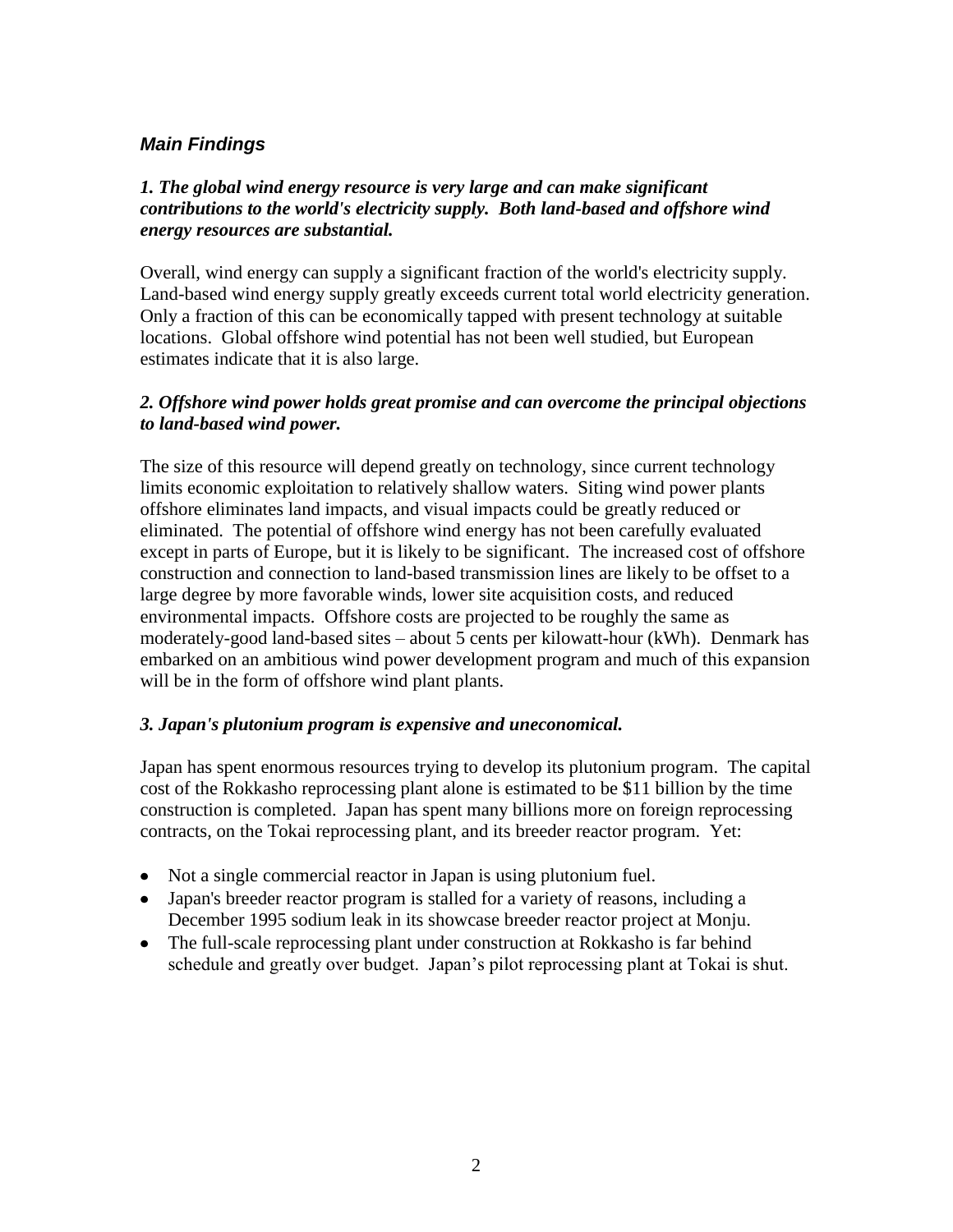### *4. Japan has few indigenous fossil or uranium energy resources. Yet Japan has not made a significant effort to develop its wind power resources. Japan has modest landbased wind energy potential and substantial offshore wind potential.*

Japan relies on imports for most of its energy use. It is reliant on foreign sources for coal, oil, natural gas, and uranium. Japan derives about 11% of its total primary energy supply (about 28% of its electricity supply) from nuclear power. It has built only 25 MW of wind capacity through mid-1998. Its expenditures on plutonium have been hundreds of times larger than on wind energy development – a difference that cannot be justified based on the experience of these two programs or on the potential of these two resources.

A wind resource survey completed by the New Energy and Industrial Technology Development Organization, NEDO, gave a mid-range estimate of land-based wind power equivalent to 1 to 3 percent of total electricity production. Japan's offshore resources appear to be much greater. A preliminary study estimated the offshore wind energy potential for a range of scenarios 1 to 5 kilometers from the coast to be 9 to 28% of electricity generation in 1996. Wind resources up to 40 kilometers from shore are currently considered economically feasible according to studies in Denmark, with the key factor being water depth. If equivalent areas far from shore can be developed, the Japanese offshore wind resource would be far larger. Yet Japan's energy policy has no provision for the development of its offshore wind potential.

## *5. A vigorous program to develop wind energy could, by the year 2010, result in annual electricity generation approximately equal to Japan's plans for electricity from mixed oxide fuel program in 2010.*

Current Japanese plans call for 17 reactors to be using mixed plutonium oxide-uranium oxide (MOX) fuel by the year 2010. Japan's wind potential, notably its offshore potential, could be developed to almost equal the 39 TWh per year that would be generated from MOX fuel if Japan's plutonium fuel plans stay on schedule. (However, we note that Japan's plutonium program has experienced many setbacks and delays in recent years.)

## *6. The cost of electricity from plutonium is greater than expected offshore wind energy costs.*

Current estimates based partly on European experience since 1991, indicate offshore wind energy costs of under 6 cents per kWh. We estimate electricity generated from MOX fuel in current nuclear reactors to cost 7 to 8 cents per kWh, possibly more. We estimate electricity from breeder reactors to be 11 to 12 cents per kWh, under optimistic assumptions, and they may be as high as 15 cents per kWh. There is no trend indicating decreasing breeder reactor costs. In contrast, wind energy costs will likely continue to decrease, as the demand for wind turbines increases and large-scale production is established.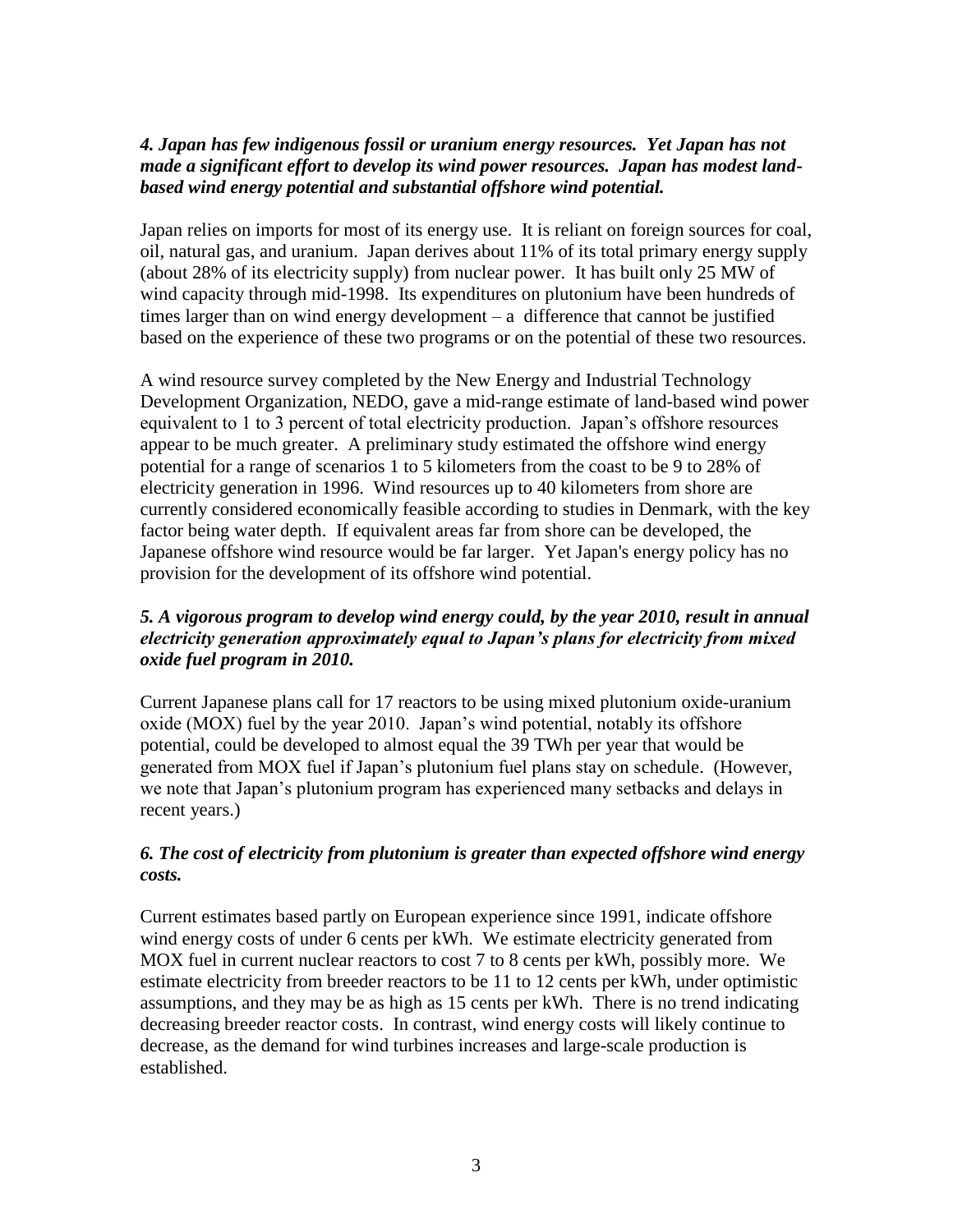## *7. Further expenditures of ratepayer and taxpayer resources on electricity from separated plutonium (including expenditures on reprocessing) are unjustified and represent a gross misallocation of energy development money.*

The size of the offshore wind resource, the availability of the technology, the many difficulties with plutonium as an energy source and the high cost of using plutonium all point to same conclusion. A rational energy policy cannot justify continued expenditure on plutonium fuels. Our conclusions in this regard are based on our case study of Japan. However, costs of plutonium programs are broadly similar in various countries and hence our conclusions are also likely to be valid for other countries with potential for offshore wind energy development, such as France, Britain, Russia, and the United States.

## *8. A hydrogen-based transportation system would be more economical using wind as an energy source rather than breeder reactors.*

The use of hydrogen as an energy carrier in the long-term is desirable for a number of technical and environmental reasons. In particular, an energy self-sufficiency strategy in transportation for countries that rely on imported petroleum is likely to involve the use of hydrogen and fuel cells in transportation. To accomplish this, the conversion of electricity generated whether from wind or from plutonium (or nuclear power generally) to hydrogen fuel will be required. On the basis of present costs and projections, hydrogen derived from wind energy is far superior economically as well as environmentally to that derived from plutonium as a fuel.

## *Recommendations*

*1. Japan should end its program for generating electricity from separated plutonium, including its MOX program for light water reactors and its breeder reactor program.*

*2. Japan should immediately begin serious evaluation of offshore wind energy resources and start programs in favorable locations. It should aim to generate enough electricity from wind to replace the projected energy generation from plutonium fuel through the year 2010.* 

An ambitious offshore wind program is both justifiable and prudent. It will be large enough to provide a solid basis for economic and environmental evaluation and provide sufficient operating experience on which to gauge the true potential of the energy resource.

### *3. The International Energy Agency and the United Nations Environment Programme, in collaboration with other agencies such as the World Meteorological Organization, and national governments should undertake a comprehensive survey of global offshore wind potential.*

More detailed estimates of offshore wind energy potential are needed, calculated based on wind turbines optimized for offshore wind conditions.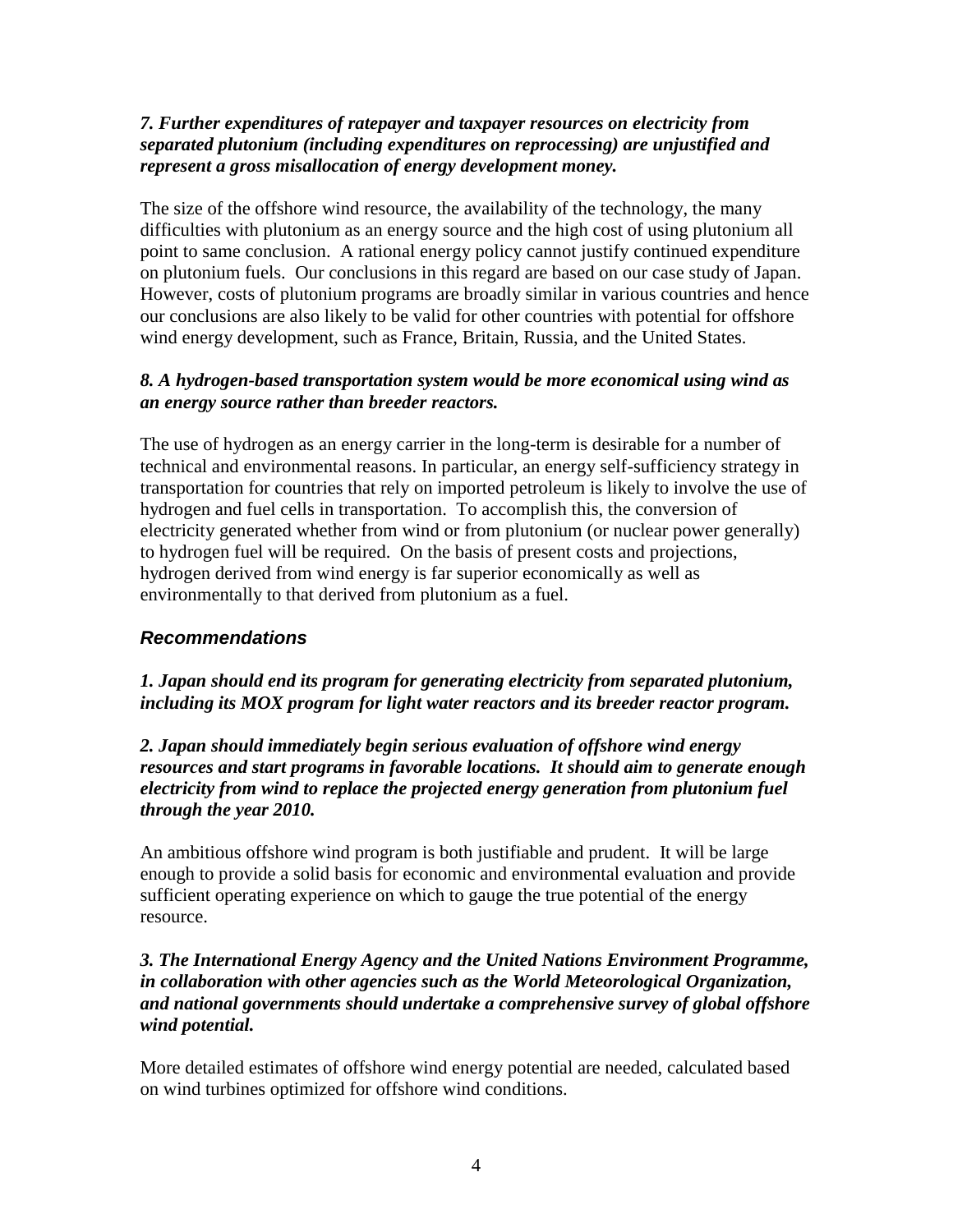## 4. Government policies should be aimed at creating a predictable and significant *market for wind energy, including offshore wind energy, given the need to reduce greenhouse gas emissions.*

Our evaluation of past governmental efforts to develop wind energy leads us to conclude that the most effective way to promote wind energy is to hold open bids for a fixed amount of wind capacity each year at appropriate sites, including offshore locations. These bids should require guaranteed performance over a specified period of time, on the order of 15 to 20 years. The competitive nature of this program would reduce the cost of wind electricity. In particular, we recommend that the United States government put in place a program to purchase 1,000 megawatts a year of wind capacity at least until the year 2010. Such a program is justified both in view of the magnitude of U.S. commitments to greenhouse gas reduction under the Kyoto Protocol and the broad economic and political influence that such a policy would have in the private sector as well in other countries. Similar programs should be put in place for other renewable energy technologies; taken together, they would form a substantial part of a comprehensive approach to decreasing the costs and increasing the use of renewable energy.

## 5. *Offshore wind energy projects that are undertaken over the next two decades should have significant components that would evaluate their environmental impact on marine ecosystems.*

## *6. Given that hydrogen is a non-polluting energy carrier that can become part of a sustainable energy system, significant resources should be devoted to the commercialization of this technology, particularly in transportation.*

Countries, such as Japan, that claim to have energy self-sufficiency as a priority should incorporate hydrogen into their analyses of energy systems. The use of fuel cells in motor vehicles is being intensively investigated by automobile manufacturers. Efforts by governments to develop hydrogen technology and infrastructure, including use of hydrogen in fuel cell vehicles, would help promote a number of goals simultaneously, including reduction of greenhouse gas emissions and transition to renewable energy sources.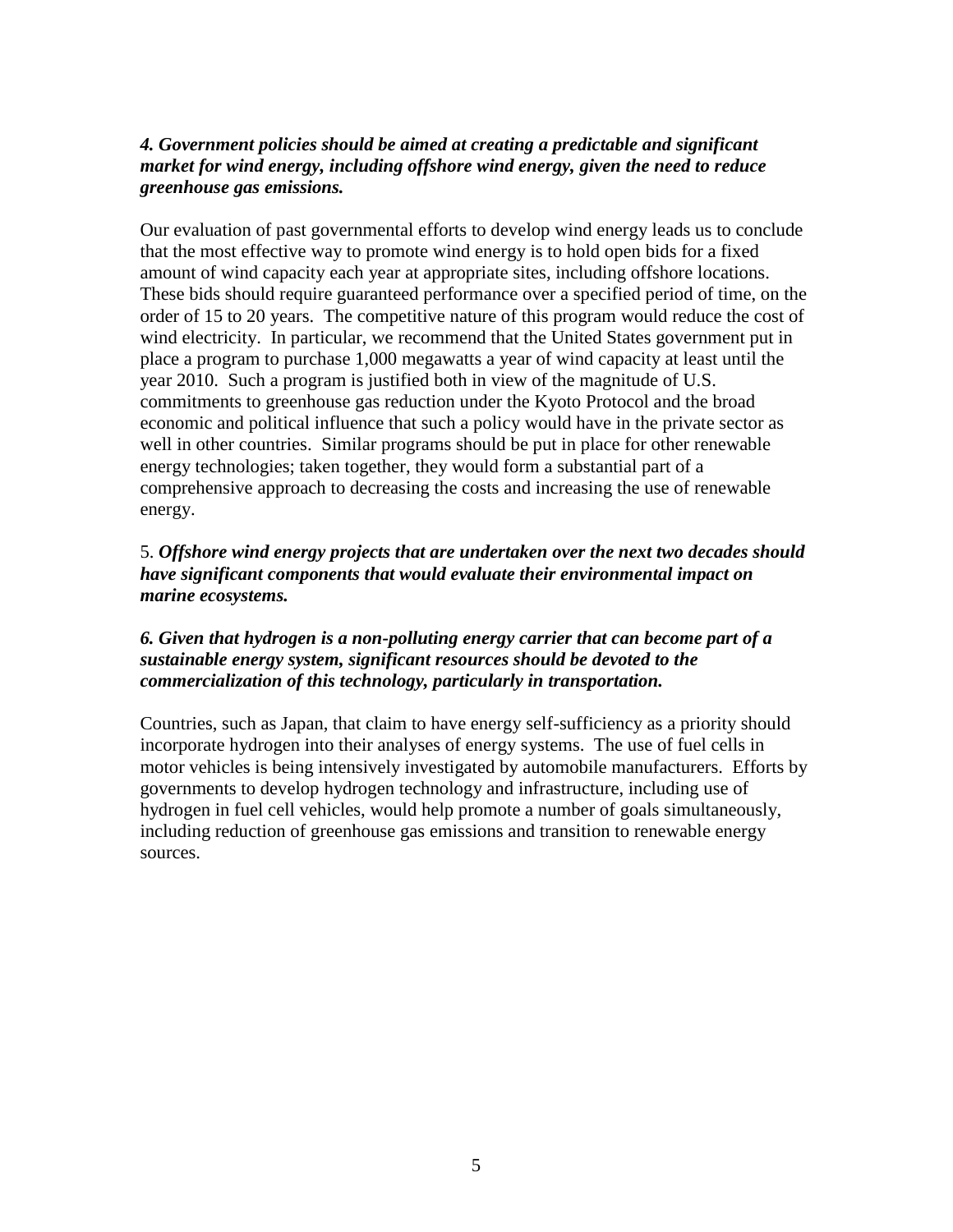## **1. Wind Energy Overview**

Although people have used wind energy for thousands of years for sailing, pumping water, and milling grain, it took roughly a hundred years into the electric power generation era to see the beginning of the use of wind turbines for electricity generation on a significant scale. As the twentieth century draws to a close, the technology is changing and improving rapidly and costs are coming down. The wind turbines being installed today for production of electricity are highly sophisticated machines that are considerably more advanced than those installed just five or ten years ago.

Through the end of 1997, the estimated global wind electric generating capacity was some  $7,636$  megawatts (MW).<sup>4</sup> An additional 2,100 MW of wind projects were installed during 1998, an amount exceeding the 1997 record for one year's installation.<sup>5</sup> The annual average increase from 1990 to 1997 was roughly 20%; global capacity doubled between 1994 and 1997. $^6$ 

The U.S. Energy Information Administration estimates that costs of wind electricity have decreased from more than 7  $\phi$  per kilowatt-hour (kWh) in 1990 to about 4.5  $\phi$  per kWh in 1996.<sup>7</sup> Costs are expected to continue to decrease in coming years. In some sites, the cost is even lower – for instance, one utility announced a contract for 100 megawatts of wind power at a cost of 3  $\phi$  per kWh.<sup>8</sup>

## *Global Wind Energy Resources*

Wind energy is a solar resource, created by temperature differences between the sea, land, and air as well as temperature gradients between the equator and the poles of the planet.<sup>9</sup> About 0.25 of the total solar radiation is transformed into wind energy.<sup>10</sup>

Practical limitations to converting this large amount of energy into usable work are evident. About 70% of the Earth's surface is covered by oceans; most of the wind resources there remain too difficult to tap. Most land area is used for other purposes, including protection of ecological systems. Further, the intermittent nature of the wind means that each kilowatt of capacity will generate only one-third to one-half of the

<sup>&</sup>lt;sup>4</sup> BTM 1998, page iv. Such estimates of wind power capacity figures usually include only "utility-scale" wind turbines, generally rated  $50 - 100$  kW and greater. The cited figure is the total "nameplate" rating of the installations.

<sup>5</sup> Worldwatch Institute 1999.

 $6$  Installed capacity in 1990 was about 2000 MW (Flavin 1996). World installed capacity at the end of 1994 was 3,710 MW (AWEA 1997).

 $7$  Costs in constant 1995 dollars. EIA 1996, page 55.

 $8$  Price quoted in Northern States Power 1995. The quoted cost is a levelized cost per kWh, reflecting the average price to be paid by Northern States Power over the 30-year life of the agreement.

<sup>&</sup>lt;sup>9</sup> Grubb and Meyer in Johansson et al., eds. 1993, page 158.

<sup>&</sup>lt;sup>10</sup> Power measures the rate of energy flux. One watt of power is 1 joule of energy per second. A typical incandescent light bulb consumes about 60 watts of electricity – that is, 60 joules of electric energy per second. The prefix "tera" means one trillion.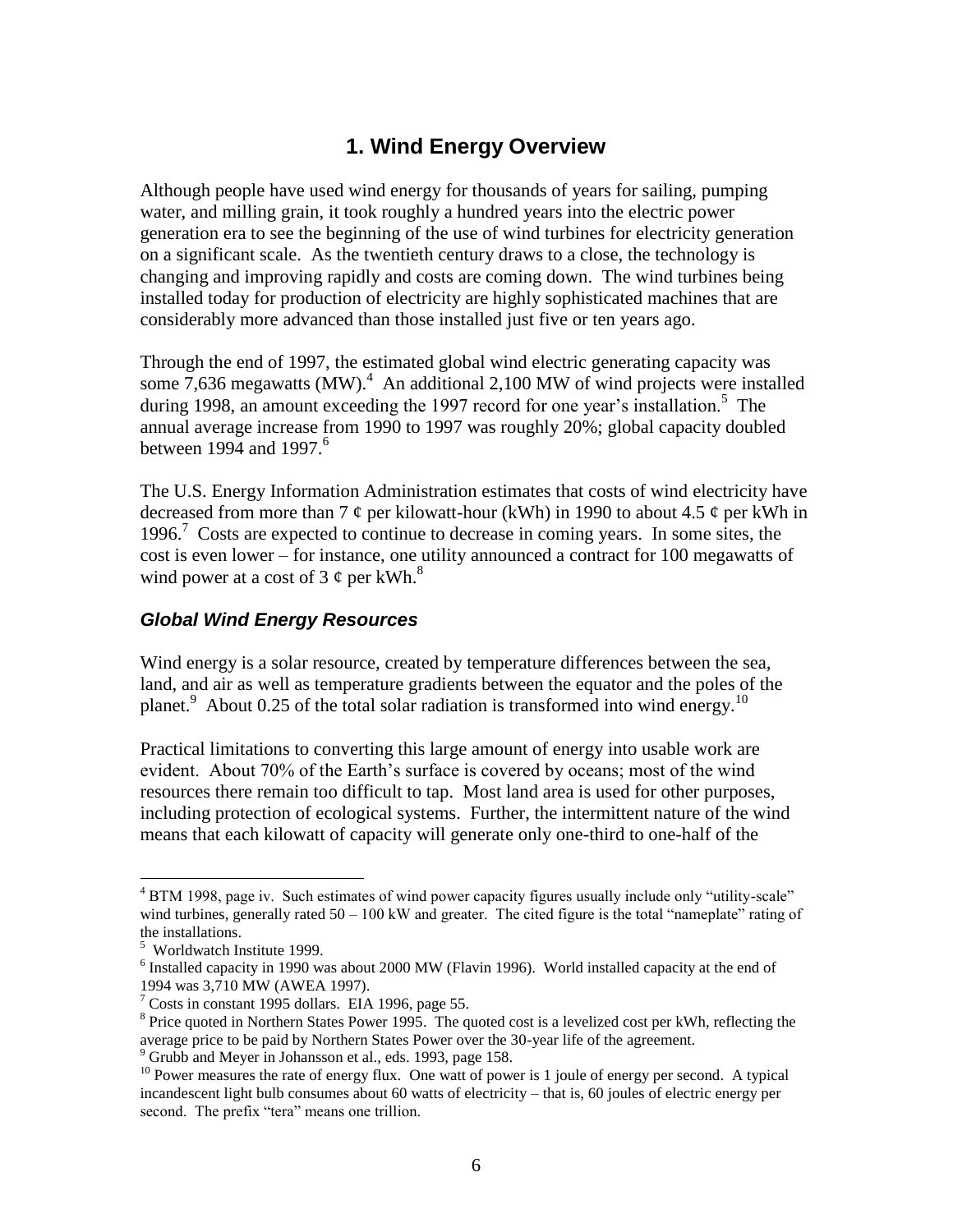amount of electricity per year compared to a typical base-load central power plant rated at the same amount of power. This makes it difficult to use wind as the only source of energy without expensive energy storage. However, wind power systems can be integrated into grids that also contain other sources of electric power supply, as is currently done. It appears possible to incorporate a significant fraction (25 to 45 percent of system energy seems feasible for most systems<sup>11</sup>) of wind into a large electricity grid without major investments in upgrading transmission and distribution infrastructure or the need for storage.

The global potential of land-based wind energy is still large, even when such limitations are taken into account. A 1993 study (see [Table 1\)](#page-15-0) produced a "first-order" and a "second-order" world wind electricity potential. It should be noted that the assumptions used include significant amounts of resources not considered "commercial" today.<sup>12</sup> The "first order" estimates appear to be unrealistic, given barriers such as constraints on land use. The second order estimates should be viewed as a rough estimate of practical upper limits of land-based wind power potential in the long term.

| <b>Region</b>      | <b>First-Order</b><br><b>Wind Electric Potential,</b><br>TWh per year | <b>Second-Order</b><br><b>Wind Electric Potential,</b><br>TWh per year |
|--------------------|-----------------------------------------------------------------------|------------------------------------------------------------------------|
| Africa             | 106,000                                                               | 10,600                                                                 |
| Australia          | 30,000                                                                | 3,000                                                                  |
| North America      | 139,000                                                               | 14,000                                                                 |
| Latin America      | 54,000                                                                | 5,400                                                                  |
| Western Europe     | 31,400                                                                | 4,800                                                                  |
| Eastern Europe and | 106,000                                                               | 10,600                                                                 |
| former USSR        |                                                                       |                                                                        |
| Rest of Asia       | 32,000                                                                | 4,900                                                                  |
| World              | 498,000                                                               | 53,000                                                                 |

<span id="page-15-0"></span>**Table 1: Global Land-Based Wind Energy Electric Potential**

Source: Grubb and Meyer in Johansson, et al. 1993, page 198.

Note: Estimates do not include Greenland, Antarctica, most islands, or offshore wind resources. The first-order estimate excluded areas such as cities, forests, unreachable mountain areas, etc. The second-order potential excluded more lands, based on experience and studies in the United States, Denmark, and the Netherlands. The amount of land excluded in the second-order estimate was related to the average population density. For most areas of the Earth, a factor of ten reduction was used to obtain the second-order available land. For western Europe and parts of Asia, a factor of 6.5 reduction was used, based on siting densities for projects in Denmark. These factors exclude a higher percentage of land than assumed for a study of wind energy potential in the United States.

These estimates are based on data of varying quality and are not suited for site specific use. Many areas have had not had sufficient levels of data collection to allow siting of

 $11$  Grubb and Meyer in Johansson et al., eds. 1993, page 185.

<sup>&</sup>lt;sup>12</sup> Grubb and Meyer in Johansson et al., eds. 1993, pages 186-199. Assumptions included: class 3 or better winds; hub height = 50 meters above ground; rotor diameter = 50 meters; turbine efficiency =  $35\%$ ; array and system losses = 25%; average turbine spacing of 10 rotor diameters by 5 rotor diameters.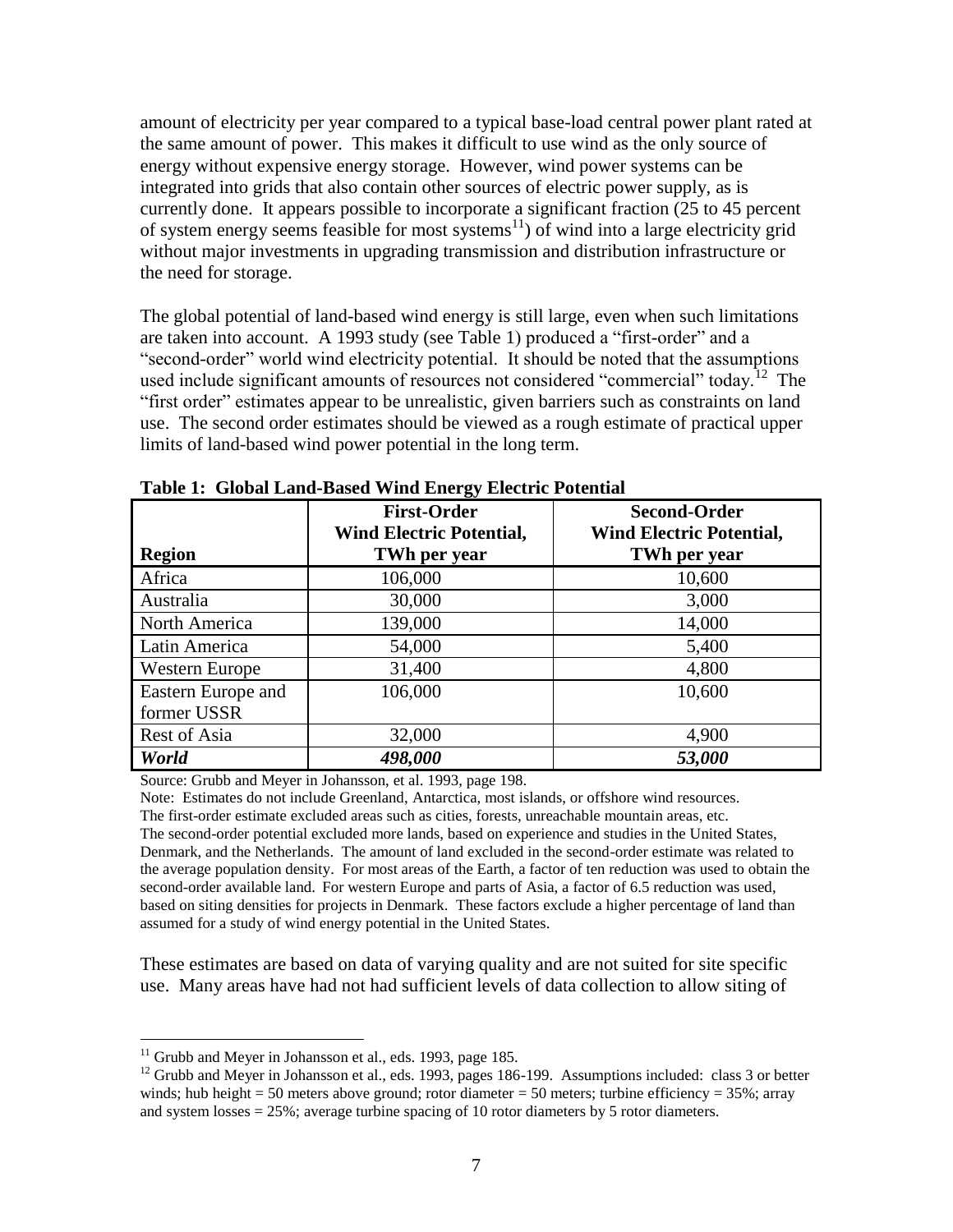turbines. Site-specific measurements, such as seasonal variability and wind turbulence, are needed to properly develop wind resources.<sup>13</sup>

Grubb and Meyer's global second-order estimate of 53,000 TWh per year is four times the global electricity production in 1995 of 13,200 TWh.<sup>14</sup> Grubb and Meyer note that the second-order estimates would involve about 1.5 to 3 percent of land area of the different regions. Countries such as the United States, members of the European Union, China, and Russia, are all major emitters of greenhouse gases; all have major wind energy potential.

The estimates made by Grubb and Meyer do not include offshore wind resources. With the exception of some parts of Europe, few detailed studies have been done to estimate offshore wind resources.<sup>15</sup> A 1994 study estimated offshore resources of 11 western European countries to be 596 TWh for water depths 10 meters and less and 3,028 TWh for water depths of 40 meters and less.<sup>16</sup> The larger estimate is greater than the entire electricity production of these countries. An estimate for Japan found that offshore wind energy resources were much higher than practically available on-shore wind energy resources. 17

Several European countries are installing offshore wind power plants, with Denmark having the most ambitious plans. Denmark has announced a goal of 4,000 MW of offshore wind electric capacity by the year 2030, producing 13.5 TWh of electricity (equivalent to about 35% of the estimated electricity consumption in Denmark in that year).<sup>18</sup> This capacity is to be installed in four offshore areas identified in a study that targeted areas between 7 and 40 kilometers from the coast and up to 11 meters water depth. Offshore wind power is discussed in Section 2 of this report.

## *Basic Characteristics of the Wind*

The power that can theoretically be generated by a wind turbine is dependent on the density of the air, the area encompassed by the rotating turbine blades (referred to as the "swept rotor area"), and the velocity of the wind.<sup>19</sup> The amount of power generated is directly proportional to the area swept by the rotor blades as they turn. Just as a doubling of the diameter of a circle increases the area of the circle by a factor of four, a doubling of the diameter of a wind turbine rotor increases the swept area, and thus the power, by a

 $\overline{a}$ 

 $17$  Nagai, Ushiyama, and Ueno 1997. See Section 3 of this report for details on Japan's wind resources.

<sup>18</sup> DWTMA 1998, "The Future of Offshore Wind Energy."

<sup>&</sup>lt;sup>13</sup> Collection of this type of data is needed for what is called "micrositing."

<sup>14</sup> World Bank 1998, page 152.

<sup>15</sup> For example, the *Structural and Economic Optimisation of Bottom-Mounted Offshore Wind Energy Converters* (Kühn et al. 1998) study funded in part by the Joule III program of the European Commission (January 1996 to December 1997) and the two Offshore Wind Energy in Mediterranean and Other European Seas Conferences held in 1994 and in 1997.

<sup>&</sup>lt;sup>16</sup> Matthies 1994, as cited in Gaudiosi 1996, page 901. Countries included were Belgium, Denmark, France, Germany, Greece, Ireland, Italy, Netherlands, Portugal, Spain, and United Kingdom.

 $<sup>19</sup>$  One of the best resources for a discussion of the basics of wind energy and technology is the Danish</sup> Wind Turbine Manufacturers Association web page, www.windpower.dk.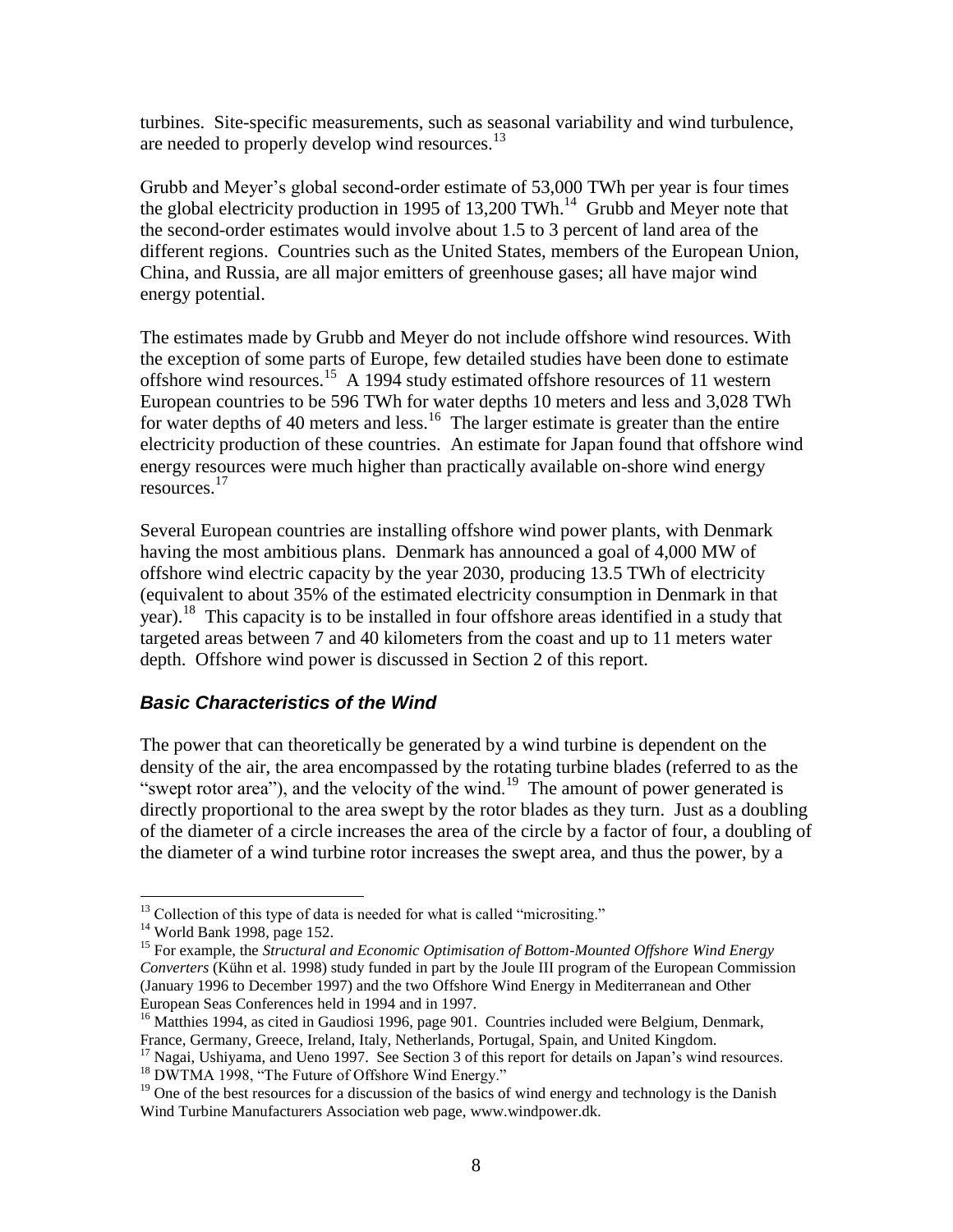factor of four. Power increases very rapidly with increasing wind speed – the power increases as the cube of the wind speed. That is, power goes up eight times for every doubling of the wind speed.<sup>20</sup> For example, the power of a 14 meters per second  $(m/s)$ wind is 1,681 watts per square meter  $(W/m<sup>2</sup>)$ . This is eight times the power of a 7 m/s wind, which is 210  $\text{W/m}^2$ . [Table 2](#page-17-0) shows the relationship between wind speed and power per square meter of swept rotor area.

| Velocity Power |                     | Velocity Power |                     | Velocity | Power               |
|----------------|---------------------|----------------|---------------------|----------|---------------------|
| (m/s)          | (W/m <sup>2</sup> ) | (m/s)          | (W/m <sup>2</sup> ) | (m/s)    | (W/m <sup>2</sup> ) |
|                | 0.6                 | 9              | 447                 | 17       | 3,009               |
| 2              | 4.9                 | 10             | 613                 | 18       | 3,572               |
| 3              | 17                  | 11             | 815                 | 19       | 4,201               |
| 4              | 39                  | 12             | 1,058               | 20       | 4,900               |
| 5              | 77                  | 13             | 1,346               | 21       | 5,672               |
| 6              | 132                 | 14             | 1,681               | 22       | 6,522               |
| 7              | 210                 | 15             | 2,067               | 23       | 7,452               |
| 8              | 314                 | 16             | 2,509               | 24       | 8,467               |

<span id="page-17-0"></span>**Table 2: Calculation of Wind Power Density from Wind Velocity**

Note: Air density of 1.225 kilograms per cubic meter assumed (dry air at standard atmospheric pressure at sea level at 15° C)

The dependence of power on the cube of the wind speed is a central consideration in development of wind resource areas. Since power output varies so dramatically with the wind speed, it is crucial to know the distribution of the wind speed in order to evaluate a particular site, and not just the average wind speed. This concept is illustrated in [Table 3.](#page-18-0) All three sites in [Table 3](#page-18-0) have the same annual average wind speed, yet the annual average wind power is different because the wind speed distribution is different. The locations with higher annual average wind power have more high wind conditions, though for shorter periods of time. This results in greater annual average power than that from a more evenly distributed wind pattern.

Thus, to calculate the average power output potential of a site, it is necessary to have the actual probability distribution that describes the percent of time during the year that the wind is blowing at each speed. For each wind speed, the power is multiplied by the percent of time during the year that the wind blows at that speed, yielding the annual average wind power. The dependence of power output on patterns of wind speed makes site-specific measurements crucial to wind power station design.

 $20$  The equation used to calculate the amount of power in the wind is

*Power* =  $\frac{1}{2}$  \* air density \* wind velocity<sup>3</sup> \* swept rotor area (Equation 1)

Units are kilowatts (power), kilograms per cubic meter (air density), meters per second (wind velocity) and square meters (swept rotor area).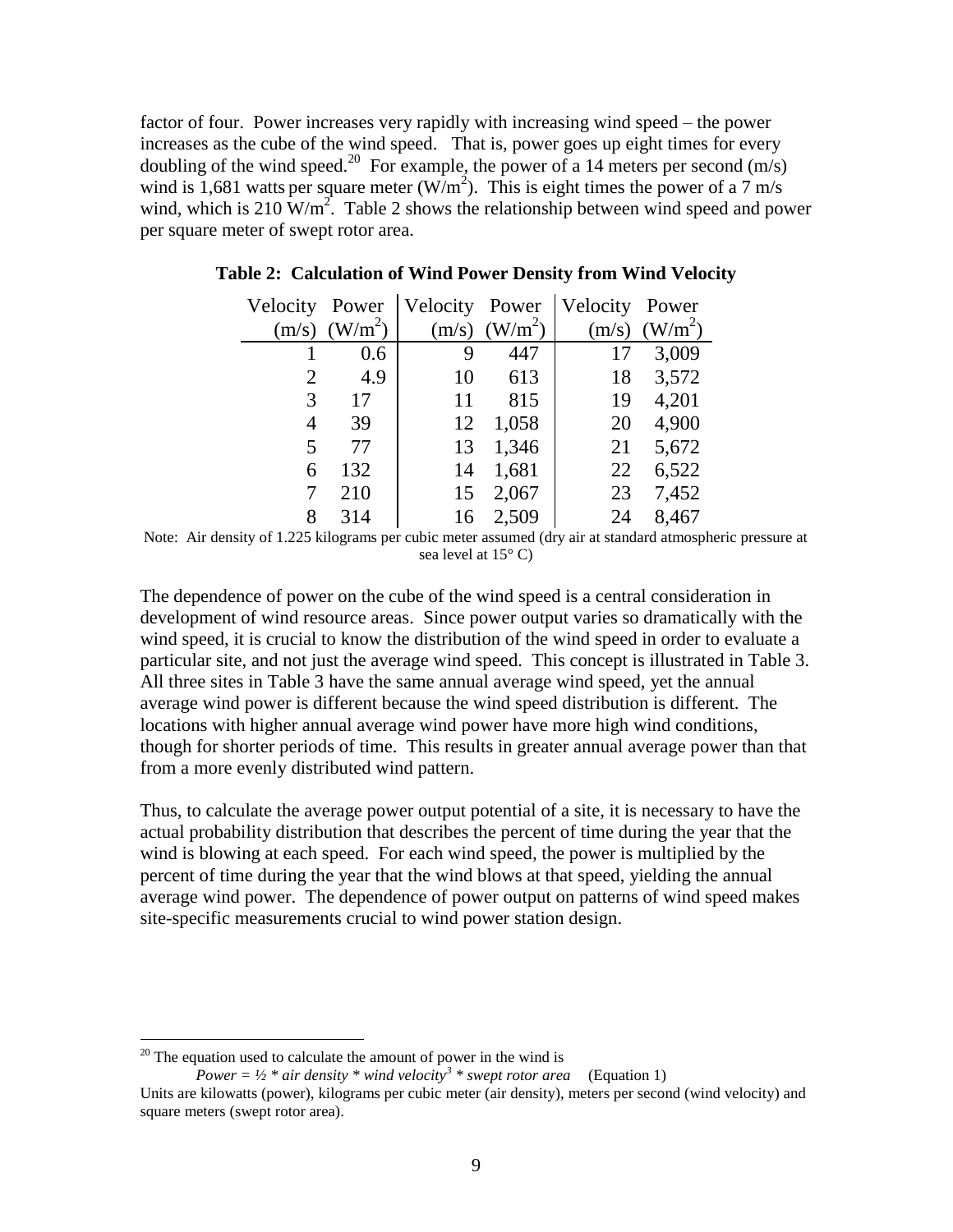|                          | <b>Annual Average</b> | <b>Annual Average</b>     |
|--------------------------|-----------------------|---------------------------|
|                          | Wind Speed            | <b>Wind Power Density</b> |
| Site                     | $(m/s)^a$             | $(W/m^2)$                 |
| Culebra, Puerto Rico     | 6.3                   | 220                       |
| Tiana Beach, New York    | 6.3                   | 285                       |
| San Gorgonio, California |                       | 365                       |

<span id="page-18-0"></span>**Table 3: Comparison of Wind Power Density at Three Sites with Identical Average Wind Speeds**

Example from PNL 1987, page 3.

<sup>a</sup> Speed given for 10 meter height.

Wind resource areas are defined based on their annual average wind power density. [Table 4](#page-18-1) shows the U.S. wind classification system for winds specified at 10 meter height.

|                            | <b>Annual Average Wind Power Density</b> |
|----------------------------|------------------------------------------|
| <b>Wind Resource Class</b> | (watts per square meter)                 |
|                            | $0 - 100$                                |
|                            | $100 - 150$                              |
| 3                          | $150 - 200$                              |
| 4                          | $200 - 250$                              |
|                            | $250 - 300$                              |
| 6                          | $300 - 400$                              |
|                            | $400 - 1,000$                            |

<span id="page-18-1"></span>**Table 4: U.S. Wind Resource Classifications**

Source: PNL, 1987, page 3. For winds specified at 10 meter height.

Another important wind characteristic is the change in wind speed with height, known as "wind shear." In general, the wind blows at greater speeds with increased altitude. This means that the greater the height of the wind turbine, the greater the power output. From an economic standpoint, increasing height also means increasing costs. In practice, the choosing the optimum height of a turbine requires balancing these considerations.

Wind speeds are generally lower at lower elevations because obstacles such as bushes, trees, and buildings create turbulence. Turbulence reduces the amount of energy that can be extracted by a wind turbine. "Roughness classes" have been developed to estimate the wind shear for different land surfaces. A summary of roughness classes is shown in [Table 5.](#page-19-0) [Figure 1](#page-20-0) shows a wind shear profile for roughness class 1.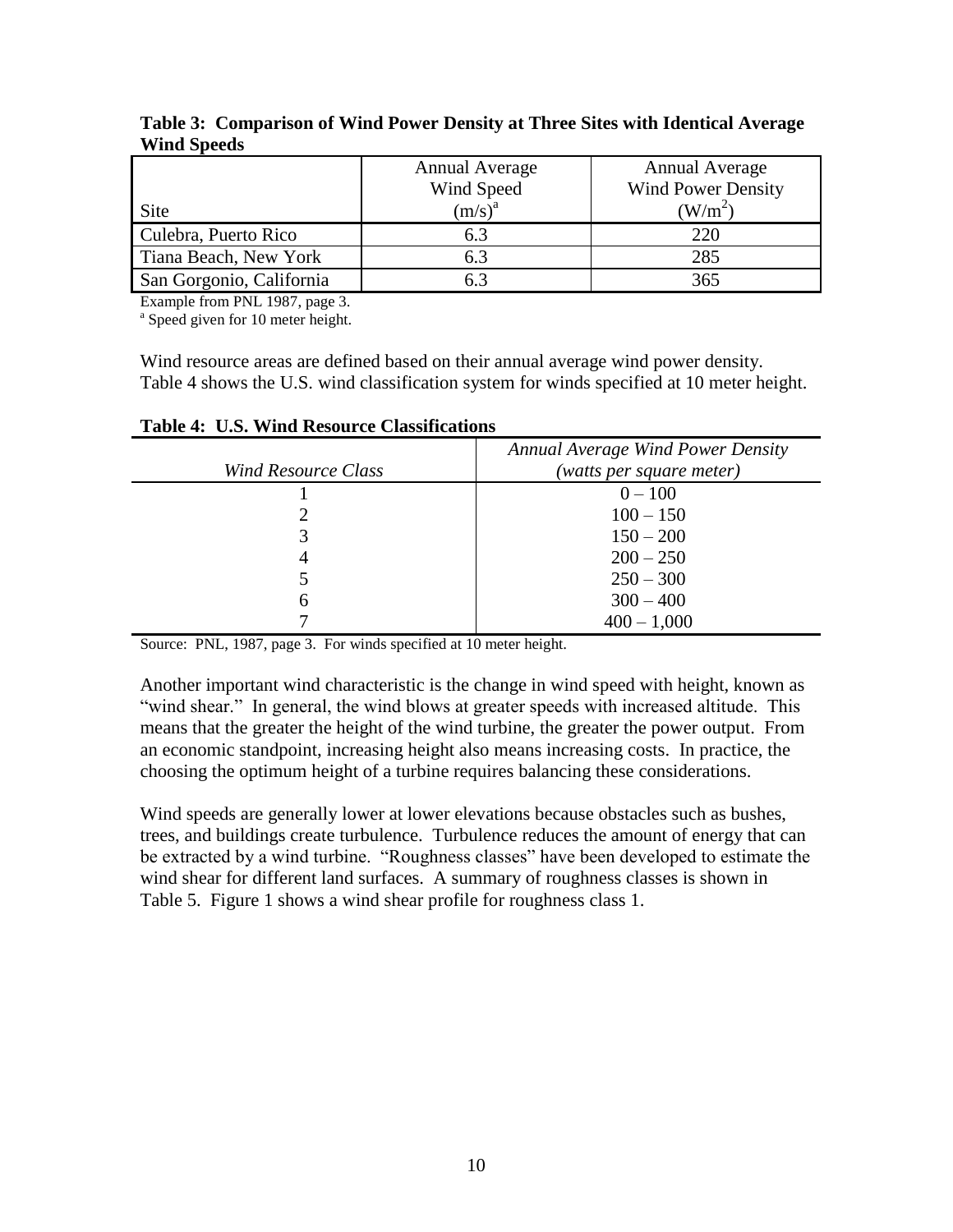| Roughness    | Relative      | Roughness     |                                                   |  |
|--------------|---------------|---------------|---------------------------------------------------|--|
| Class        | Energy        | Length, $r$ , | Landscape Type                                    |  |
|              | Index $(\% )$ | (meters)      |                                                   |  |
| $\theta$     | 100           | 0.0002        | Water surface                                     |  |
| 0.5          | 73            | 0.0024        | Completely open terrain with a smooth surface,    |  |
|              |               |               | e.g., concrete runways in airports, mowed grass   |  |
| $\mathbf{1}$ | 52            | 0.03          | Open agricultural area without fences and         |  |
|              |               |               | hedgerows and very scattered buildings. Only      |  |
|              |               |               | softly rounded hills                              |  |
| 1.5          | 45            | 0.055         | Agricultural land with some houses and 8 meter    |  |
|              |               |               | tall sheltering hedgerows with a distance of      |  |
|              |               |               | approx. 1250 meters                               |  |
| 2            | 39            | 0.1           | Agricultural land with some houses and 8 meter    |  |
|              |               |               | tall sheltering hedgerows with a distance of      |  |
|              |               |               | approx. 500 meters                                |  |
| 2.5          | 31            | 0.2           | Agricultural land with many houses, shrubs and    |  |
|              |               |               | plants, or 8 meter tall sheltering hedgerows with |  |
|              |               |               | a distance of approx. 250 meters                  |  |
| 3            | 24            | 0.4           | Villages, small towns, agricultural land with     |  |
|              |               |               | many or tall sheltering hedgerows, forests and    |  |
|              |               |               | very rough and uneven terrain                     |  |
| 3.5          | 18            | 0.8           | Larger cities with tall buildings                 |  |
| 4            | 13            | 1.6           | Very large cities with tall buildings and         |  |
|              |               |               | skyscrapers                                       |  |

<span id="page-19-0"></span>**Table 5: Roughness Classes**

Source: DWTMA 1998, Reference Manual, Part 1.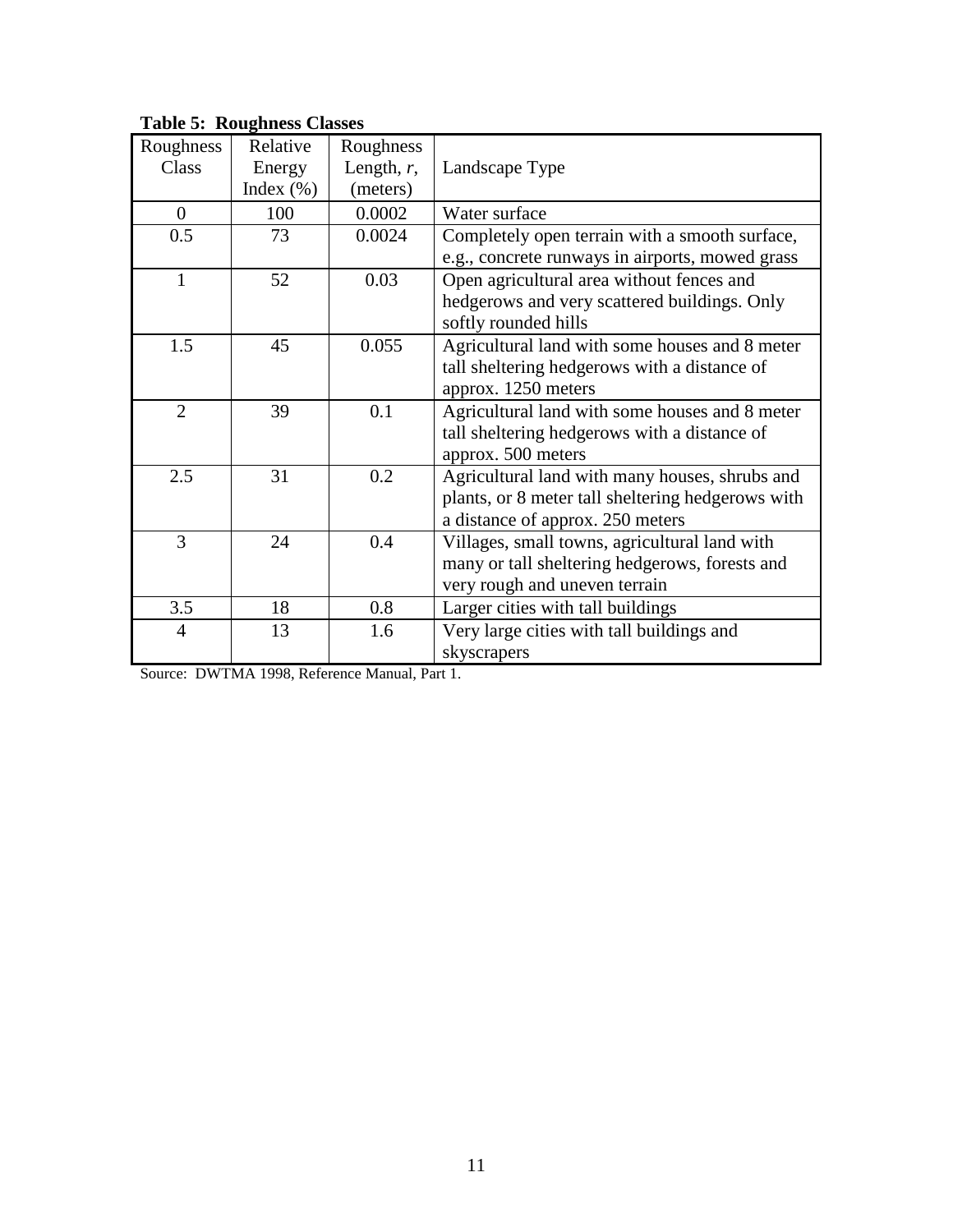<span id="page-20-0"></span>**Figure 1: Height vs. Wind Speed for Roughness Class 1**



Curve shown is for roughness class 1. Assumed wind speed of 10 meters per second at 100 meter height. See Grubb and Meyer in Johansson et al., eds. 1993, page 160. Equation:

| velocity <sub>1</sub> | $ln(height_1 / r)$   |
|-----------------------|----------------------|
| velocity $\gamma$     | $ln(height \teta/r)$ |

Another important source of turbulence is the wind turbines themselves. As the wind passes through the wind turbine, a wake forms behind the turbine. The wake disappears with increasing distance from the turbine, and wind speed recovers its normal value. This factor limits the number of wind turbines that can be installed per unit area of land, since sufficient space must be allowed around each turbine for the wind speed to recover its ambient value.

A measure of the loss of usable energy within a set of wind turbines is the "array efficiency." [Table 6](#page-21-0) gives an idea of the energy loss for two different size arrays at different spacing intervals. Precise estimation of the losses is complex, depending on terrain, meteorological conditions, and turbine characteristics, but the values in [Table 6](#page-21-0) are indicative of the magnitude of losses.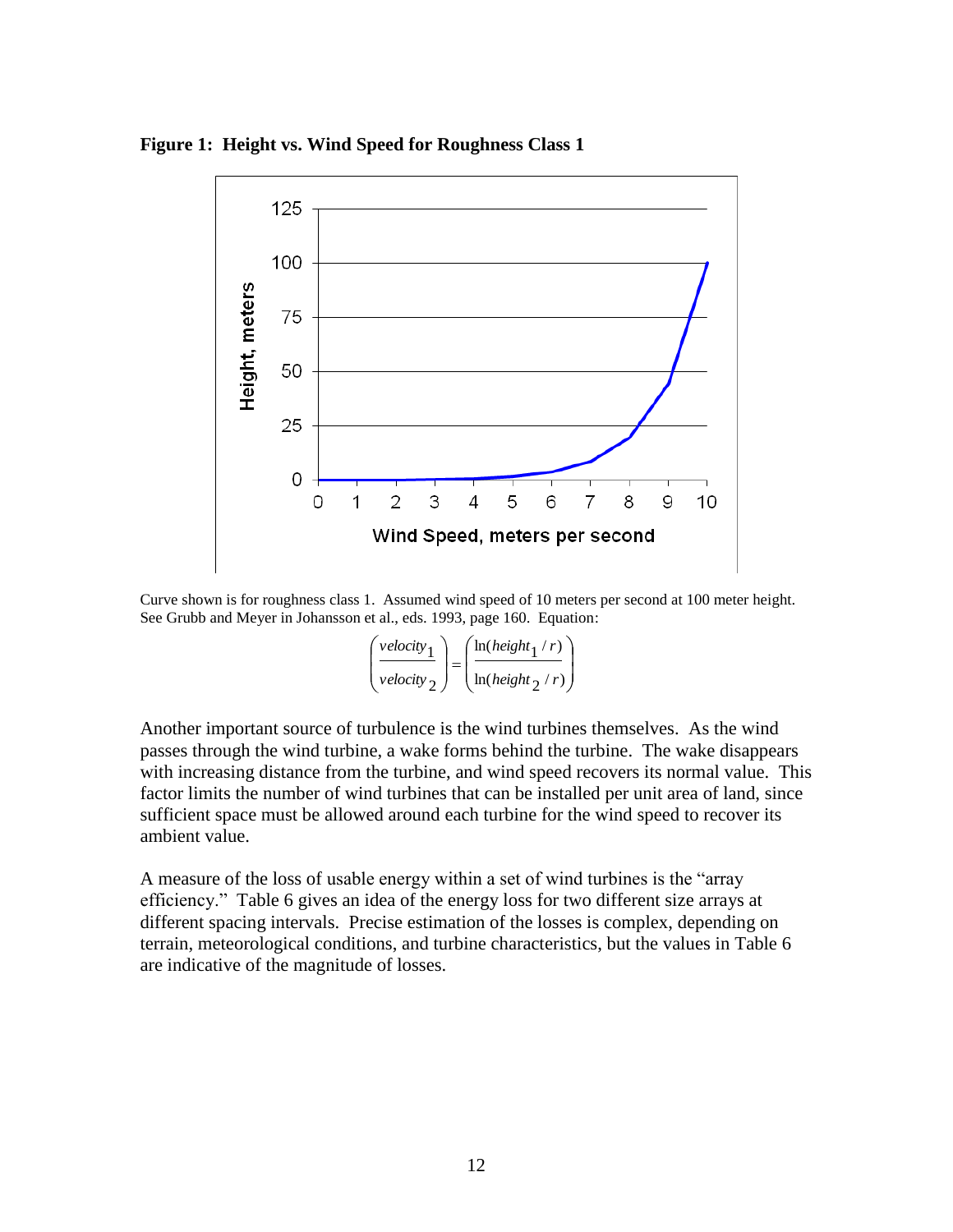| Arrangement             | Array Efficiency <sup>b</sup> for Turbines Spaced Every: |                          |                   |  |  |  |
|-------------------------|----------------------------------------------------------|--------------------------|-------------------|--|--|--|
| of Turbins <sup>a</sup> | <b>5 Rotor Diameters</b>                                 | <b>7 Rotor Diameters</b> | 9 Rotor Diameters |  |  |  |
| $4 \times 4$            | 0.76                                                     | 0.87                     | 0.92              |  |  |  |
| $10 \times 10$          | 0.63                                                     | በ 79                     | 0.87              |  |  |  |

<span id="page-21-0"></span>

|  |  |  |  |  |  | Table 6: Effect of Turbine Spacing and Number of Turbines on Array Efficiency |
|--|--|--|--|--|--|-------------------------------------------------------------------------------|
|--|--|--|--|--|--|-------------------------------------------------------------------------------|

 $a<sup>a</sup>$  The turbines are assumed to be arranged in a square. "4 x 4" means 4 rows of turbines with 4 turbines in each row.

*<sup>b</sup>* The "Array Efficiency" is an indication of the available energy from the wind for the given configuration compared to an equivalent number of machines without accounting for turbulence arising from the other turbines.

Explanation of chart: The entry "0.76" indicates that for a set turbines arranged in 4 rows with 4 turbines in each row, with a spacing of 5 rotor diameters between rows and 5 rotor diameters between each turbine in a row, the overall amount of energy is 76% of the amount of energy that would be predicted if the turbulence caused by other turbines were not taken into account.

Source: Grubb and Meyer in Johansson et al., eds. 1993, page 172.

Another consideration for wind power plants are extreme winds. In June 1998, a cyclone that hit the state of Gujarat destroyed roughly one-third of the over 300 wind turbines installed along the Saurashtra coast.<sup>21</sup> The damage to numerous wind turbines underscores the need for designs suited to such strong winds.

The intermittent nature of the wind is another important characteristic. Collection of wind data can help identify daily and seasonal patterns. Improved forecasting capabilities can help better integrate wind resources into energy systems. In our case study on Japan, we discuss the how an intermittent resource can be incorporated into near- and long-term energy systems.

## *Modern Wind Turbines*

Many types of wind turbines have been designed and constructed. The most common commercial wind turbines sold today have blades that rotate on a horizontal axis. These "propeller-type" wind turbines are called horizontal axis wind turbines. There are several main features of such modern wind turbines $^{22}$ :

- The rotor, consisting generally of one to three blades mounted on a hub facing into the wind
- The yaw system, which positions the rotor perpendicular to the wind
- The drive train, including gearbox or transmission, hydraulic systems, and braking systems
- The electrical and electronic systems, including the generator
- The tower
- "Balance-of-station" systems, such as roads, grid interconnection equipment, etc.

[Figure 2](#page-22-0) shows some of these components.

 $\overline{a}$ <sup>21</sup> Harrison, Knight, Moller, 1998.

 $^{22}$  Cavallo, Hock, and Smith, in Johansson et al., eds. 1993, pages 136-146.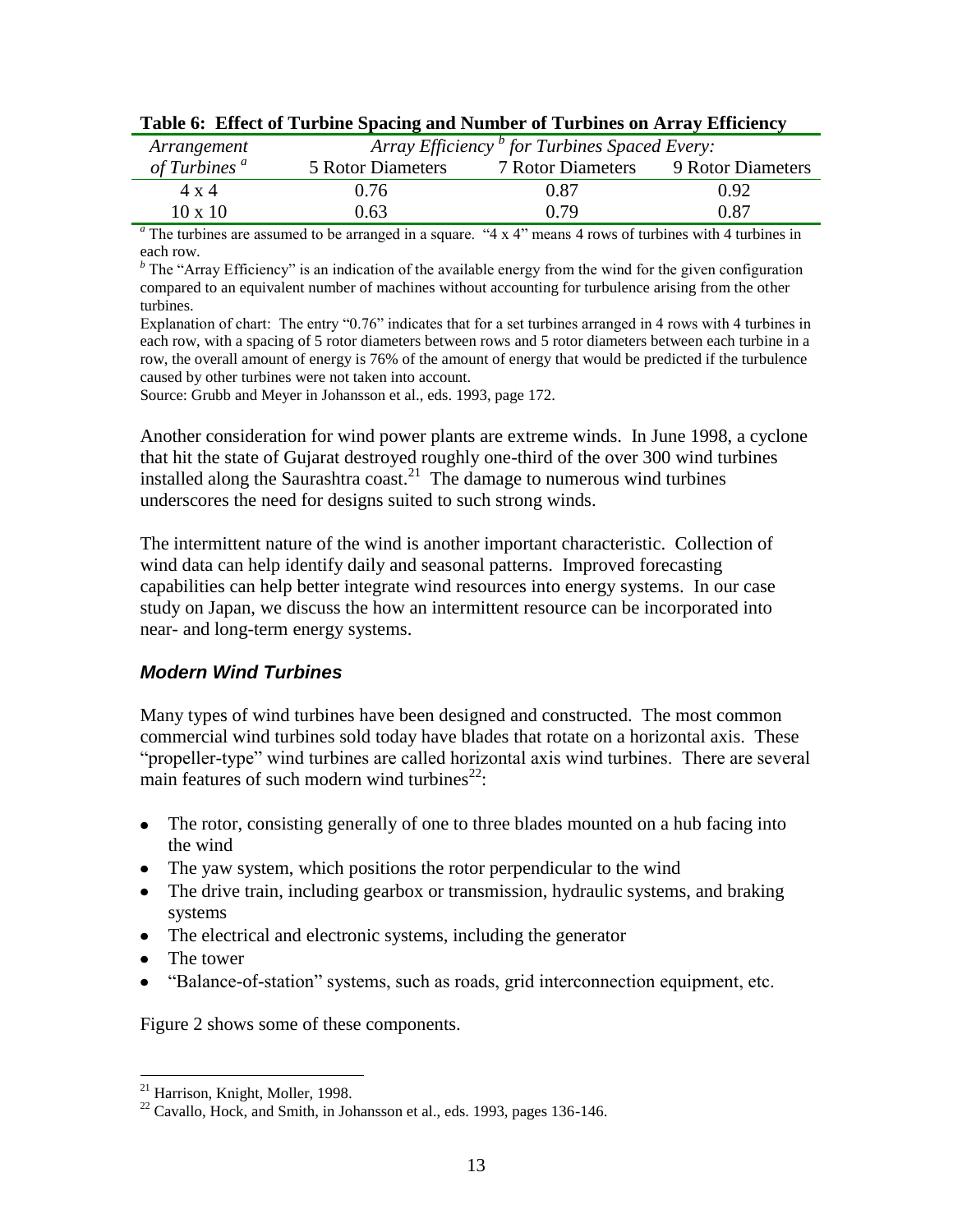

<span id="page-22-0"></span>**Figure 2: Components of a Modern Wind Turbine**

The yaw mechanism uses electrical motors to turn the rotor into the wind. The wind turbine blades transfer the kinetic energy of the wind into a torque, or turning force, that turns the rotor hub. Wind turbines installed in the 1980s commonly had aluminum or steel blades. Wind turbines installed today use more advanced blade designs and materials such as fiberglass composite or wood-laminate.

The low-speed shaft of the wind turbine connects the rotor hub to the gearbox. Large (1 MW and greater) wind turbines rotate at around 12-22 revolutions per minute (rpm). The gearbox makes the high-speed shaft approximately 50 times faster than the low-speed shaft. The high-speed shaft drives the electrical generator. Key components of the wind turbine, including the gearbox and the electrical generator, are housed in the nacelle. Some offshore designs also place the transformer in the nacelle, as well as a crane for servicing.

The power output of the generator can be used directly, in which case only intermittent power could be supplied. Wind turbines can also be coupled with energy storage devices, which are currently too expensive to use other than in specialized applications such as for areas remote from electricity grids. Most commonly, modern wind turbines are connected to an electricity grid. Advances in electronics have reduced the cost of connecting wind turbines to grids. They have also made other improvements possible.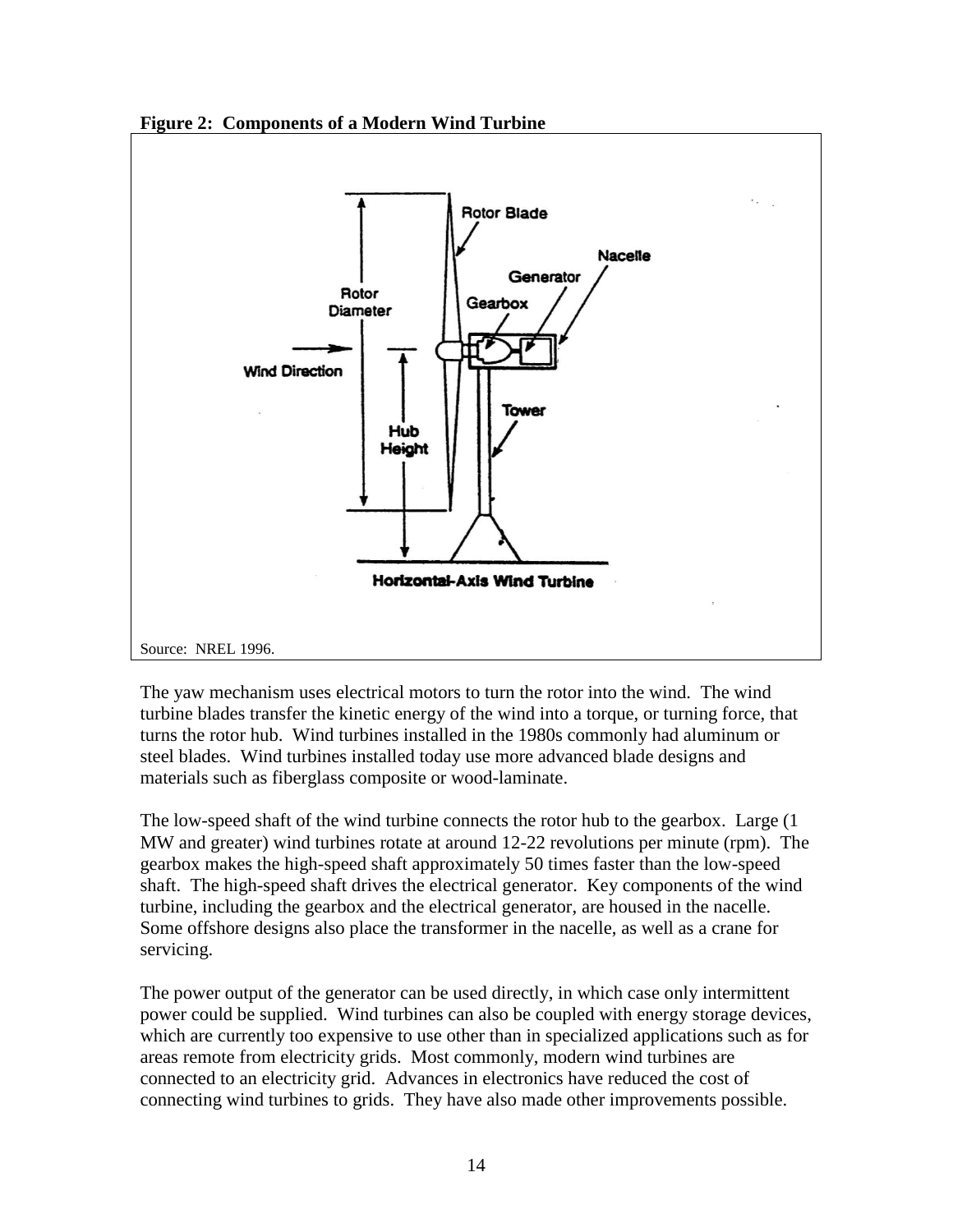For instance, modern electronics enables the improvement of the quality of the wind electricity supply in times of highly variable or gusty winds.

The tower supports the nacelle and the rotor. Most early towers consisted of inexpensive steel lattices. For several reasons, the industry trend is toward tubular towers, even though they are more expensive than lattice towers. Tubular towers are safer for operation and maintenance personnel since an inside ladder (or an elevator) can be used to access the nacelle for maintenance. Also, "aesthetic" considerations are important –the visual impact made by the wind turbines on the landscape may be reduced with tubular towers. Additionally, wildlife considerations may also favor tubular towers since they do not provide attractive perches for birds that the lattice towers do.

## *Global Wind Electric Capacity*

Installed capacity is shown in [Table 7.](#page-24-0) About 12 countries had over 50 MW of installed wind capacity through the end of 1997. By the end of 2006, that number of countries is estimated to increase to 38<sup>23</sup>

The ten largest wind turbine manufacturers in 1997 are shown in [Table 8.](#page-25-0)

 $^{23}$  AWEA 1997, page 5.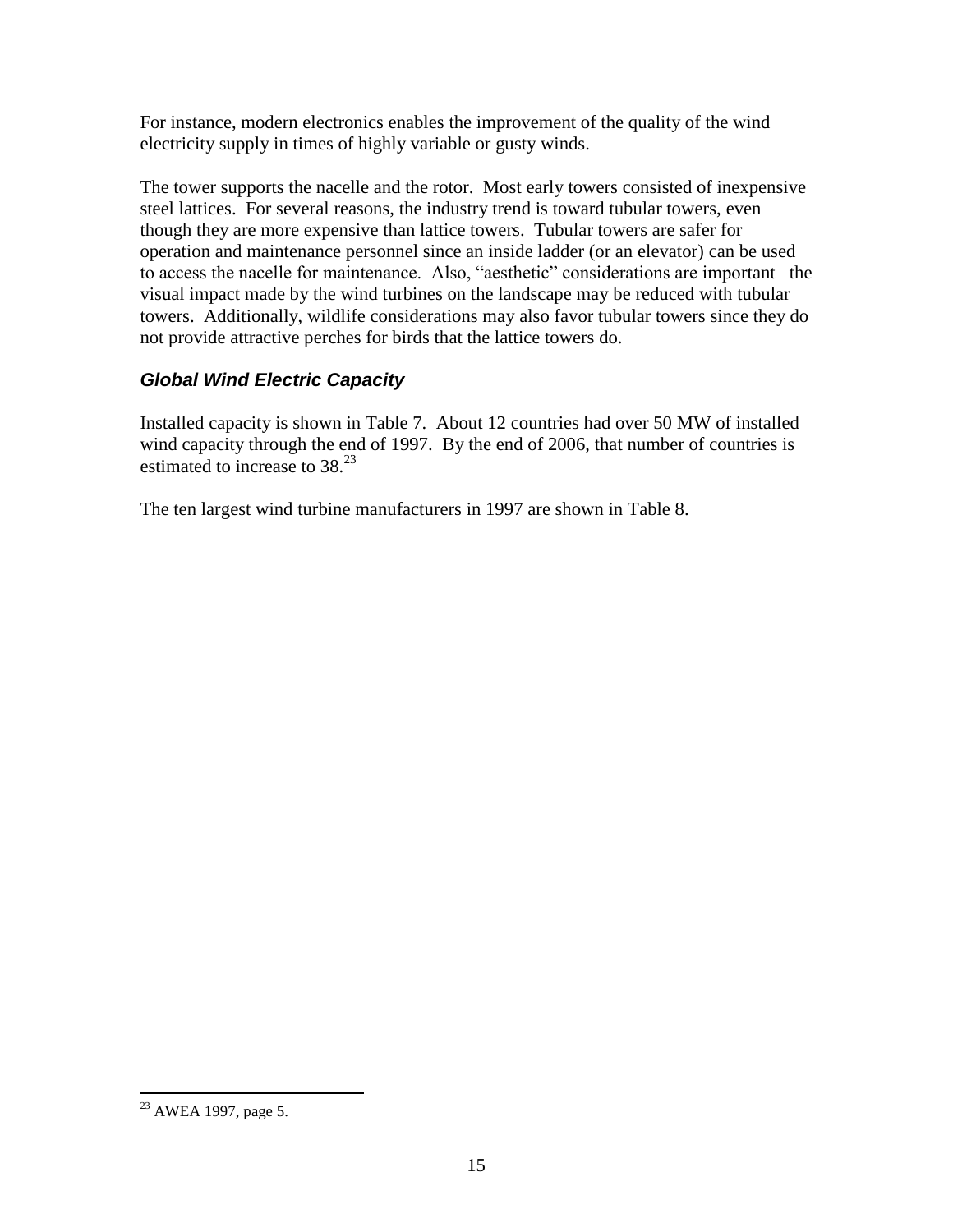| Country/Region      | Estimated Capacity, end 1997 | Projected Capacity, end 2006 |
|---------------------|------------------------------|------------------------------|
| <b>USA</b>          | 1,646                        | 5,004                        |
| Canada              | 31                           | 446                          |
| Mexico              | $\overline{2}$               | 507                          |
| <b>Brazil</b>       | $2*$                         | 1,142                        |
| Argentina           | $4*$                         | 699                          |
| Chile               | $0*$                         | 230                          |
| Peru                | $0*$                         | 260                          |
| Costa Rica          | $20*$                        | 110                          |
| Honduras            | $0*$                         | 60                           |
| Guatemala           | $0*$                         | 40                           |
| Caribbean           | $6*$                         | 81                           |
| Denmark             | 1,135                        | 2,304                        |
| France              | 6                            | 368                          |
| Germany             | 2,002                        | 5,525                        |
| Greece              | 69                           | 448                          |
| Italy               | 110                          | 570                          |
| Ireland             | 51                           | 441                          |
| Netherlands         | 349                          | 1,233                        |
| Portugal            | 29                           | 334                          |
| Spain               | 449                          | 3,441                        |
| Sweden              | 123                          | 555                          |
| <b>UK</b>           | 333                          | 1,764                        |
| Former Soviet Union | 28                           | 1,030                        |
| Turkey              | $0*$                         | 325                          |
| China               | 179                          | 1,907                        |
| India               | 870 (Note 1)                 | 4,054                        |
| Philippines         | $0*$                         | 105                          |
| Japan               | $15*$                        | 331                          |
| New Zealand         | $14*$                        | 184                          |
| Australia           | $3*$                         | 163                          |
| World Total         | 7,679                        | 35,984                       |

<span id="page-24-0"></span>**Table 7: Global Wind Electric Capacity, through 1997 and projections to 2006**

Units are MW. Sources: 1997 data from DWTMA 1998, Table 19: Wind Turbine Markets, except \* figures (countries for which estimates are not specified in DWTMA 1998) are estimates from AWEA 1997. Projections for 2006 from AWEA 1997. World Totals for both years include regions not shown. Note 1: The figure for India is uncertain, as some capacity may not be operative. One source notes that some capacity reported as "installed" may have been in fact only planned (DWTMA 1998, Table 19.)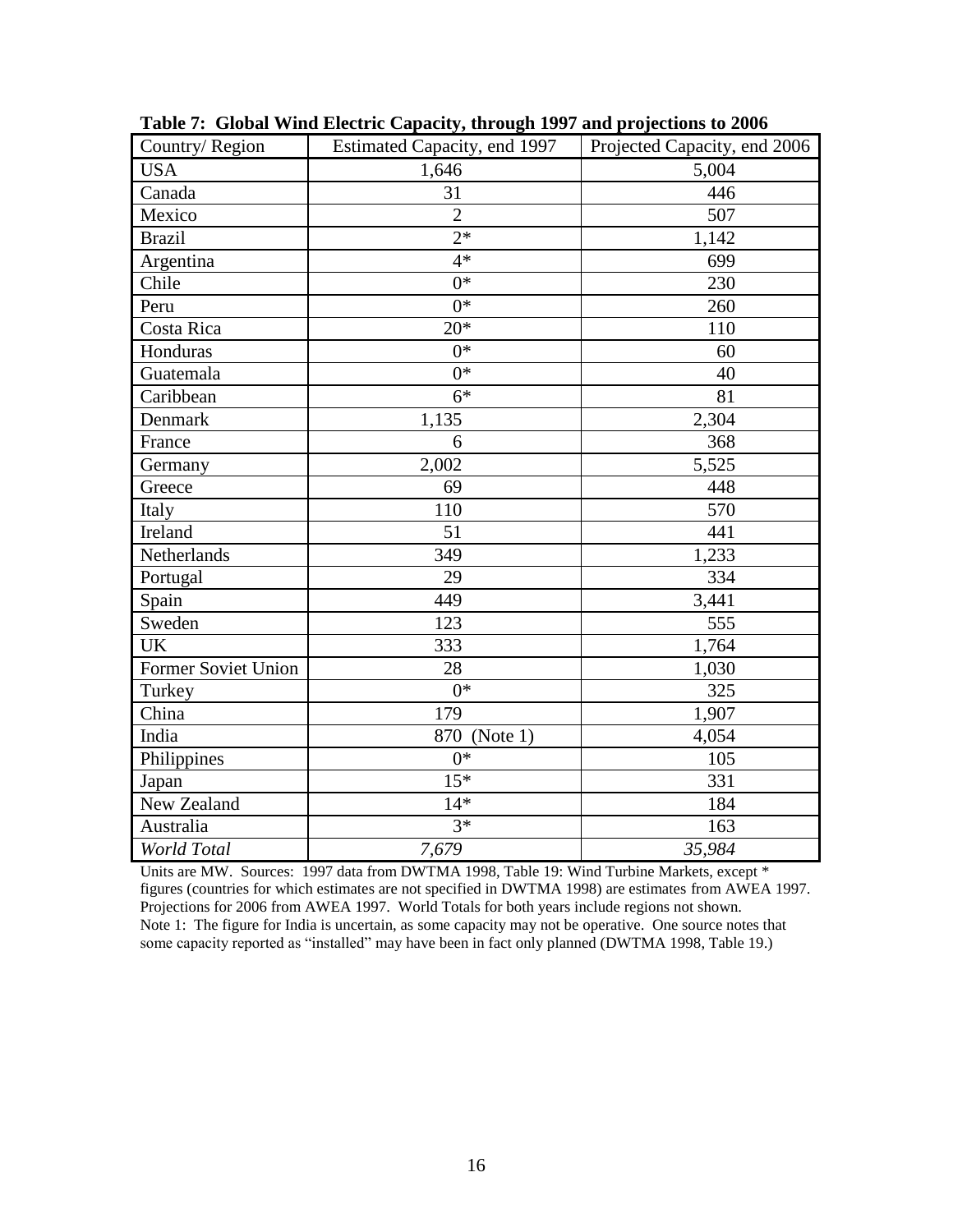|                     |               | MW Installed |                     |
|---------------------|---------------|--------------|---------------------|
| Manufacturer        | Country       | During 1997  | <b>Market Share</b> |
| Vestas              | Denmark       | 383          | 24.5                |
| NEG Micon $2$       | Denmark       | 309          | 19.7                |
| Enercon             | Germany       | 223          | 14.2                |
| <b>BONUS</b>        | Denmark       | 222          | 14.1                |
| <b>MADE</b>         | Spain         | 75           | 4.8                 |
| Nordex              | Denmark       | 67           | 4.3                 |
| ENRON <sup>3</sup>  | USA / Germany | 67           | 4.3                 |
| Desarrollos         | Spain         | 54           | 3.4                 |
| Wind World          | Denmark       | 29           | 1.9                 |
| WindMaster          | Netherlands   | 26           | 1.6                 |
| Other manufacturers |               | 87           | 5.6                 |

<span id="page-25-0"></span>**Table 8: Major Wind Turbine Manufacturers, 1997**

Source: BTM 1998.

Notes:

<sup>1</sup> Includes sales from associated companies (Gamesa Eólica, Vestas RBB India).

<sup>2</sup> Merger between Micon and Nordtank Energy Group.

<sup>3</sup> Both Tacke (Germany) and Zond (USA) are owned by Enron Wind Corporation.

### *Advantages and Disadvantages of Land-based Wind Energy*

Wind has several important advantages as an energy source. It has a very large resource base and it is widespread. It is a renewable that does not leave a burden to future generations. Electricity production from wind energy also does not result in emission of large amounts of greenhouse gases. In the Kyoto Protocol industrialized countries agreed to reduce greenhouse gas emissions by an average of 5% below 1990 levels by around 2010 as means of hopefully avoiding changes to global climate systems.<sup>24</sup> There are some emissions of the greenhouse gas carbon dioxide  $(CO<sub>2</sub>)$  attributable to wind power (as a result of electricity consumed during manufacturing of the turbines), though the lifecycle emissions of  $CO<sub>2</sub>$  from wind turbines are estimated to be less than 1 percent of those from coal power plants.<sup>25</sup> The American Wind Energy Association estimates that each 10,000 MW of wind energy would replace 21 million metric tons of  $CO<sub>2</sub>$  emissions per year (5.6 million metric tons of carbon per year), based on replacement of the U.S. average fuel mix.<sup>26</sup> Other air pollution emissions, such as sulfur dioxide and particulate matter, are also essentially eliminated by using wind energy. Other environmental benefits of wind power include elimination of the wastes associated with fuel production and use associated with both from fossil and nuclear fuels.

<sup>&</sup>lt;sup>24</sup> The Kyoto Protocol is the agreement made in December 1997 at the Third Conference of the Parties to the United Nations Framework Convention on Climate Change. Six kinds of greenhouse gases are covered by the agreement: carbon dioxide, methane, nitrous oxide, hydrofluorocarbons, perfluorocarbons, and sulfur hexafluoride.

 $25$  AWEA 1998b, footnote 1.

<sup>26</sup> AWEA 1998b, footnote 4.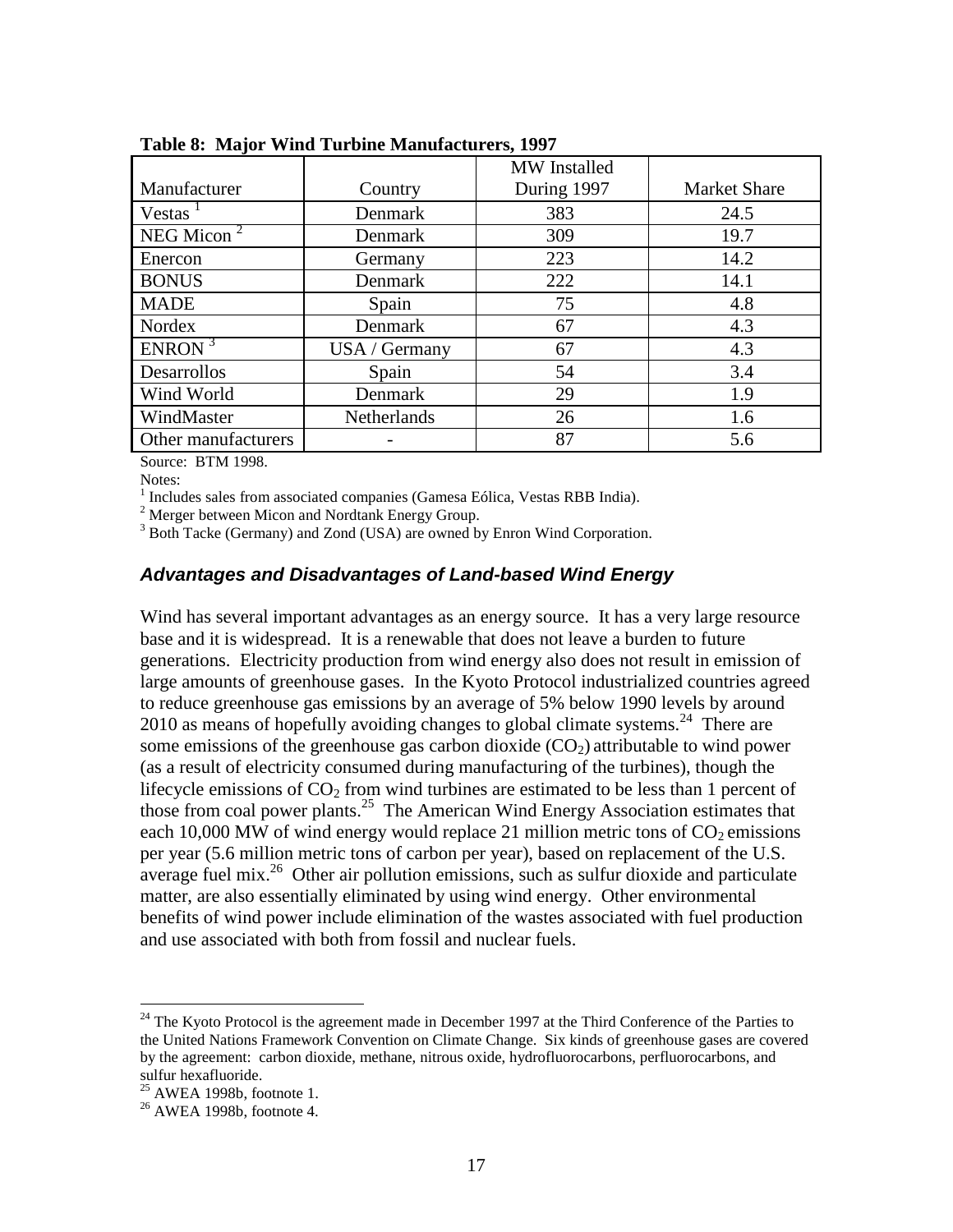Wind power systems are flexible and can be developed on a large-scale and also on scales appropriate for small electricity grids. Single wind turbines serving individual customers are also possible though this requires significant additional investments in energy storage for reliable power supply. Wind capacity can be added incrementally and quickly, avoiding costs associated with unused capacity or finance charges during long construction periods. Manufacture of wind turbines can also take place locally if deemed necessary or desirable. Wind power also does not create weapons-usable or other radioactive materials. There are no environmental impacts associated with fuel production and processing (in contrast to significant impacts caused by coal, oil, and nuclear fuel production and processing), since the "fuel" is provided for free. Finally, wind power does not have high intergenerational impacts.

Wind power also has disadvantages that have prevented greater development of the industry. In the late 1970s, there was no established wind industry, and the first obstacles to overcome were unreliable and immature technology and high costs. With time, wind turbine technology has dramatically improved and costs have come down. The negative impression left by early efforts – such as noisy and broken down machines – still lingers, however.

The main disadvantages of land-based wind power generation can be grouped into two categories – the economics of wind energy and issues associated with siting wind turbines. Economic issues include the generally higher cost of wind energy relative to highly-efficient natural gas power plants and the fact that wind is an intermittent energy source whose availability cannot be adjusted to meet variable demands for electricity without costly investments in energy storage devices unless it is connected to a diverse grid. Siting issues include large tracts of land necessary for spacing out wind turbines, impacts on ecosystems (most important to date have been bird deaths), visual impacts, avoidance of residential areas, and impacts from road construction and erosion.

The main advantages and disadvantages of land-based wind energy are listed in [Table 9.](#page-27-0)

#### Siting Issues

Several siting issues associated with wind turbines can be straightforwardly resolved. Erosion and impacts from road-building can be avoided or mitigated with proper construction techniques. Concerns about noise, problematic for earlier turbines, have largely been resolved through better design and siting practices – noise levels from modern wind turbines are around 45 dB at 100 meters distance. With proper siting practices, noise impacts can be effectively minimized. Visual impacts can be reduced by the use of tubular instead of lattice towers, by using different size turbines, and appropriate wind farm layout. Abandoned wind turbines can be addressed by provision of funds for decommissioning. Proper attention to these aspects of wind farm development can help avoid these negative environmental consequences.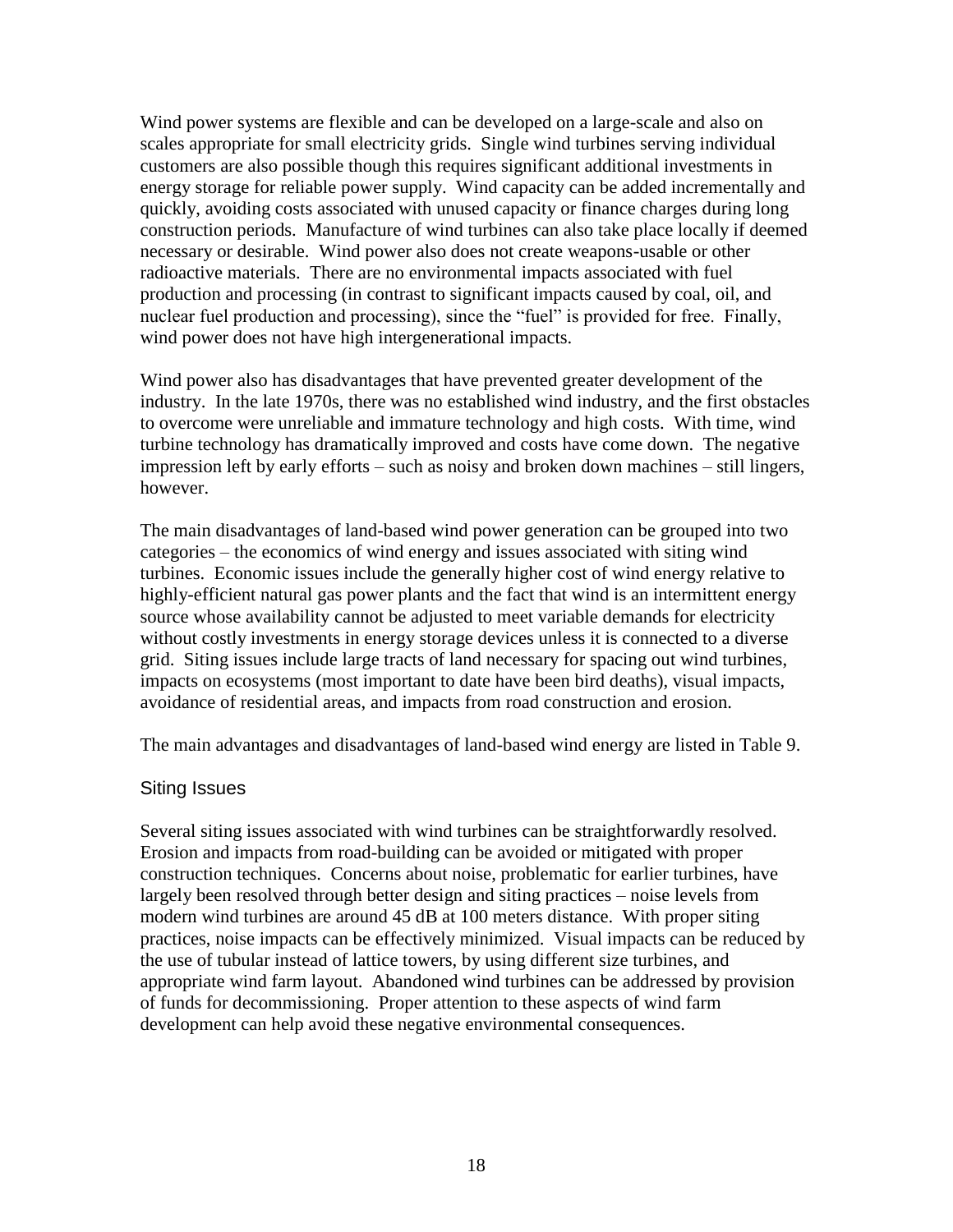| <b>Advantages</b>                         | <b>Disadvantages</b>                         |
|-------------------------------------------|----------------------------------------------|
| Renewable resource                        | Intermittent resource – requires integration |
|                                           | with an electricity grid and or storage      |
|                                           | technologies                                 |
| Large resource base                       | Turbines must be spaced over a large area    |
| Essentially no intergenerational impacts, | Incompatible with some land uses, e.g.,      |
| straightforward decommissioning           | wilderness, forests, areas with high         |
|                                           | population density                           |
| Compatible with some land uses, e.g.,     | Visual impacts                               |
| ranching                                  |                                              |
| Widespread, though not always             | Wildlife, especially birds, may be impacted  |
| economically-competitive or               |                                              |
| Very low greenhouse emissions             |                                              |
| No water, air pollution (except from      |                                              |
| manufacturing)                            |                                              |
| Compatible with small- and large-scale    |                                              |
| grids as well as remote power systems     |                                              |
| Capacity can be added incrementally       |                                              |
| Short project times                       |                                              |
| No nuclear proliferation consequences     |                                              |
| No catastrophic accident potential        |                                              |

<span id="page-27-0"></span>**Table 9: Advantages and Disadvantages of Land-based Wind Energy**

Although the wind resource is widespread, the best resources are not always next to existing transmission lines. In these cases, extra costs will be incurred for access lines and power substations. A 115-kilovolt access line costs \$143,000 to \$428,000 per mile, depending on the specific conditions.<sup>27</sup> Substation costs will also be required; costs for connection to an existing versus new 115-kilovolt substation are estimated at \$360,000 and \$1,080,000, respectively. However, the wind resources near transmission lines in the United States are substantial, and turbines installed in many of these areas would incur low incremental costs. One study concluded that although there are site-specific transmission issues, the "proximity of wind resources to transmission lines does not overly constrain wind energy development in the United States."<sup>28</sup>

The effects on wildlife, especially birds, have caused serious problems in certain locations. Two of the most notable problems have been bird deaths at Tarifa, Spain (which lies along a major bird migration route across the Mediterranean Sea)<sup>29</sup> and deaths of golden eagles, a federally-protected species, in Altamont Pass, California. The latter area, the site of the world's first large-scale wind farm, has one of the world's highest concentrations of golden eagles. Studies by the University of Santa Cruz Predatory Bird Research Group estimated that of 80 golden eagles deaths during a several year period,

 $27$  Doherty 1995, page xii. 1993 dollars.

 $28$  Doherty 1995, page xiv.

 $29$  NWCC 1997.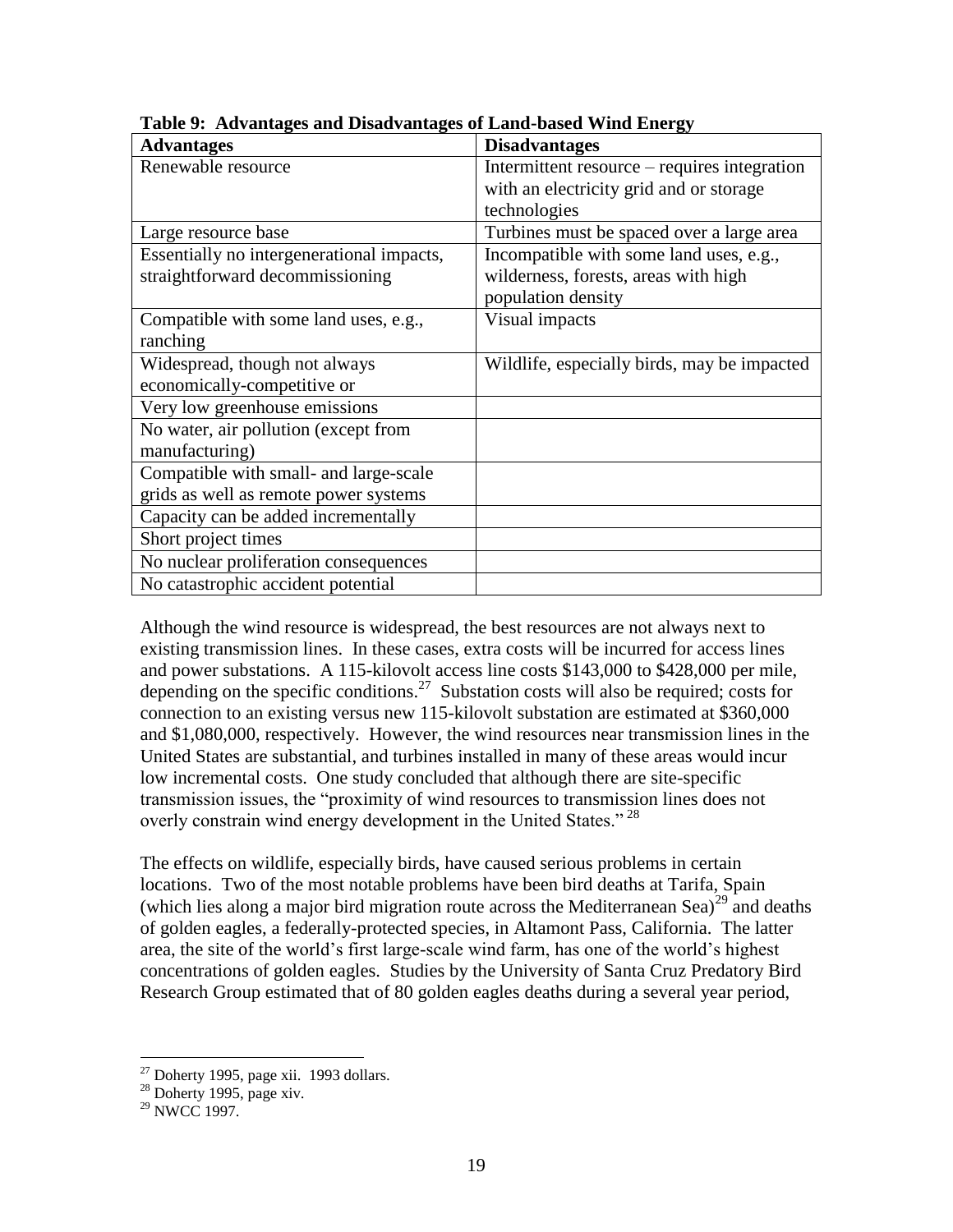one-third to one-half of the deaths were associated with electrocution or collision with wind turbines. $30$ 

It is anticipated that replacement of older turbines (installed in the early 1980s) and redesign of windfarms at Altamont Pass could result in a great reduction or elimination of eagle and hawk deaths. In one project, some 644 turbines (100 kW each) will be replaced with 92 larger turbines (700 kW each) as part of a "repowering" project.<sup>31</sup> Avian studies have also helped to identify areas attractive to the birds, such as steep hillsides, that will be avoided in the new layout. The combination larger turbines (which have slower rotational speed), better turbine placement, and fewer turbines may mitigate the situation. Other mitigation steps may include bright white blades and underground wiring. Carrying out preliminary environmental studies and continued monitoring of ecosystem impacts should be a standard feature of wind projects, especially for projects at larger scales.

Possibly the most important disadvantage of land-based wind power is that the energy available per unit land area is low. As a result, wind power requires far larger land area than many other energy sources, notably fossil fuels or nuclear energy. Some of the land impact is reduced by the fact that the turbine base itself occupies relatively little land (turbines are spaced out so that the turbine blades do not create undue turbulence for nearby turbines). Land uses such as grazing are compatible with wind turbines and can take place up to the turbine base.

Although many countries will be able to generate significant amounts of wind electricity with modest impacts on the land, space requirements may prevent other from developing significant wind capacity. Problems with the area required for proper spacing of wind turbines are likely to be more acute in countries with high population densities. This appears to be the case in Denmark, where the Danish Energy Agency has raised concern about the potential for "an extremely negative effect on the landscape and the environment" associated with large-scale wind energy development.<sup>32</sup> The solution proposed in Denmark is development of offshore wind energy. Development of offshore wind resources can largely or wholly resolve siting and environmental disadvantages of wind power in densely populated areas such as much of Europe and Japan.

 $30$  Davidson 1998, page 37.

 $31$  AWEA 1998c, page 6.

<sup>&</sup>lt;sup>32</sup> Danish Energy Agency 1997.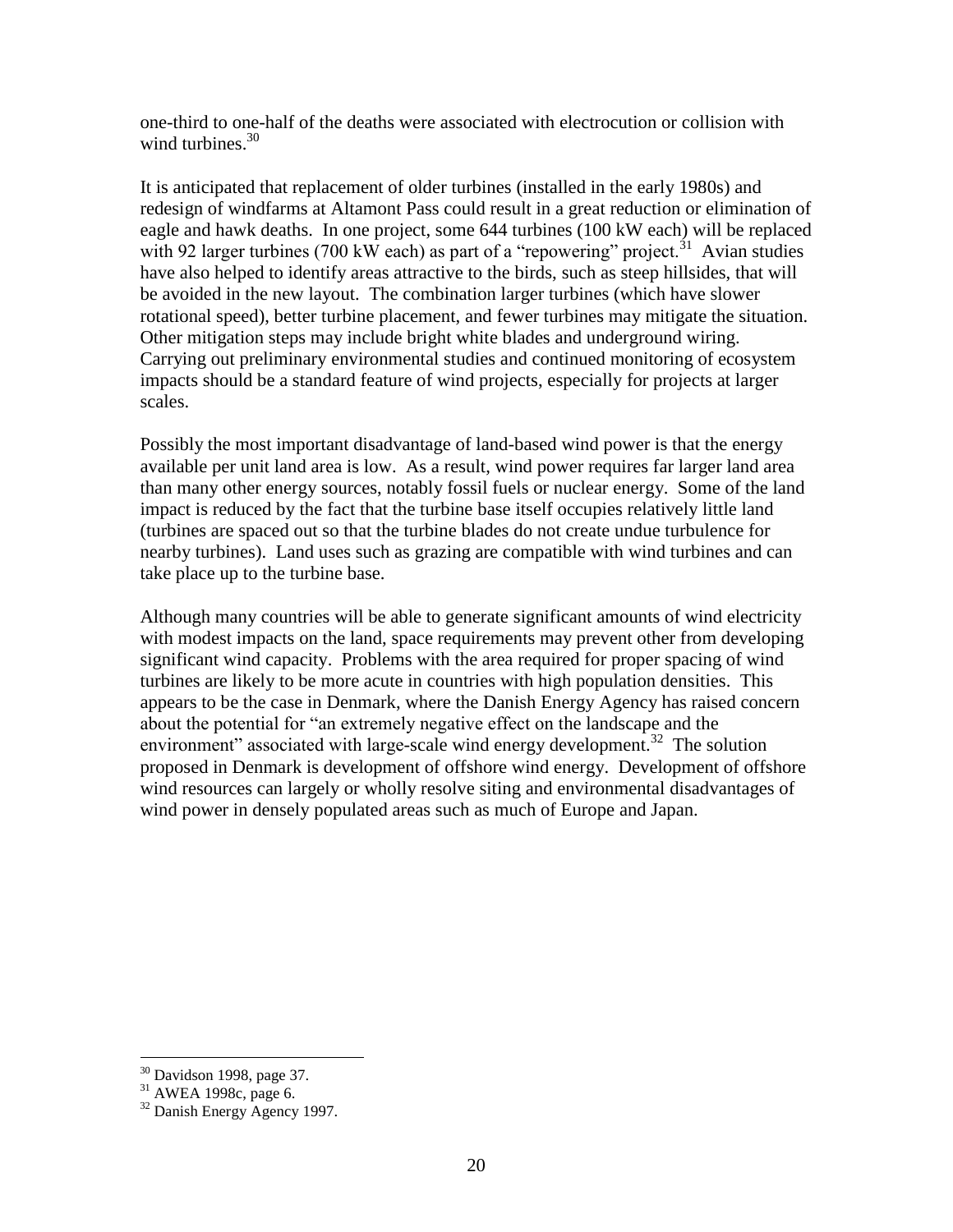## **2. Offshore Wind Energy**

Development of offshore wind energy resources offers the prospect of avoiding the most severe impact of land-based wind power – large stretches of land required for spacing out wind turbines. Although offshore construction involves additional costs, these are at least partly offset by more constant winds and higher wind speeds, as well as elimination of land acquisition costs. Less turbulent winds result in less turbine wear and therefore longer turbine life. Visual impacts can be reduced or eliminated by offshore wind turbine siting and there are no concerns about placement of wind turbines near human settlements. However, offshore wind turbine siting is not free of possible adverse impacts. These include potential impacts on shipping lanes and on marine ecosystems.

## *The First Offshore Projects*

The concept of offshore wind power was advocated by Professor Heronemus of the University of Massachusetts in the  $1970s$ .<sup>33</sup> However, practical generation of electricity from offshore wind power has only been achieved since the early 1990s. As of the end of 1997, six offshore wind projects were operational in three countries, as shown in [Table](#page-29-0)  [10.](#page-29-0) The total capacity in 1998 was only about 25 megawatts, compared to land-based projects of well over 9,000 MW at year's end. The offshore capacity is in Denmark, the Netherlands, and Sweden. Current offshore projects were developed as pilot-scale or demonstration projects. They were also installed relatively close to the coastline (between one and six kilometers) and in protected waters. Over the next several years, the amount of installed offshore capacity is expected to rise dramatically as Denmark proceeds with its ambitious offshore program (see discussion below) and as additional countries such as Germany and the U.K. install their first offshore projects. One offshore project (a small project of two turbines) won a bid in a U.K. program to promote renewable energy; the project is expected to be on-line in 1999.<sup> $34$ </sup> In addition, 65 MW worth of capacity have been proposed for two other sites.

| Location               | Number; Size of | Total Capacity, | Year | Country            |
|------------------------|-----------------|-----------------|------|--------------------|
|                        | Turbines        | MW (nameplate)  |      |                    |
| Nogersund              | 1 @ 220 kW ea.  | 0.22            | 1990 | Sweden             |
| Vindeby                | 11 @ 450 kW ea. | 4.95            | 1991 | Denmark            |
| Lely (Ijsselmeer)      | 4 @ 500 kW ea.  | 2.0             | 1994 | <b>Netherlands</b> |
| Tunø Knob              | 10 @ 500 kW ea. | 5.0             | 1995 | Denmark            |
| Dronten I (Ijsselmeer) | 19 @ 600 kW ea. | 11.4            | 1996 | <b>Netherlands</b> |
| Bockstigen             | 5 @ 550 kW ea.  | 2.75            | 1997 | Sweden             |

#### <span id="page-29-0"></span>**Table 10: Operational Offshore Wind Projects, 1998**

Source: BTM 1998, page 42.

 $33$  See, for example, Heronemus 1972, Heronemus 1973a, and Heronemus 1973b.

<sup>&</sup>lt;sup>34</sup> Border 1998, page 7.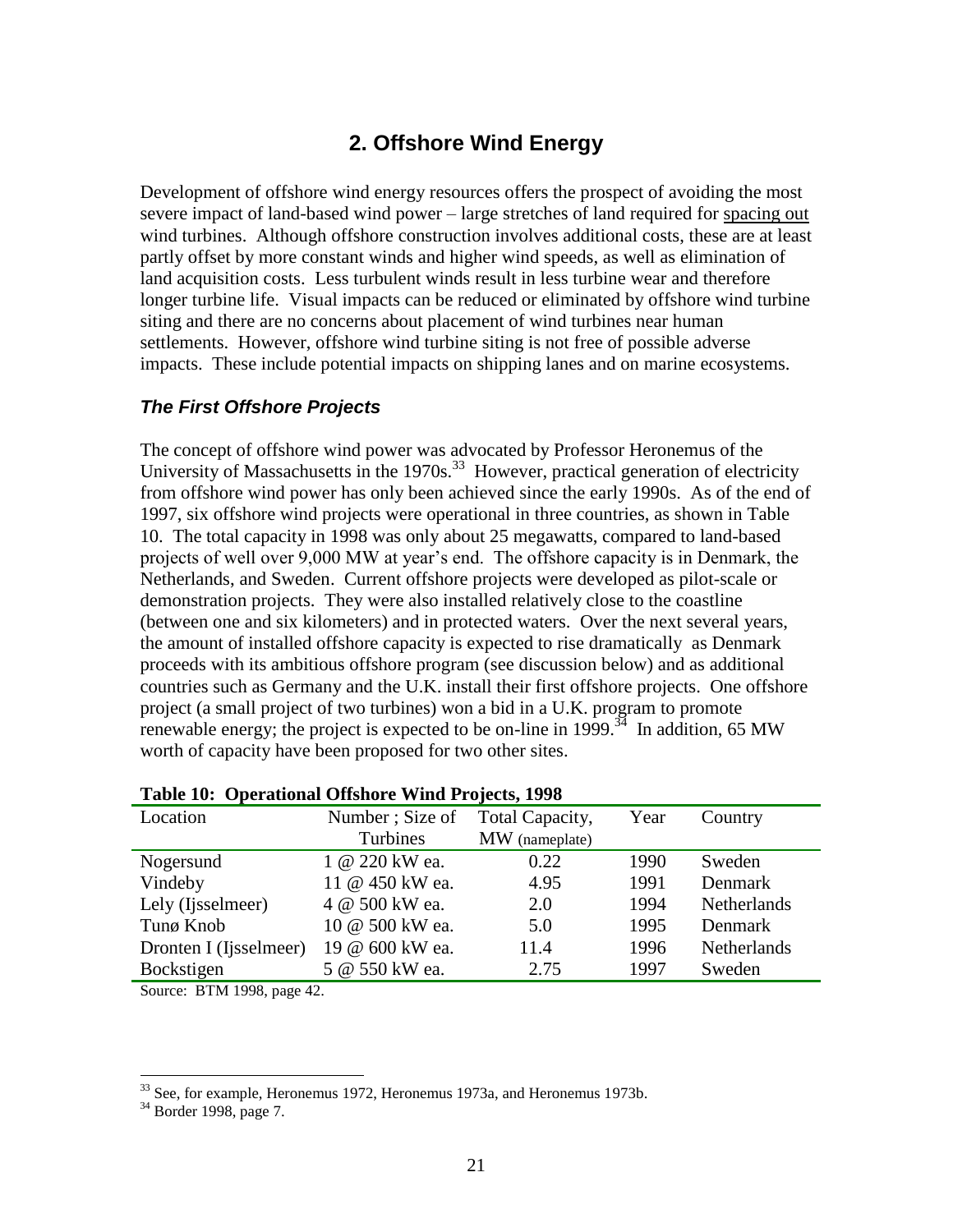The cost of electricity from offshore wind farms has decreased over time, from about 8.8  $-9.9 \notin$  per kWh (0.08 – 0.09 ECU per kWh) for the first projects, to about 5.5  $\notin$  per kWh  $(0.05$  ECU per kWh) for the 1997 Bockstigen project in Sweden.<sup>35</sup>

The offshore wind turbines have performed well. Quarterly production data for January – March 1998 are summarized in Table  $11<sup>36</sup>$  A 1997 report noted that the Danish offshore wind farms "function well from the technical point of view."<sup>37</sup> At the Tunø Knob site in Denmark, the availability of the turbines was 98% during the first 20 months of operation.

| <b>Location</b> (Country)            | Turbine size<br>(kW) | <i>Quarterly</i><br>Capacity<br><b>Factor</b> | # of Turbines<br><b>Included</b> in<br>Data |
|--------------------------------------|----------------------|-----------------------------------------------|---------------------------------------------|
| Nogersund (SE)                       | 220                  | 0.25                                          |                                             |
| Vindeby (DK)                         | 450                  | 0.39                                          | 11                                          |
| All 450 kW wind farms on land $(DK)$ | 450                  | 0.28                                          | 31                                          |
| Lely (NL)                            | 500                  | 0.17                                          | 4                                           |
| Tunø Knob (DK)                       | 500                  | 0.43                                          | 10                                          |
| All 500 kW wind farms on land $(DK)$ | 500                  | 0.31                                          | 56                                          |
| Dronten $I(NL)$                      | 600                  | 0.35                                          | 19                                          |
| Bockstigen (SE)                      | 550                  | $\ast$                                        | $\ast$                                      |

<span id="page-30-0"></span>**Table 11: Production Data from Offshore Wind Turbines – 1 st Quarter 1998**

Source: WindStats 1998.

\* Data not reported for Bockstigen.

## *Physical Considerations for Offshore Wind Development*

There are important differences between conditions on land and those offshore – most importantly the "roughness" of the surface (see [Table 5\)](#page-19-0). The roughness of the surface for several kilometers upwind of a wind turbine has a measurable effect on the wind speed profile and turbulence intensity.<sup>38</sup> The smooth surface of the water leads to several advantages if wind turbines are located offshore.

Areas upwind of a turbine can be divided into sections according to the type of surface. Sections where the wind blows over the sea are referred to as "sea fetch" and sections where the wind blows over the land are referred to as "land fetch." Each has different wind speed vs. height profiles. [Figure 3](#page-31-0) shows a depiction of the Vindeby site. It can be

 $35$  Costs as calculated in Kühn et al. 1998 using standard assumptions of 5% discount rate, 20 year loan, and conversion of \$1 US roughly equal to 0.9 ECU. Note: one ECU is worth a little less than one euro, as of January 1999.

<sup>36</sup> Historical production data from turbines is available from a number of sources, including *WindStats Newsletter* (mainly European Wind Turbines) and the California Energy Commission (turbines in California).

 $37$  ELKRAFT 1997, page 11.

 $38$  Barthelmie et al. 1996, page 194.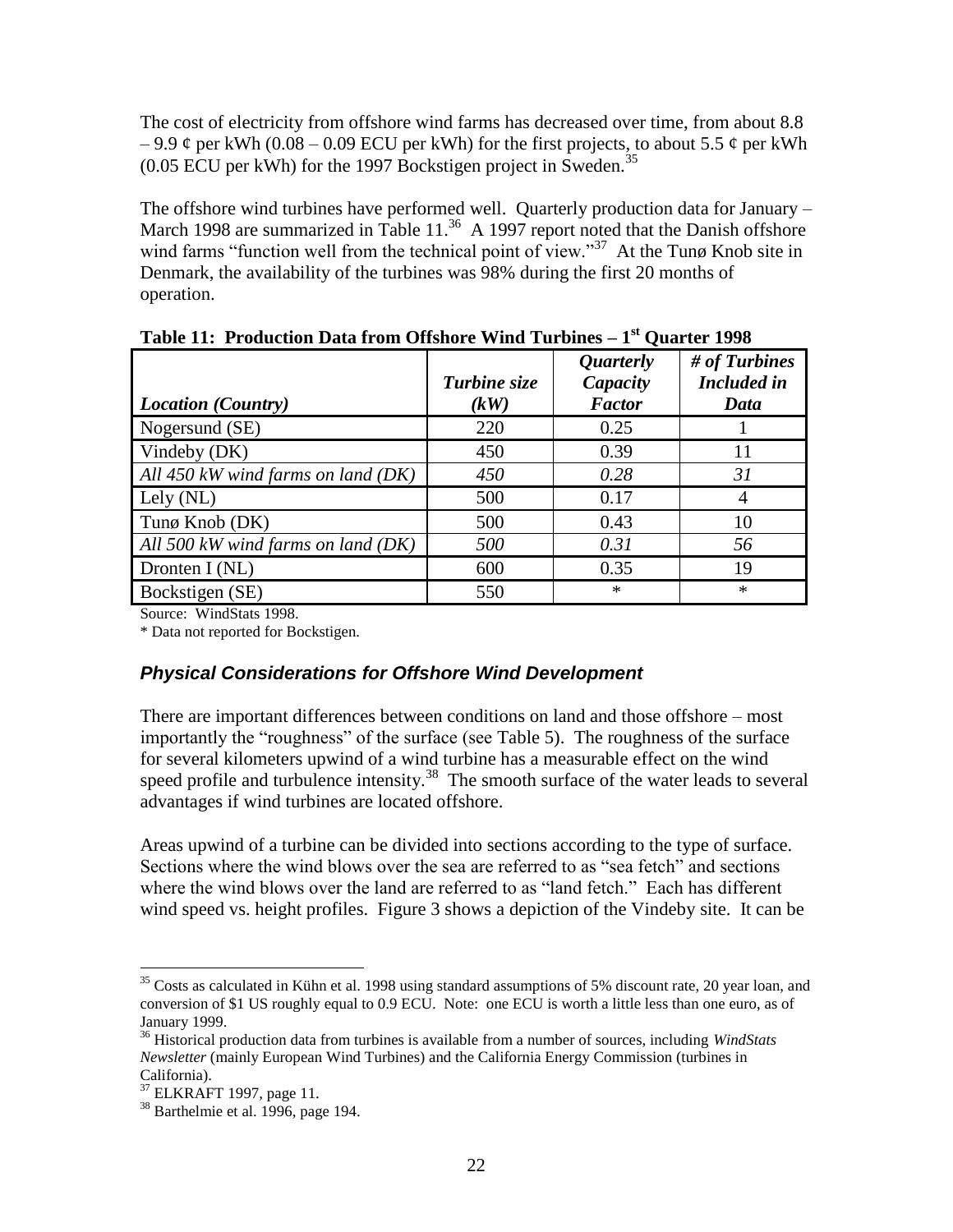seen that in the north, the fetch is mostly sea, in the south, mostly land, and in the east and west a mixture of land and sea fetch.

<span id="page-31-0"></span>

One advantage of sea fetch is an increase in wind speed; increases of 5 to 45 % have been suggested by various studies.<sup>39</sup> One study estimated a sharp increase in the wind speed of 10% at a distance 3 kilometers from the shoreline at the Vindeby site, thereafter increasing at a slower rate. $40$  Since wind power increases as the cube of the wind speed, the increase in power resulting from an increase of 10% (for example) is significant.

A second advantage of a sea fetch is that offshore winds are less turbulent than onshore winds. Greater turbulence results in decreased energy output and greater stress ("fatigue") on turbine components such as blades. The "turbulence intensity" is the ratio of the wind speed standard deviation to average wind speed over a given interval of time.<sup>41</sup> Studies at the Vindeby site found lower turbulence at offshore sites. Turbulence intensity for offshore sites, averaged for winds from all directions, was 0.105, compared to a turbulence intensity of  $0.117$  at a nearby site located on land.<sup>42</sup> Since only a fraction of the fetch in the Vindeby studies is truly a sea fetch (see [Figure 3\)](#page-31-0), the turbulence intensity for sites further offshore is likely to be even lower. Reduction in turbulence intensity with distance from shore may thus offset some the increased costs for undersea cabling and more difficult access if turbines are located further from shore.

<sup>39</sup> Barthelmie et al. 1996, page 191.

 $40$  Barthelmie et al. 1996, page 208.

<sup>&</sup>lt;sup>41</sup> Cavallo, Hock, and Smith, in Johansson et al., eds., 1993, page 126.

<sup>&</sup>lt;sup>42</sup> Barthelmie et al. 1996, pages 200-201. For comparison, the turbulence measured at San Gorgonio pass, California, was 0.29. Sites with a turbulence intensity of greater than 0.5 are generally considered too windy to install wind turbines. (Cavallo, Hock, and Smith, in Johansson et al., eds., 1993, page 126)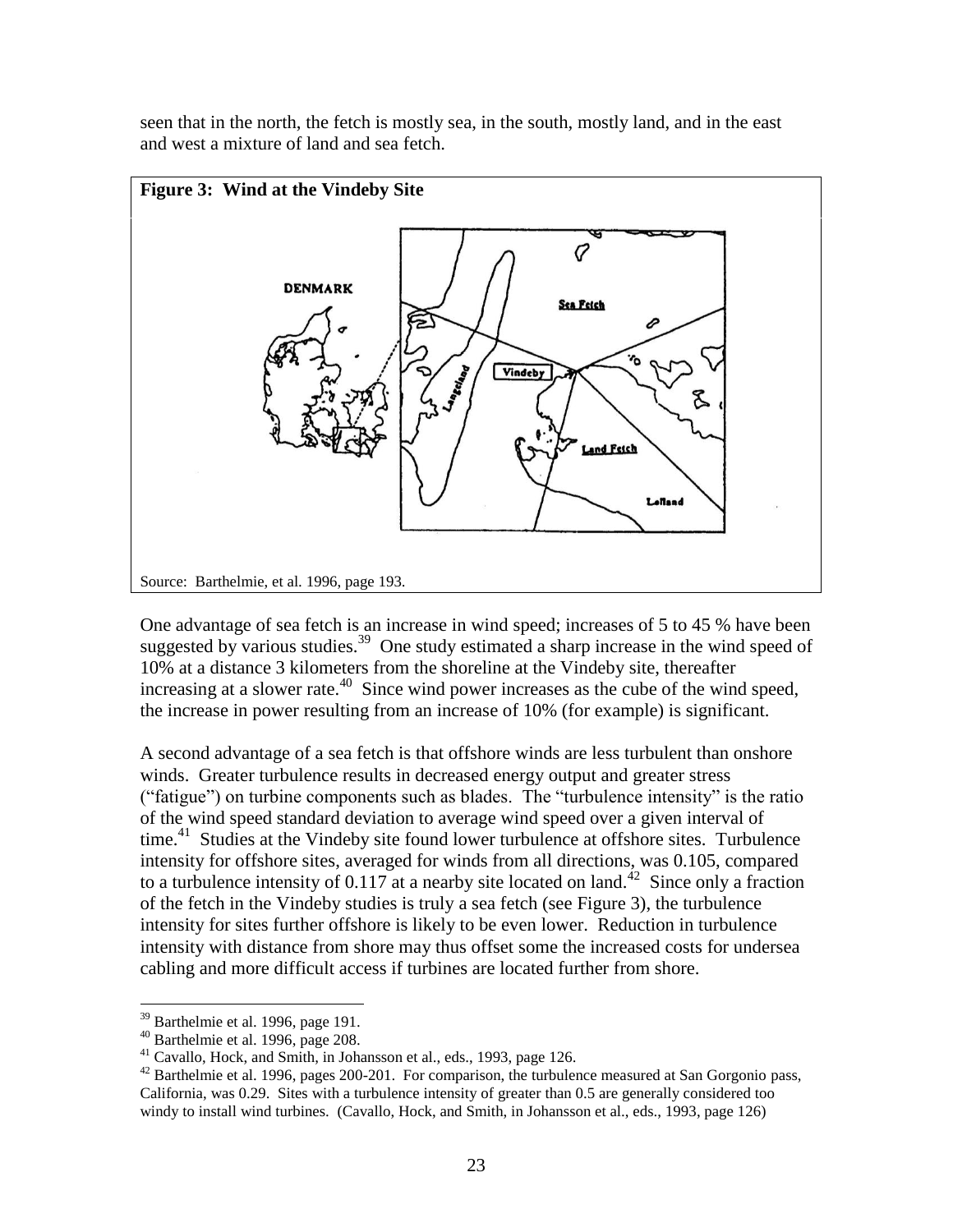Third, low roughness results in a low wind shear. This means that the hub height can be decreased to achieve a given wind speed or conversely that wind speed will be higher for a given hub height. In practice, this may result in a lower height for an optimized design. For example, one study found that an optimized wind turbine at Rødsand (one of the five 150 MW offshore sites currently being planned in Denmark) would have a hub height of 48.4 meters, which is 13.9 meters lower than a comparable wind turbine located on  $land.<sup>43</sup>$ 

The greater offshore atmospheric stability has a down-side, however. The turbulent wake generated from the turbines themselves will dissipate more slowly compared to onshore turbines.<sup>44</sup> This may lead to a greater spacing between offshore wind turbines compared to those on land. The spacing chosen must balance the benefits of reduced turbulence from the turbines with increased costs due to longer undersea cabling distances.

Offshore wind conditions – higher wind speeds, less turbulence, and less wind shear – can result in greater energy capture, and optimized designs to take advantage of them can help offset the added costs of offshore installation. The Rødsand study found that for that site, an optimized offshore wind turbine would have an annual average energy output 32% higher than an optimized wind turbine on land.<sup>45</sup>

However, operation in the offshore environment also creates significant engineering challenges. The offshore structure must not only be designed to withstand extreme winds, like their onshore counterparts, but also extreme wave forces and, in some locations, floating ice. In addition to the need to withstand the magnitude of the different forces, the structure must be designed so that its natural (resonant) frequency does not match the frequency of wind or water loads. If the natural frequency of the structure matches the environmental frequencies, the resonant vibrations of the structure can grow until the structure breaks.

There is a significant effort to design of support structures that can accommodate such forces. Several studies have been carried out under the European Commission's *Structural and Economic Optimisation of Bottom-Mounted Offshore Wind Energy*  Converters (Opti-OWECS) project.<sup>46</sup> Support structures have accounted for some 33% of the investment cost of offshore wind farms. $47$  The "support structure" includes the tower and the means of anchoring it in the water. Although floating concepts have been suggested<sup>48</sup>, only "bottom-mounted" units have been installed to date. In the future, floating systems may allow exploitation of wind energy in areas with deeper water. The development of offshore wind power in deep waters is likely to benefit a great deal from collaboration between government, the private wind industry and the petroleum industry,

 $43$  Fuglsang and Thomsen 1998, page 26. 2 MW wind turbine assumed.

<sup>&</sup>lt;sup>44</sup> Kühn and Bierbooms 1996, section 4.5.

<sup>&</sup>lt;sup>45</sup> Fuglsang and Thomsen 1998, page 26.

<sup>&</sup>lt;sup>46</sup> The project is funded in the framework of the Non Nuclear Energy Programme Joule III.

<sup>47</sup> Kühn et al. 1996.

 $48$  See, for example, Halfpenny et al. 1995.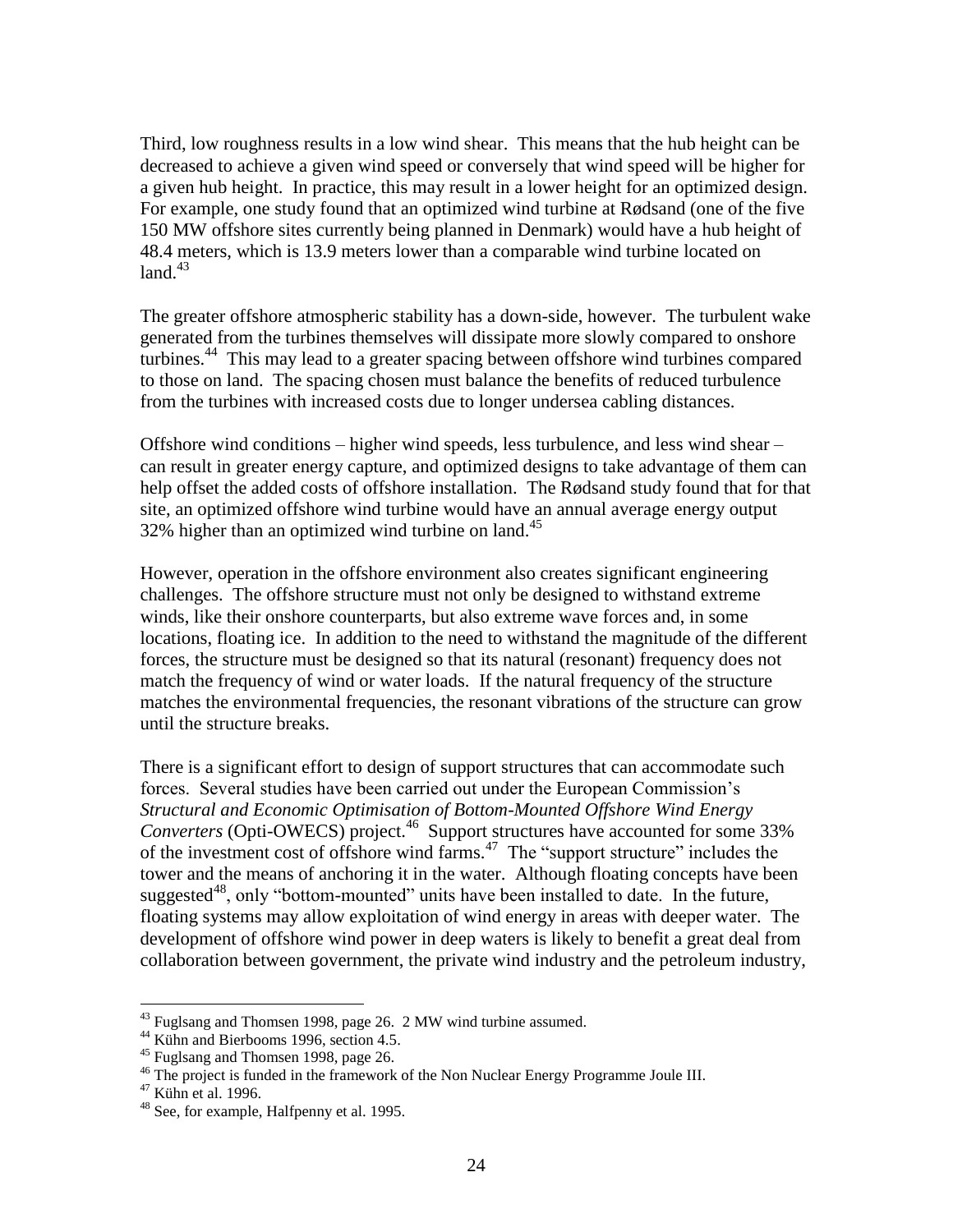the latter having the most experience in offshore platforms. In Europe such collaboration is already taking place.

There are several types of "bottom-mounted" designs that have been used or proposed. Early offshore wind farms (Vindeby, Tunø Knob) used large concrete caisson foundations. These structures were floated out to the desired location, then filled with dense material to sink them to the sea floor. In such structures, gravity provides stability against wind, water, and ice. Although straightforward to construct, a major disadvantage is that at greater depths, the concrete foundations become prohibitively heavy and expensive. Additionally, a limiting factor is that a site near the offshore location is required for construction of the concrete caissons.

Solutions to the limitations of concrete caisson foundations have been found by enlisting the aid of experts in the offshore construction industry.<sup>49</sup> Several other types of foundations are shown in [Figure 4.](#page-33-0)

<span id="page-33-0"></span>

The steel-gravity foundation uses a light weight steel frame with a center column. The base of the steel structure is filled with high density material as ballast. The "monopile" foundation consists of a steel pile (3.2 meter diameter, wall thickness 35 to 60

 $\overline{a}$ <sup>49</sup> Details on offshore foundations taken from Rambøll 1997.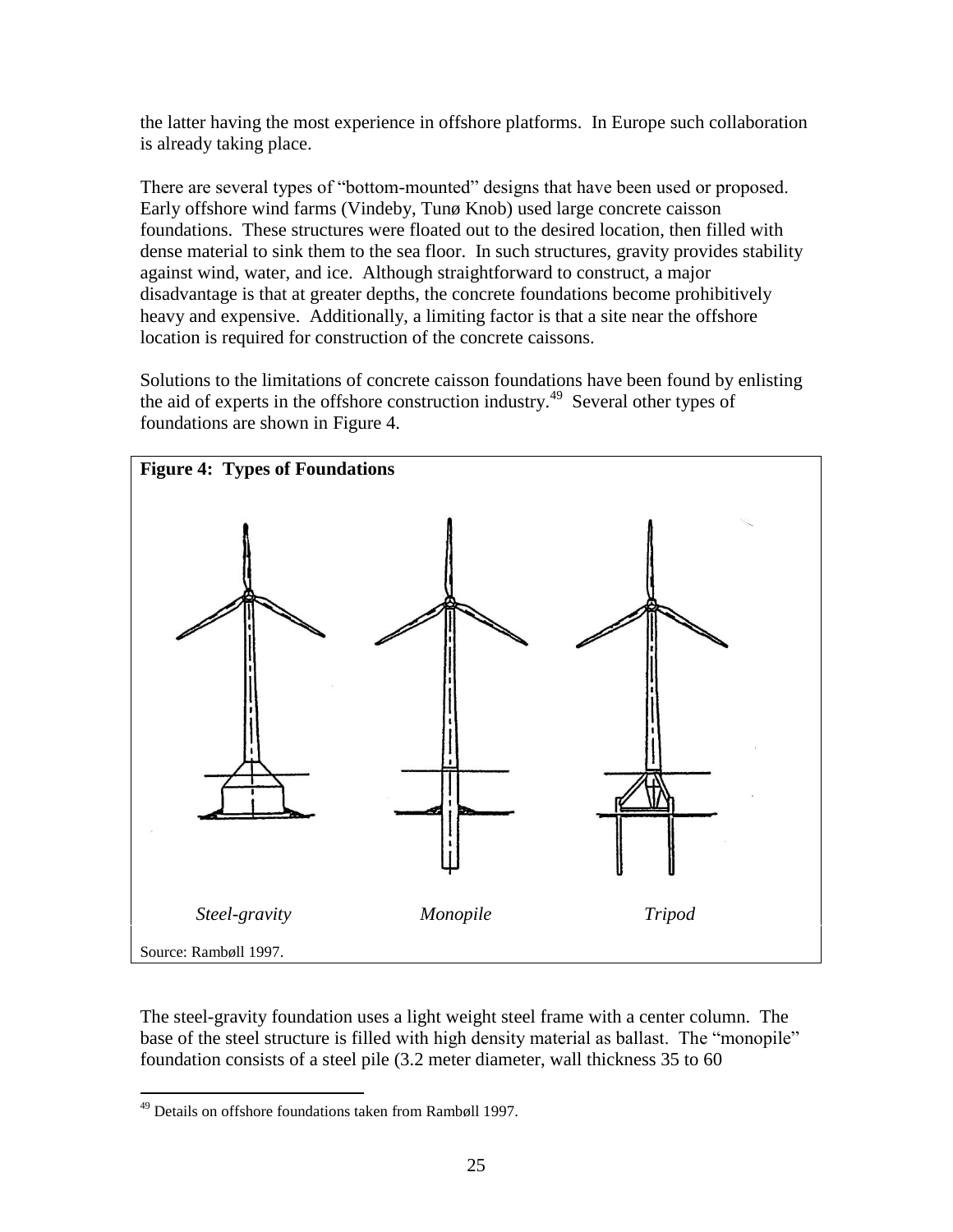millimeters) driven some 10 to 20 meters into the seabed, depending on the geology of the site. The turbine tower is then bolted to the monopile. A third concept is a "tripod" foundation, consisting of a steel frame that is anchored by three steel piles (0.9 meter diameter, wall thickness 16 to 43 millimeters) driven into the seabed at the corners.

The optimal foundation will depend on a number of factors. Depth is a key consideration, with tripod foundations generally better suited for greater depths. Also, some seabeds, especially areas with boulders, may not be suitable for pile-driven foundations. Sites prone to seabed erosion may be more problematic for gravity-based foundations than for piled foundations. For shallow locations with floating ice, gravity structures may be more desirable. Although costs between different types of foundations varied significantly, an engineering study concluded that the best approach for a given location and environment may depend on considerations other than cost.<sup>50</sup>

Larger turbines are crucial in order to make offshore wind farms economic. As shown in [Table 10,](#page-29-0) existing offshore wind turbines are rated 450 to 600 kW. However, costs of foundations for much larger turbines do not rise in proportion with the size of the turbine and in industrialized countries readily-available installation equipment such as cranes and barges can handle the larger turbines as easily as smaller ones.<sup>51</sup> Thus, the larger the turbine, the lower the foundation cost per unit of installed capacity. The next set of offshore turbines will likely be 1.5 MW, possibly larger; several studies postulate turbines of 3 to 4 MW eventually being installed in large offshore wind farms.<sup>52</sup>

The accessibility of offshore wind farms is another important issue requiring careful attention.<sup>53</sup> Harsh weather may significantly limit access to offshore wind farms. Additionally, the cost of operation and maintenance activities is more expensive than equivalent tasks on land. Because of these issues, operation and maintenance strategies need to be taken into account during the design of turbines, support structures, and layout of the windfarm. If not, the resulting availability could be unacceptably low. One study found, in fact, that it is "economic to invest a relatively high amount of capital in order to achieve high and reliable energy output."<sup>54</sup>

## *Denmark's Plan for Offshore Wind Energy*

Commercial energy use in Denmark in 1995 was approximately 20.5 million metric tons of oil equivalent.<sup>55</sup> It has relatively high emissions of carbon dioxide per capita, about 10.8 metric tons (2.9 metric tons of carbon). 56 One reason for this is a heavy dependence

<sup>50</sup> Rambøll 1997, Section 8.

<sup>51</sup> Rambøll 1997, Section 8.

<sup>52</sup> For example, Ferguson 1997 and Kühn et al. 1998.

<sup>53</sup> Van Bussel and Schöntag 1997.

<sup>54</sup> Kühn et al. 1998, page 25.

<sup>55</sup> World Bank 1998, Table 3.7.

<sup>56</sup> World Bank 1998, Table 3.8. The 10.8 metric tons per capita for 1995 is down from 12.3 metric tons per capita in 1980.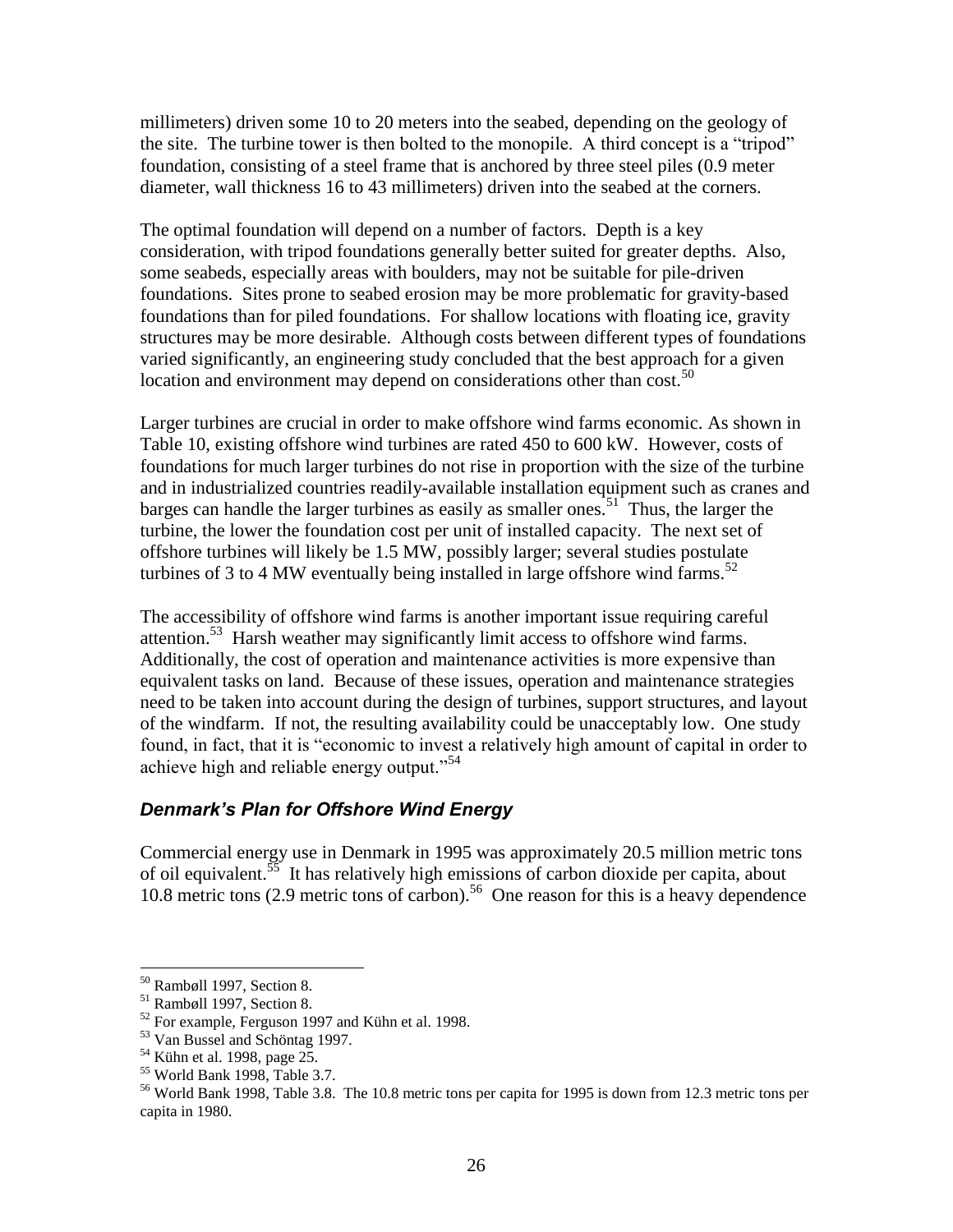on coal for electricity – approximately 75% of electricity in Denmark in 1995 is derived from  $\cosh^{57}$ 

In 1990, Denmark established a goal of  $20\%$  CO<sub>2</sub> emission reduction by 2005 as compared to 1988 emissions.<sup>58</sup> Denmark's *Energy 21* plan sets out even more ambitious objectives for sustainable energy development. A centerpiece of *Energy 21* is a goal of cutting 1988 CO<sub>2</sub> emissions in half by the year 2030.<sup>59</sup>

Wind power is scheduled to play an important role in achieving the goals of *Energy 21*. A total of 5,500 MW of wind turbines are projected to be installed by 2030 in Denmark, about 75% of which are expected to be installed offshore.<sup>60</sup> If achieved, the total wind power generation would be about 50% of total electricity generation and 25% of total energy consumption in Denmark. In 1998, wind energy supplied more than 8% of Denmark's electricity.<sup>61</sup>

Major changes from the first offshore projects will likely include larger turbines (an increase from roughly 500 kW turbines to 1.5 to 2.0 MW turbines), greater distances from the coast (most turbines will be located at distances greater than 7 kilometers from land), and larger project size (an increase from 5 MW to 150 MW per project). Other likely changes include different types of foundations, development of more cost effective operation and maintenance strategies, and still larger turbines.<sup>62</sup>

Denmark's 1997 *Action Plan for Offshore Wind Farms in Danish Waters* concluded that it was possible to produce electricity from the first large-scale offshore wind farm demonstration projects at the same average price as moderately good, land-based wind turbines operated by utility companies – about 5.1 to 5.5  $\phi$  per kWh (using currency exchange rates).<sup>63</sup> These estimates did not include additional costs that might be incurred in order to accommodate an intermittent power supply in the operation of electricity grids. In September 1997, the Danish Minister for Energy and Environment and the Danish utilities signed an agreement to develop 750 MW of offshore wind power between 2000 and 2008 as a demonstration of larger offshore wind farms.<sup>64</sup> Five projects of roughly 150 MW each are projected. In addition, a smaller project of 20 turbines, with a total capacity of 30 to 40 MW, located near the city of Copenhagen (on the Middelgrunden sand bank), is planned for operation in  $2000^{65}$ 

<sup>57</sup> World Bank 1998, Table 3.9.

<sup>58</sup> Danish Energy Agency 1996, Foreword.

<sup>59</sup> Danish Energy Agency 1996, Section 1.3.

<sup>60</sup> ELKRAFT 1997.

<sup>61</sup> Worldwatch 1999.

<sup>62</sup> Kühn et al. 1997, Van Bussel and Schöntag 1997.

 $^{63}$  ELKRAFT 1997, page 8. Source cites 0.35 to 0.38 Danish kroner (DKK) per kWh. Using the 1997 purchasing power parity conversion of 8.53 DKK equal to \$1 US, the cost of electricity is 4.1 to 4.5  $\phi$  per kWh. Purchasing power parities published in OECD 1998.

<sup>64</sup> Danish Energy Agency 1997.

<sup>65</sup> *Windpower Monthly*, September 1998, page 16. Plans originally called for 27 turbines of 1.65 MW each, to begin operation in 1999, but the project has been scaled back to twenty machines, due to concerns about visual impact, and delayed by about one year.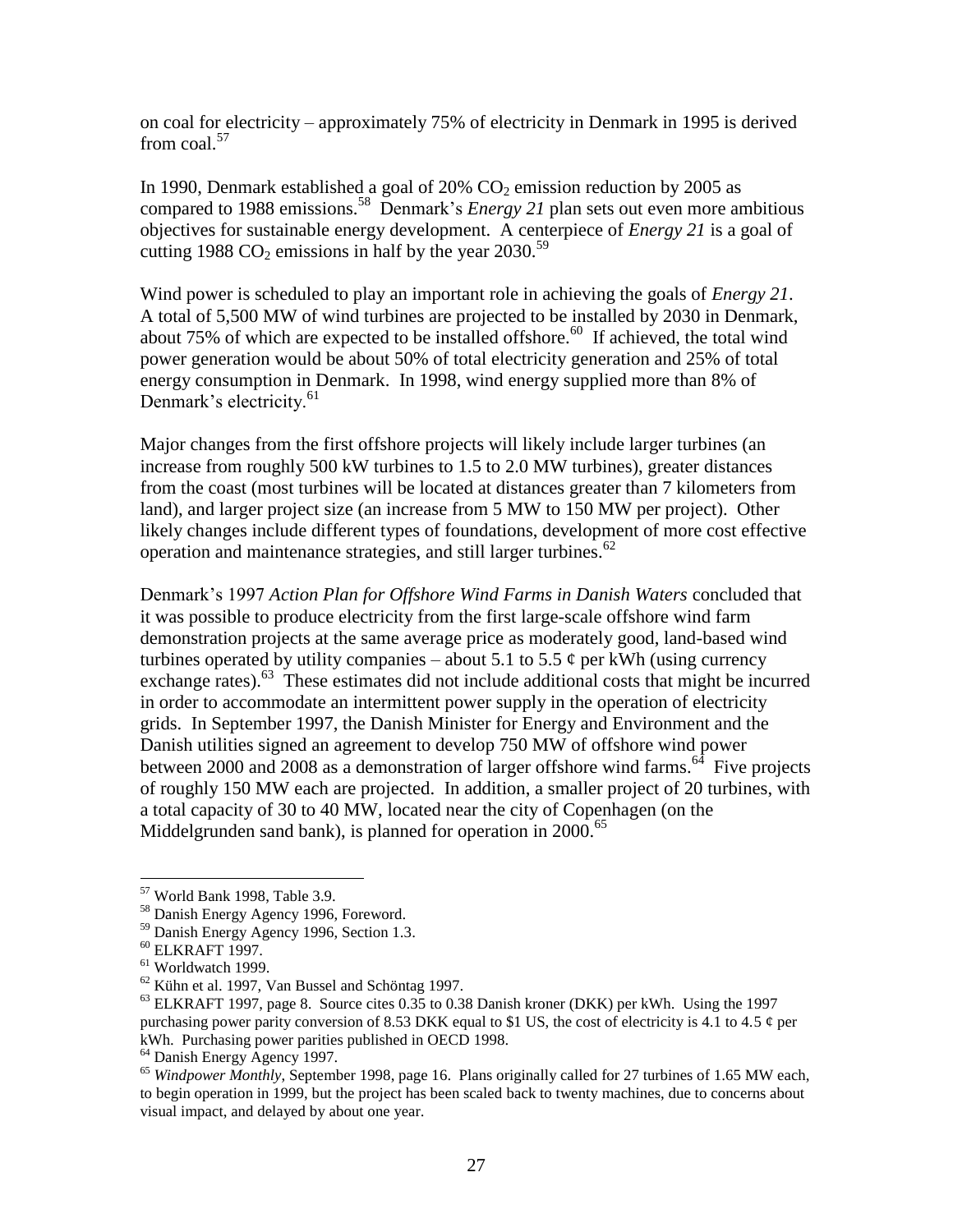The criteria for identifying suitable locations to install the total expected 4,000 MW of offshore wind turbines by the year 2030 included areas more than 7 kilometers from the coastline (this minimum distance was set to avoid visual impacts from land) and areas with water depths of up to about 10 meters. Additional considerations were made to exclude national park areas, shipping routes, military zones, and other areas deemed incompatible with wind development. Four main sites have been identified as the most promising, with a total realizable potential of 3,600 MW if the maximum water depth is set at 10 meters, or 7,850 MW if depths up to 15 meters are considered.<sup>66</sup> In addition to these 4 main sites, "supplementary sites" have been identified with a realizable potential of 2,060 MW if the maximum depth is set at 10 meters, or 4,370 MW if maximum depth is set at 15 meters. This orderly approach to wind energy development will be valuable in pursuing Denmark's energy and environmental goals.

## *Costs of Offshore Wind Electricity*

The costs of electricity from the first offshore wind farms have decreased with time, as have the projections of costs for future projects. The first two offshore projects, Vindeby (1991) and Lely (1994), are calculated to have electricity costs of about 9.3  $\phi$  per kWh  $(0.085$  ECU per kWh).<sup>67</sup> The Bockstigen project, completed in 1997, is estimated to have electricity costs of 5.4  $\phi$  per kWh (0.049 ECU per kWh).

For Vindeby and Lely, investment costs were broken down roughly as follows: 35 to 40% for the wind turbine, 33% for the support structure, and 10 to 20% for grid connection.<sup>68</sup> Additionally, operation and maintenance costs are estimated to be about 1.1  $\phi$  per kWh to 1.3  $\phi$  per kWh.<sup>69</sup>

The theoretical promise of offshore wind has been given substance by the performance of pilot scale projects. For example, the Bockstigen project has already achieved economically-attractive costs. But there is still more practical experience needed to achieve favorable economics for offshore wind power because projects have yet to be built on a significant scale at distances of 7 to 40 kilometers. Further, the largest commercially available wind turbine as of 1998 was rated at 1.65 MW, whereas most optimization studies indicate a desirable size of 2 to 4 MW per turbine for offshore conditions. Thus, while the early offshore projects have served to spark interest in offshore wind power, the projected costs need to be verified by development at larger scales. This is scheduled to happen in the next few years in Denmark at least.

A number of optimization studies have been carried out to try to reduce the cost of offshore wind electricity. Future offshore wind farms will have larger turbines, lower relative hub heights, steel foundations, and will be based on more extensive structural

<sup>66</sup> ELKRAFT 1997, page 13. Higher, "theoretical," estimates were initially made. The "realizable" fraction cited in the text accounts for considerations such as dividing the wind farms into visually separate units.

<sup>67</sup> Kühn et al. 1998.

<sup>&</sup>lt;sup>68</sup> Kühn et al. 1996.

 $69$  Kühn et al. 1998.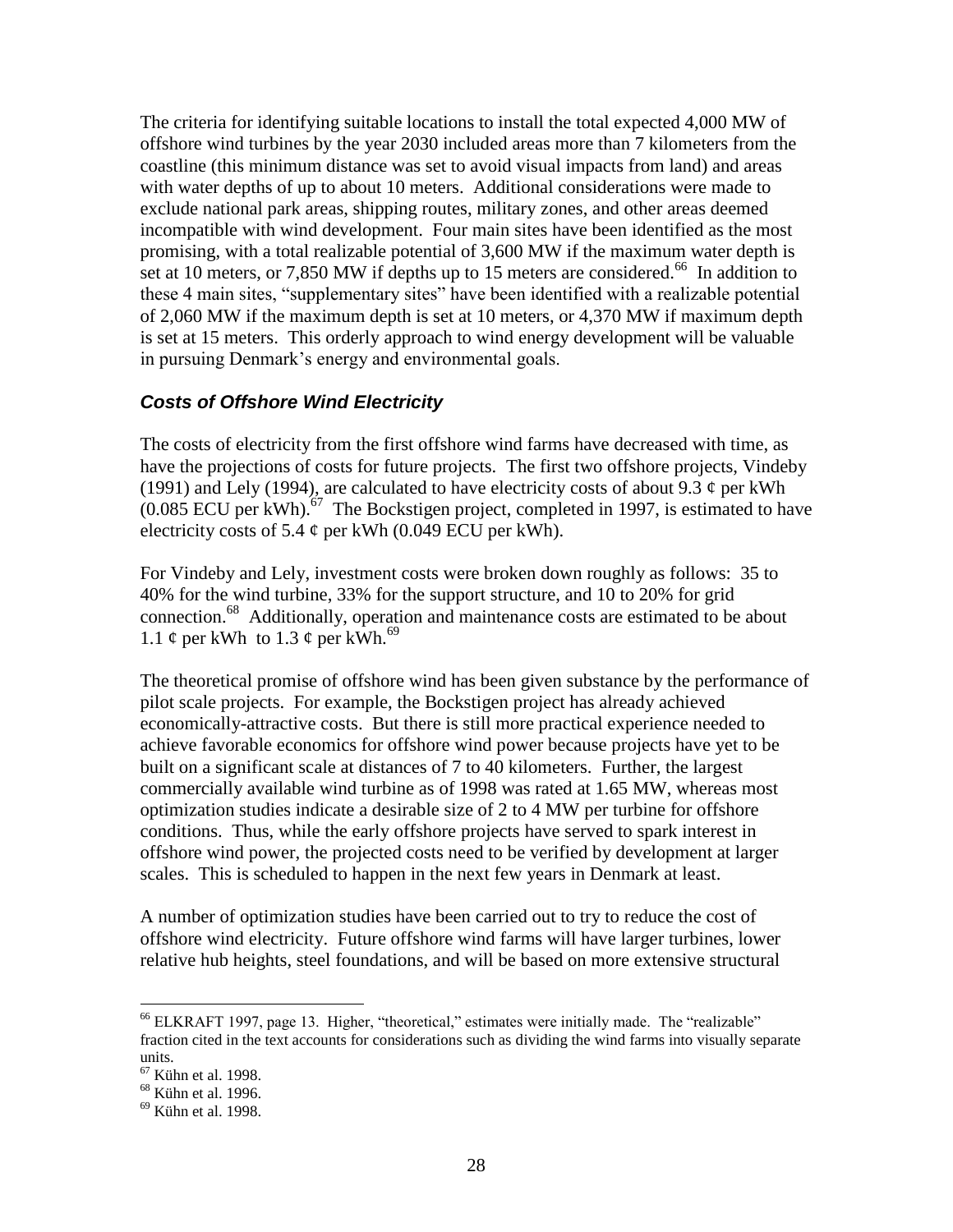reliability calculations than those that exist today. As noted above, a July 1997 report by the Danish Energy Agency and the Danish Utilities concluded that the costs for the first five planned offshore projects will be 0.35 to 0.38 DKK per kWh.<sup>70</sup> A study by Risø National Laboratory concluded that the cost of electricity from the planned Rødsand (Denmark) offshore site would have costs equivalent to electricity from a stand-alone onshore wind turbine. $^{71}$ 

The Opti-OWECS study found that offshore wind energy is "fully viable."<sup>72</sup> The used an integrated design approach based on currently-available technology. The Opti-OWECS study estimated costs of 5.6  $\varphi$  per kWh (0.051 ECU per kWh) assuming 8.4 meters per second annual average wind speed (60 meters height), with a 30% capacity factor.<sup>73</sup> The study noted that this wind speed was "rather conservative" compared to other studies. Lower costs, of 4.8  $\varphi$  per kWh (0.044 ECU per kWh), were estimated assuming 9.0 m/s wind speed and 34% capacity factor.<sup>74</sup> In the development of a design solution within the Opti-OWECS study, a two-blade, 3 MW machine is assumed. Specific capital costs are \$1,360 per kW (1,240 ECU per kW). An economic lifetime of 20 years and a discount rate of 5% was used. A summary of the initial capital costs (investment costs) and the cost of electricity for the 8.4 m/s case are shown in [Table 12.](#page-37-0)

<span id="page-37-0"></span>**Table 12: Estimated Cost Breakdown for Offshore Wind Farms Installed in Mid-2000's**

| <b>Cost Component</b>              | Percent of Initial Capital Cost |
|------------------------------------|---------------------------------|
| Wind Turbine                       | 45                              |
| <b>Support Structure</b>           | 25                              |
| <b>Power Collection</b>            | 13                              |
| <b>Offshore Power Transmission</b> | 8                               |
| Installation                       |                                 |
| <b>Project Management</b>          |                                 |

| <b>Cost Component</b>              | Percent of Levelized Cost of Electricity |
|------------------------------------|------------------------------------------|
| Wind Turbine                       | 35                                       |
| Support Structure and Installation | 24                                       |
| <b>Operation and Maintenance</b>   | 22                                       |
| <b>Offshore Grid Connection</b>    | 15                                       |
| Decommissioning                    | 2.5                                      |
| <b>Project Management</b>          | 15                                       |

Source: Kühn et al. 1998, Figures 15 and 16. Annual mean wind speed 8.4 m/s, 20 year lifetime, 5% discount rate.

<sup>&</sup>lt;sup>70</sup> ELKRAFT 1997, page 8. Equal to 5.1 to 5.5  $\phi$  per kWh using currency exchange rates and 4.1 to 4.5  $\phi$ per kWh using purchasing power parity conversion.

 $71$  Fuglsang and Thomsen 1998, page 29.

 $72$  Kühn et al. 1998, page 30.

<sup>73</sup> Kühn et al. 1998, page 23.

 $14$  Kühn et al. 1998.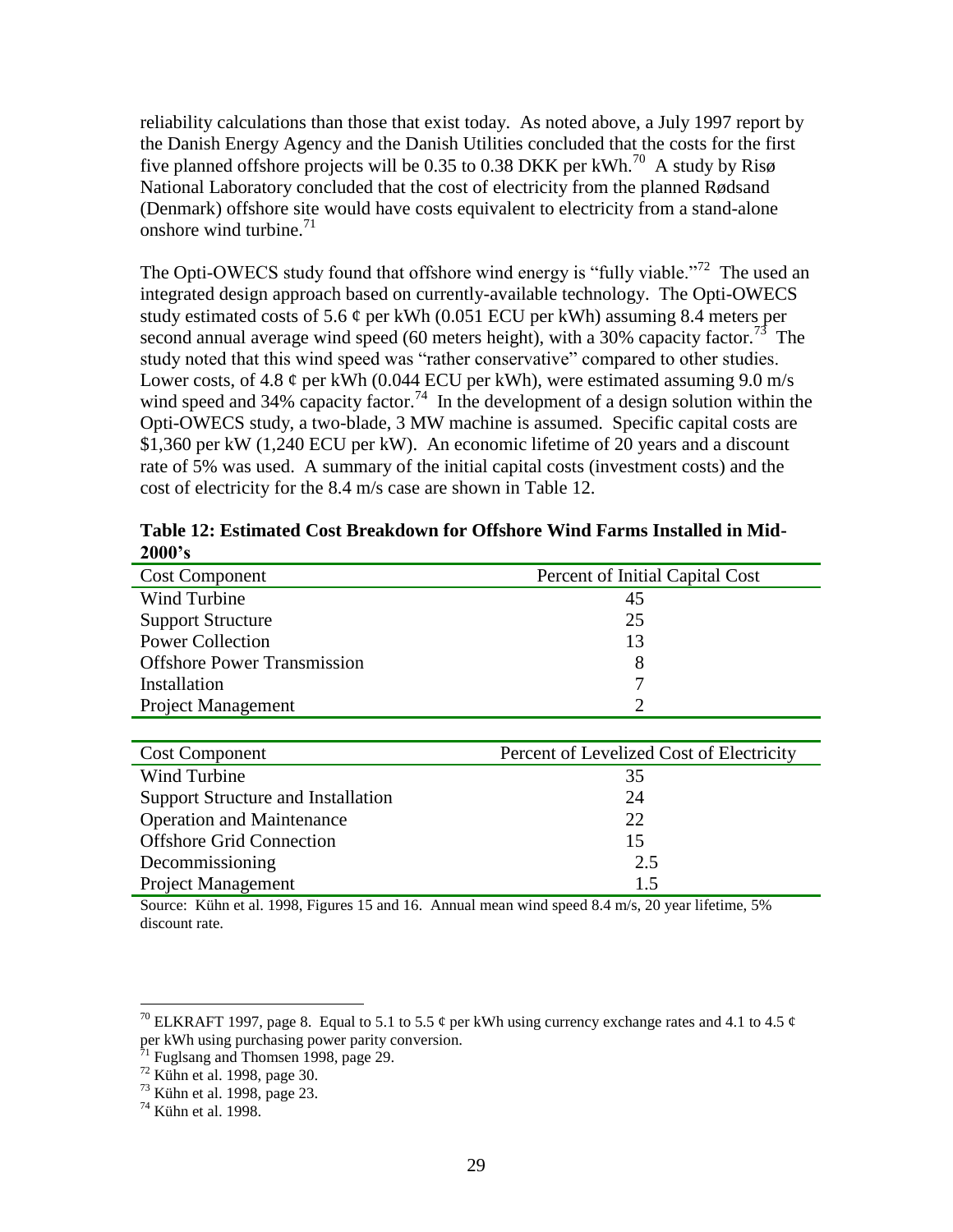Further improvements in the economics may be possible if longer lifetimes can be achieved. Lower turbulence may help to extend the lifetime of some components. It is unlikely, however, that significant increases will be achieved for certain components such as the blades. But it may be possible to design foundations and towers for a 50 year lifetime. This would mean that even with a major overhaul of the blades and other parts of the turbine at 20 to 25 years, the cost of electricity would be significantly reduced because large capital costs for the support structure would be spread over the 50 year period.

## *Other Considerations for Offshore Wind Farms*

## Area Required for Offshore Wind Power

A study of the Rødsand, Denmark, site assumed 100 turbines (2 MW each with a rotor diameter of 74 meters) with a spacing of 5 rotor diameters perpendicular to the predominant wind direction, and a spacing of 14 rotor diameters along the predominant wind direction.<sup>75</sup> This gives a power density of 5.2 MW per square kilometer. Conversely, 0.2 square kilometers of ocean would be required for 1 MW of wind power.

A spacing of 10 diameters by 10 diameters is used in a more general study of offshore wind potential in northern Europe.<sup>76</sup> An assumed rotor diameter of 80 meters is used. At a spacing of 10 diameters by 10 diameters, a gap of 800 meters would exist between adjacent turbine towers. This arrangement yields a power density of 3.1 MW per square kilometer.

## Impact on Ecosystems

Studies of fish and bird life near the offshore wind farms have been undertaken. At the Vindeby, Denmark, site, it was found that the amount of fish increased after installation of the wind turbines.<sup>77</sup> The foundations serve as an artificial reef where mussels can grow, encouraging growth of other flora and fauna. Bird studies were not carried out since few birds use the area.

An extensive study of birds at the Tunø Knob, Denmark, site was carried out over a period of three years by the National Environmental Research Institute in Kalø, Denmark.<sup>78</sup> Of concern were a large population of eiders, a species of diving duck, in the area. About 40% of the North Atlantic eider population winters in the Danish part of the Kattegat Sea. The ducks use the shallow areas (up to 10 meters) as winter feeding grounds, a time when other areas are frozen. The three-year study found that the birds generally avoided coming within 100 meters of the turbines. At Tunø Knob, the ten turbines are arranged in two rows of five turbines each. The study concluded that there was no significant adverse impact of the turbines on the birds. It should be noted,

<sup>&</sup>lt;sup>75</sup> Fuglsang and Thomsen 1998.

<sup>76</sup> Kühn et al. 1998.

<sup>77</sup> Krohn 1998.

<sup>78</sup> DWTMA 1998, "Birds and Offshore Wind Turbines."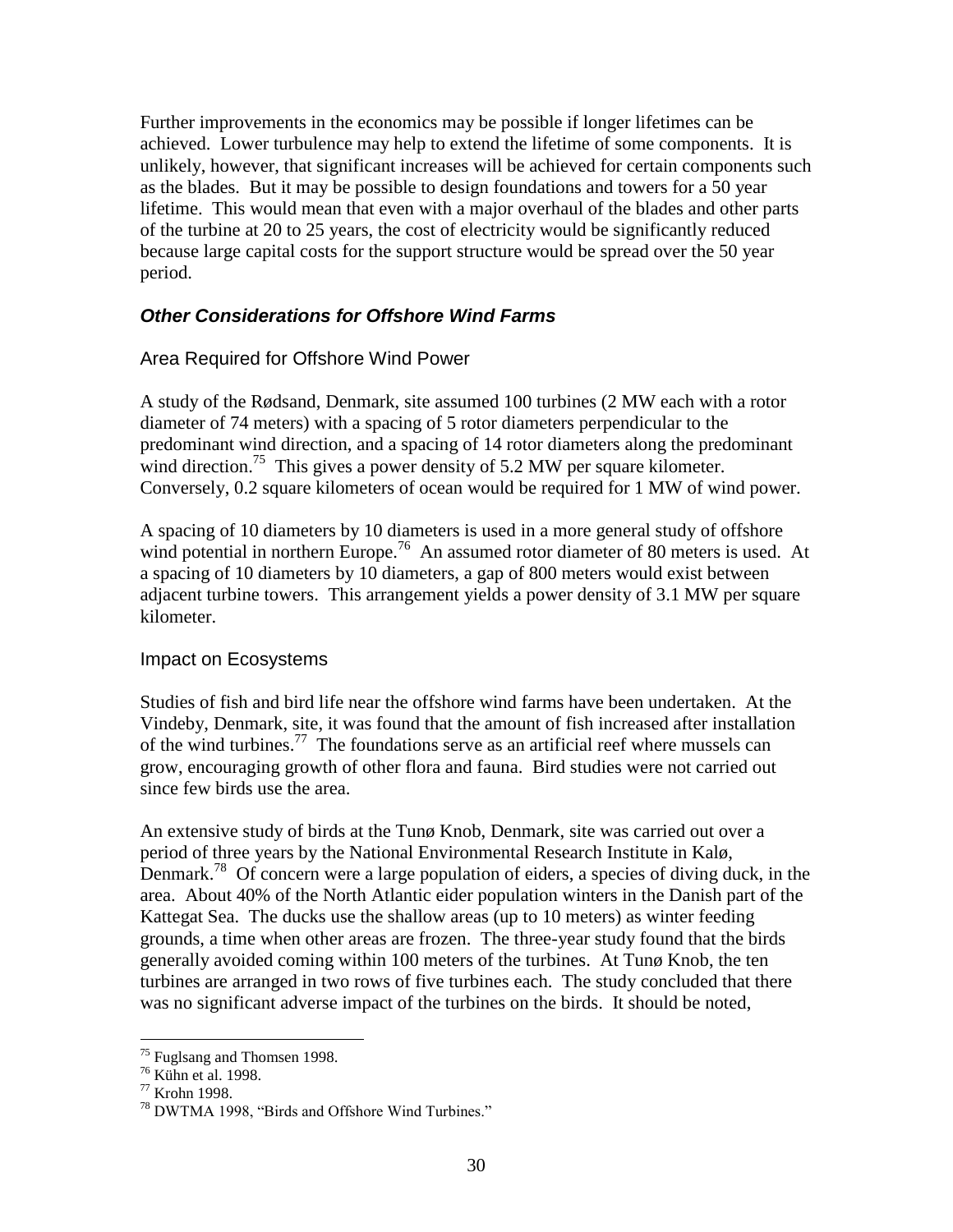however, that other environmental changes were occurring during the three-year study period at Tunø Knob, requiring careful extrapolation of the results. Specifically, a decline in small blue mussel populations (the eider's preferred prey) in a wide area around Tunø Knob led to fewer ducks than observed in the year before construction of the wind farm. Thus, the interaction of a population of ducks over a period longer than the study with the wind turbines remains to be determined.

Preliminary results of studies of wind turbines on the I Jsselmeer, an important wetlands habitat in the Netherlands, have found that ducks can be adversely affected by wind turbines.<sup>79</sup> Investigation into the causes and development of mitigation steps should be implemented as part of future offshore wind energy programs.

Future development of wind farms is expected to take place at a much greater scale than has occurred to date (groups of hundreds of turbines, as opposed to clusters of 10 or 11). Large scale development may create places for some species to breed to the disadvantage of others, possibly changing near-shore ecological balances in unforeseen ways. The ecological and economic impacts of offshore wind energy use may be complex. Given the positive as well as potential adverse impacts, the ecological consequences of installing offshore wind power plants over large areas near the coast need to be examined in detail. This will require the development of offshore wind demonstration projects on a significant scale. One important advantage of wind power development is that the adverse ecological impacts can, in all probability, be reversed by timely action, if those impacts are found to be unacceptable.

The same cannot be said of some of the most important adverse impacts of nuclear or fossil energy. For example, the offshore impacts of plutonium fuel production are large, long-lasting, and generally irreversible. The British Nuclear Fuels Ltd. reprocessing plant in northwestern England has polluted the Irish and North Seas and made the marine life radioactive.<sup>80</sup> Even pigeons in the area have become radioactive.<sup>81</sup> Thus, even on the issue of impacts on avian life, the consequences of offshore wind power development are likely to be far lower than those of plutonium separation. And offshore wind power development may have positive impacts, such as creation of artificial reefs for marine life.

 $79$  Harrison 1996.

<sup>80</sup> REUTERS 1998.

 $81$  MAFF 1998.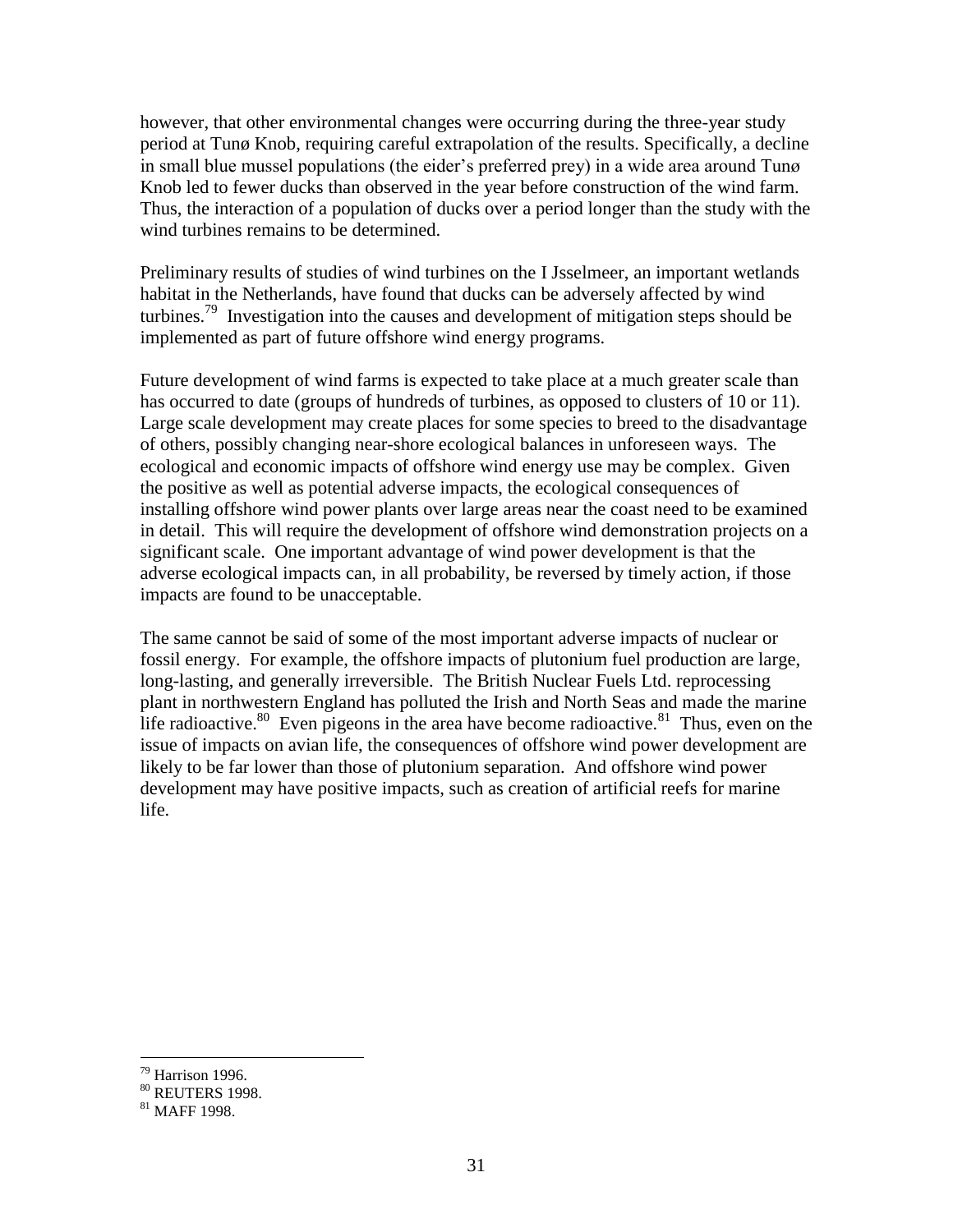## **3. Case Study – Wind vs. Plutonium in Japan**

## *Energy and Electricity in Japan*

Japan's total primary energy supply in Fiscal Year 1994 was equivalent to 577 million kiloliters of oil equivalent.<sup>82</sup> About 57.4 percent of this came from oil, 16.4 percent from coal, and 11.3 percent from nuclear. Most of the remainder came from natural gas. Japan is largely dependent on imports for oil, coal, natural gas, and uranium. Japan is one of the largest users of energy – only the United States, China, and the Russian Federation had a higher total usage in 1995.

Japan emitted 1,127 million metric tons of carbon dioxide (307 million metric tons of carbon) in 1995, an increase from 907 million metric tons of carbon dioxide (247 million metric tons of carbon) emitted in  $1980$ .<sup>83</sup> As part of the Kyoto Protocol, Japan agreed to reduce greenhouse gas emissions to 94% of their 1990 levels by about 2010.

Japan's electric power industry is dominated by ten regional companies, which provide some 77% of the electricity in Japan. [Table 13](#page-40-0) describes the organization of the electric power industry.

|                                   | $%$ of   |                                                |
|-----------------------------------|----------|------------------------------------------------|
| <b>Type of Organization</b>       | Capacity | <b>Description</b>                             |
| <b>General Suppliers</b>          |          |                                                |
| Regional electric power           | 76.8     | Investor-owned; monopolized service areas      |
| companies (10)                    |          |                                                |
| <b>Wholesale Suppliers</b>        |          |                                                |
| <b>Electric Power Development</b> | 5.5      | Initially hydro power development; currently   |
| Company, Ltd.                     |          | developing coal and nuclear plants. May        |
|                                   |          | become involved with wind power projects.      |
| Japan Atomic Power Company        | 1.2      | Nuclear power development                      |
| Public enterprises (34)           | 1.1      | Owned and operated by local governments        |
| Joint venture companies (20)      | 5.0      | Partnerships between regional power companies  |
|                                   |          | and large consumers (iron, steel, etc.)        |
| Other                             |          |                                                |
| Industrial electricity production | 10.4     | Electricity generated and consumed on-site     |
| for internal consumption ("auto-  |          |                                                |
| producers")                       |          |                                                |
| Special electricity suppliers     | 0.0      | New category created in 1995, electricity sold |
|                                   |          | directly to consumers                          |

<span id="page-40-0"></span>**Table 13: Structure of Japanese Electric Power Industry**

Data for 1996. Source: JEPIC 1997b.

Japan's electric capacity through March 1997 was 233,737 MW, and total electricity production in 1996 was 1,009 terawatt-hours. Thermal power plants produce roughly

 $82$  MITI/ANRE 1997, page 5.

 $83$  World Bank 1998, Table 3.8.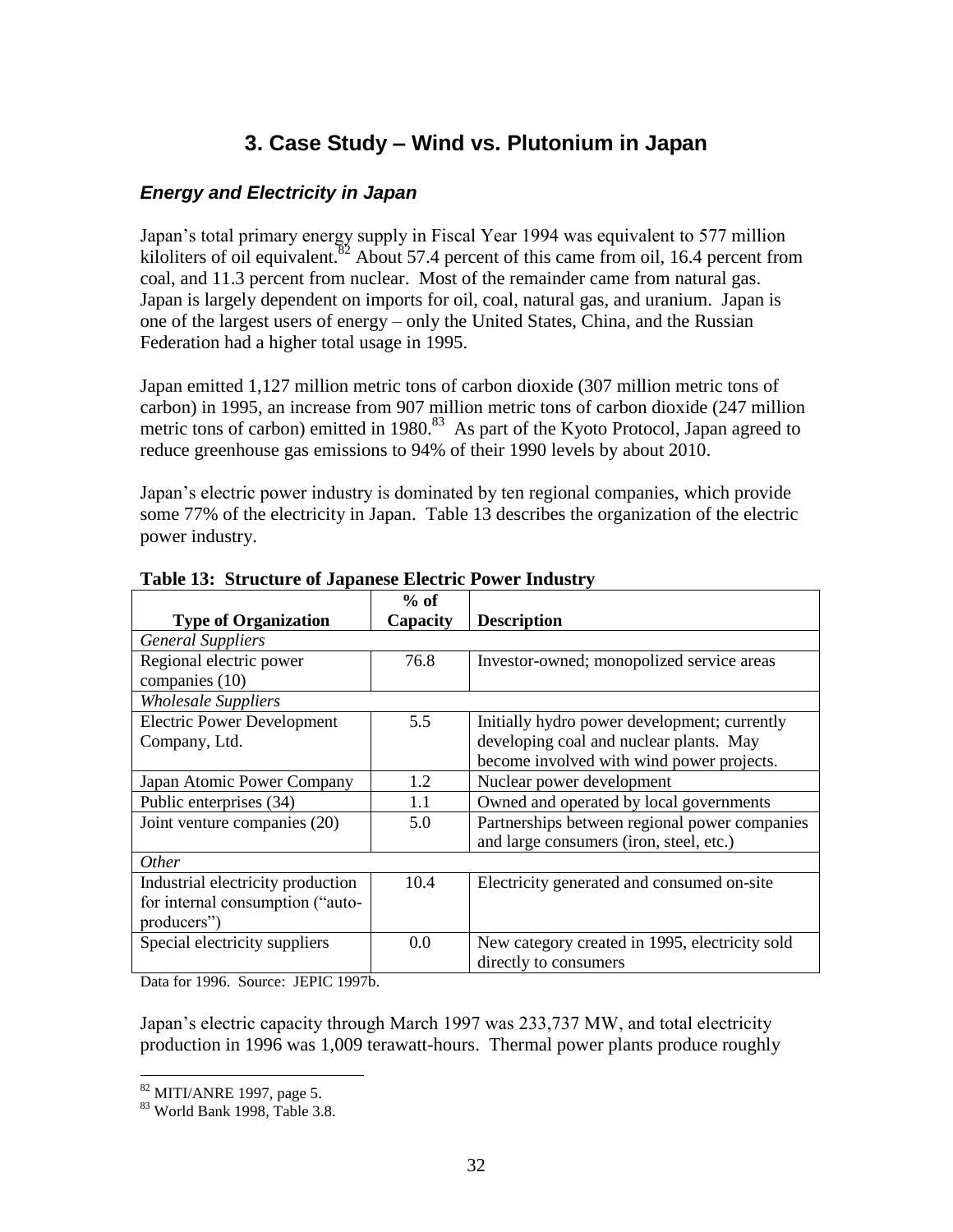60% of Japan's electricity, nuclear 30%, and hydro 9%. [Table 14](#page-41-0) and [Table 15](#page-41-1) show the installed electric capacity and electricity generation by energy source. Between 1986 and 1996, electricity generation grew by  $50\%$ , a growth rate of about 4 percent per year.  $84$ The rate of increase appears to be slowing, with generation in 1996 about 1.9% higher than generation in 1995. Annual average electricity growth through 2006 is expected to average  $1.9\%$  per year.<sup>85</sup>

|              | <b>Electric Capacity</b> |            |
|--------------|--------------------------|------------|
| Type         | (MW Installed)           | % of Total |
| Thermal      | 146,074                  | 62.5       |
| Hydro        | 44,407                   | 19.0       |
| Nuclear      | 42,712                   | 18.3       |
| Geothermal   | 530                      | 0.2        |
| Fuel Cell    | 12                       | < 0.1      |
| Photovoltaic | 1.4                      | < 0.1      |
| Wind         | $1.1*$                   | < 0.1      |
| Total        | 233,737                  | 100.0      |

#### <span id="page-41-0"></span>**Table 14: Electric Generating Capacity – Japan**

Data through March 31, 1997. Source: JEPIC 1997b, Table 2.

\* Note that other sources (e.g., NEDO 1997) list 14 MW at the end of 1996, and mid-1998 capacity is estimated at 25 MW (Ushiyama 1998a).

|                            | <b>Electricity Generation</b> |            |
|----------------------------|-------------------------------|------------|
| Type                       | (Terawatt-hours)              | % of Total |
| Thermal (incl. Geothermal) | 618                           | 61.2       |
| Nuclear                    | 302                           | 29.9       |
| Hydro                      | 89                            | 8.8        |
|                            |                               |            |

#### <span id="page-41-1"></span>**Table 15: Electricity Generation - Japan**

Data for 1996. Source: JEPIC 1997b, Table 8.

Japanese electricity rates are divided into two categories: "lighting," which includes residential customers, and "power," which consists of industrial and commercial customers. In 1996, lighting electricity rates were 24.16 yen per kWh and power electricity rates were 16.56 yen per kWh. The average rate charged was 18.81 yen, or 11  $\varphi$ , per kWh.<sup>86</sup> Note that these are the costs to the customer, not the cost to generate electricity. Thus, they include transmission and distribution costs, for example.

Prior to 1992, only electric utilities and a few electricity wholesalers were able to sell "surplus" electricity. $87$  That is, while other entities could produce electricity for their own use, they were not allowed to sell any of their surplus electricity. In 1992, the Ministry of International Trade and Industry instructed the ten electric utilities to begin a

<sup>&</sup>lt;sup>84</sup> FEPC 1997a, page 5.

 $85$  JEPIC 1997a, page 12 and JEPIC 1997b, Table 30.

<sup>86</sup> JEPIC 1997b, Table 24. Exchange rate used is the purchasing power parity rate, which in 1996 was 171 yen to the dollar.

<sup>&</sup>lt;sup>87</sup> Nakada 1995.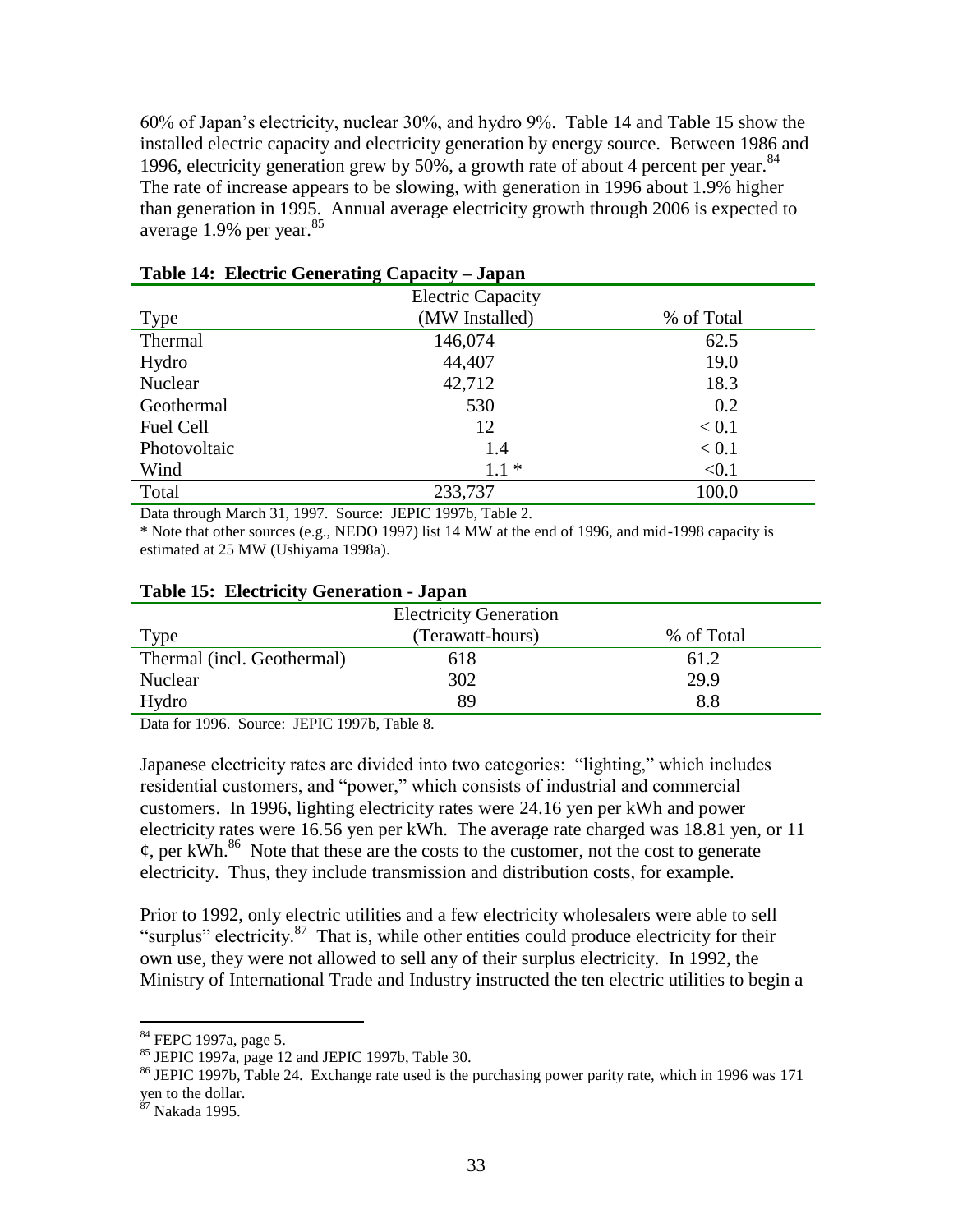program to purchase such "surplus" electricity generated from alternative sources of energy. Electricity contracts for purchase of wind electricity were reportedly 15 to 20 yen per kWh, roughly equal to the average cost of delivered electricity noted above for Japan in 1996.<sup>88</sup> This is a voluntary program on the part of the utilities, however, and does not necessarily include long-term contracts.<sup>89</sup> In addition, at least one utility has changed their program so that it would purchase electricity at these rates only from alternative energy projects that consumed more than half of their energy on-site or those that were for non-commercial purposes (e.g., education or research). A major change is a 1995 law that opened up the electricity generating business to independent power producers, opening up the market for generation and sale of electricity.

## *Plutonium Program*

Japan has the world's third largest nuclear power capacity, after the United States and France. At the end of 1996, 52 reactors with an installed capacity of almost 43,000 MW produced 302 terawatt-hours of electricity, about 30% of Japanese electricity. Tokai I, Japan's first nuclear reactor, which began operating in 1966, was shut down for decommissioning in March 1998. Two new reactors, the Kashiwazaki Kariwa 7 advanced boiling water reactor and the Genkai 4 pressurized water reactor, began operating in July 1997. $90$  As of June mid-1998, the only nuclear power plant under construction was the 825 MW Onagawa III boiling water reactor, with a scheduled start of operation in January 2002.<sup>91</sup>

In June 1994, the Japan Atomic Energy Commission issued its Long Term Program for Research, Development, and Utilization of Nuclear Energy, calling for nuclear power capacity of about 70,000 MW, producing 480 TWh of electricity per year, by  $2010^{92}$ The 2010 goals were reaffirmed in a 1998 update, though the plan also states that fewer nuclear power plants could be built and the capacity factor of operating plants could be raised so that the 480 TWh figure is reached.<sup>93</sup> Moreover, plans call for 100,000 MW of nuclear power by the year 2030 – more than double the nuclear power capacity operational in 1998.<sup>94</sup>

Japan began its ambitious plutonium program, centered around fast breeder reactors and advanced thermal reactors, in the 1970s. The only reprocessing plant to operate in Japan, Tokai, is a pilot plant facility which opened in 1977. The commercial-scale Rokkasho plant, with a planned capacity of 800 tons, is under construction, and is scheduled to begin operation sometime early in the next century. In the face of a lack of domestic capability, Japan has relied primarily on contracts with Cogema in France (which operates reprocessing plants at La Hague) and British Nuclear Fuels, Limited in the U.K.

<sup>&</sup>lt;sup>88</sup> IEA 1996, page 102.

<sup>&</sup>lt;sup>89</sup> Iida 1999. Long-term contracts are helpful in obtaining favorable financing arrangements and lowering the cost of electricity over the lifetime of the plant (the "levelized" cost of electricity).

<sup>&</sup>lt;sup>90</sup> Japan Electric Power Survey Committee 1998, page 8 and FEPC 1997a, page 13.

<sup>&</sup>lt;sup>91</sup> FEPC 1997a, page 13 and CNIC 1998 page 3.

 $92$  JEPIC 1997b, Tables 31 and 32.

<sup>&</sup>lt;sup>93</sup> MITI/ANRE 1998, Executive Summary and CNIC 1998, page 3.

 $94$  MITI/ANRE 1997, pages 38-39.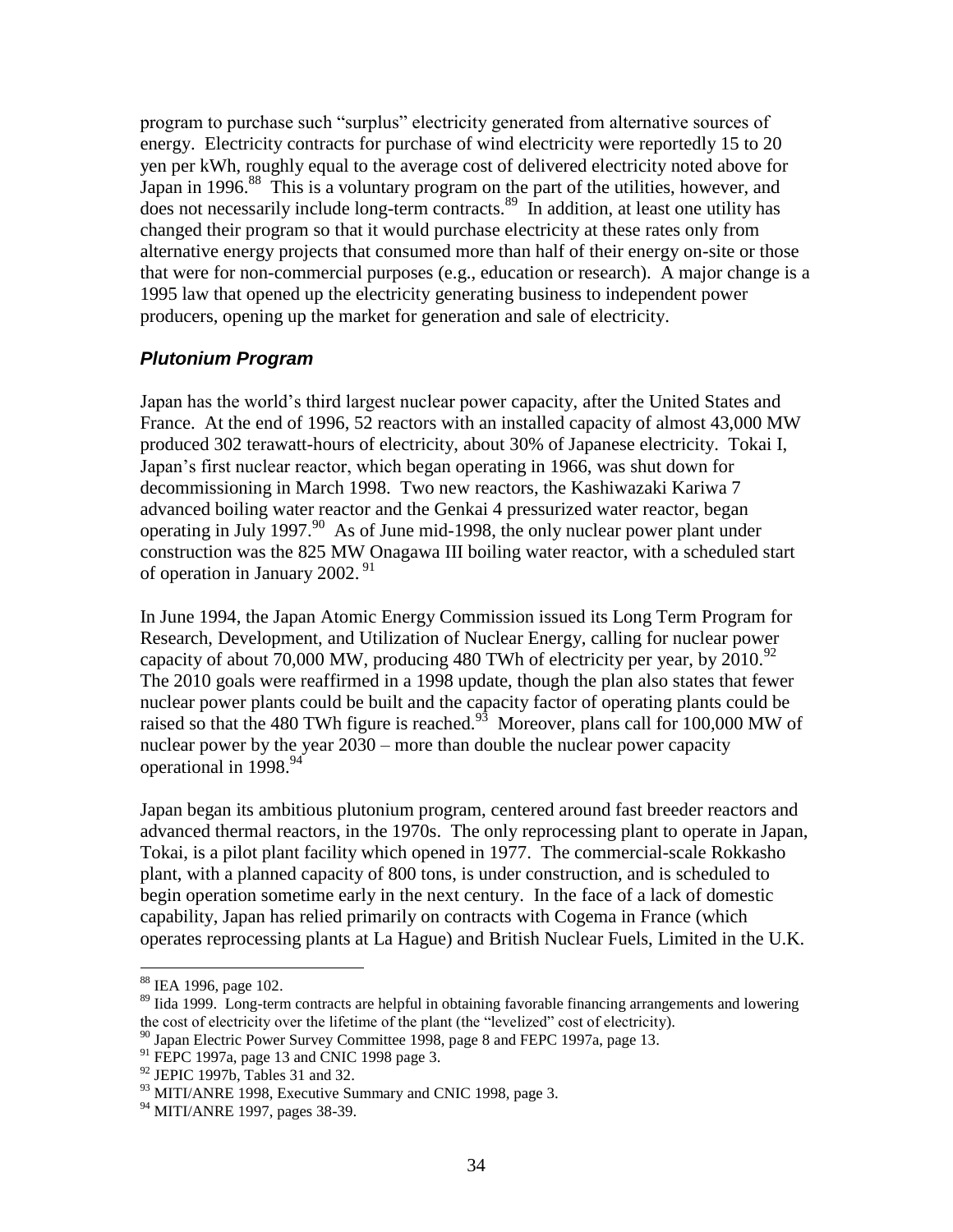(which operates the Thermal Oxide Reprocessing Plant at Sellafield) for its plutonium separation. The transport of plutonium from Europe back to Japan that these contracts have involved evoked international criticism during the Akatsuki-maru shipment of 1.5 metric tons of plutonium from France to Japan in the early 1990s.<sup>95</sup>

Separated plutonium, fabricated into mixed-oxide (MOX) fuel at two facilities at Tokai, has been used primarily in three experimental reactors. The Joyo fast breeder reactor, which was commissioned in 1977, began operating with MOX in 1979. The Monju fast breeder reactor (280 MW), which achieved criticality in April 1994, was fueled with MOX until a sodium leak closed it down in December 1995.<sup>96</sup> The Fugen reactor, a prototype advanced thermal reactor (ATR), opened in 1979 and is expected to be decommissioned in the near future.<sup>97</sup> In August 1995, Japan cancelled the demonstration Advanced Thermal Reactor (ATR), which was also supposed to use MOX fuel.<sup>98</sup>

Originally, Japanese plans foresaw that fast breeder reactors and ATRs would consume separated plutonium.<sup>59</sup> However, in the 1980s, Japan began considering MOX use in light water reactors. Two small demonstration projects have been carried out in light water reactors: in 1986 two fuel assemblies were loaded at the Tsuruga 1 boiling water reactor, and beginning in 1988, four MOX fuel assemblies were loaded at the Mihama pressurized water reactor.<sup>100</sup>

Japan describes the nuclear program in three phases: $101$ 

- Phase I: Nuclear energy generated using uranium fuel
- Phase II: Establishment of "core nuclear fuel cycle projects," such as enrichment and reprocessing, on a commercial scale in Japan and use of plutonium in MOX fuel in light water reactors
- Phase III: Further development based on plutonium technologies, notably fast breeder reactors.

A summary of the key elements of Japan's plutonium plan are shown in [Table 16.](#page-44-0)

<sup>&</sup>lt;sup>95</sup> CNIC 1997, page 67.

<sup>&</sup>lt;sup>96</sup> Albright, Berkhout, and Walker 1997, pages 202-3.

 $97$  CNIC 1997, page 69. The Advanced Thermal Reactor (ATR) is a heavy water moderated, light water cooled reactor capable of being fuelled by MOX with low (2%) plutonium content.

<sup>&</sup>lt;sup>98</sup> The demonstration ATR was a 600 MWe reactor planned at Ohma, Aomori.

<sup>&</sup>lt;sup>99</sup> Albright, Berkhout, and Walker 1997, pages 219-221.

<sup>&</sup>lt;sup>100</sup> WISE 1994, page 45.

 $101$  MITI/ANRE 1997, page 42.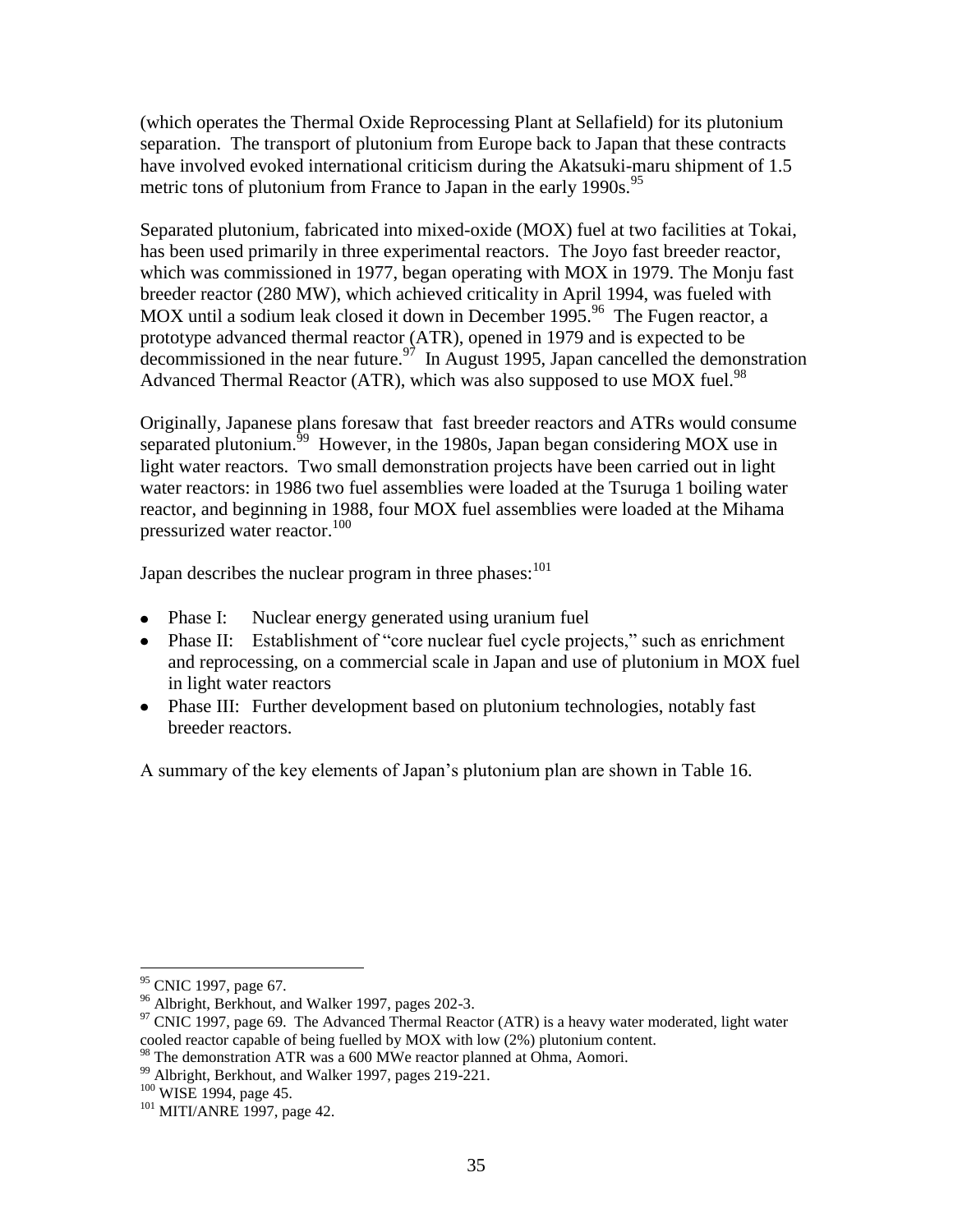| <b>Official Target Year</b>         |
|-------------------------------------|
| 10 reactors in 2000                 |
| Start operation early 2000's        |
| Start construction early 2000's     |
| 800 ton capacity plant early 2000's |
| 70 GWe in 2010; 100 GWe in 2030     |
| Commercial around 2030              |
|                                     |

<span id="page-44-0"></span>**Table 16: Key Elements that have been proposed for Japanese Plutonium Program**

Source: Citizens' Nuclear Information Center (CNIC) 1997, page 68.

With operation of the Rokkasho uranium enrichment plant (operational since 1992), initiation of construction of the Rokkasho reprocessing facility, and application in May 1998 by Kansai Electric Power Company for a safety review to allow use of mixed-oxide fuel (MOX) in its Takahama 4 pressurized water reactor, Japan is pressing forward with Phase II of its nuclear program.

However, numerous setbacks to the plutonium program have occurred over the past few years. Under current plans, existing reactors would be re-licensed to use MOX fuel.<sup>102</sup> Due to delays, the Japanese Federation of Electric Power Companies of Japan stated that it is planning to have four reactors using MOX fuel in 2000, rather than the ten announced in 1994.<sup>103</sup> [Table 17](#page-44-1) shows the plans for MOX use in light water reactors announced in February 1997 by the Electric Companies. Given the problems and delays in the program, use of 70 to 75 metric tons of plutonium in MOX fuel by 2010 is highly unlikely.<sup>104</sup> Even with the Electric Companies' optimistic schedule for introducing MOX fuel, we estimate plutonium use of less than 40 metric tons.<sup>105</sup>

## <span id="page-44-1"></span>**Table 17: Japanese MOX Utilization Plan**

| Year          | 999 | 2000 | Shortly after 2000 | 2010  |
|---------------|-----|------|--------------------|-------|
| # of reactors |     |      |                    | 16-18 |

Source: FEPC 1997b.

 $\overline{a}$ 

Cost increases have also plagued the Japanese plutonium program. For example, construction costs for the Rokkasho reprocessing plant are more than double the original estimates – estimates of total cost are now 1,880 billion yen, or about \$11 billion.<sup>106</sup> If completed, the plant will have costs much higher than reprocessing facilities in Europe.

<sup>&</sup>lt;sup>102</sup> MOX fuel fabrication would initially take place in Europe, according to current plans. However, some of the plutonium has been separated for more than five years and would likely require further chemical processing to remove americium-241, which builds up in commercially-separated plutonium due to the decay of plutonium-241.

<sup>&</sup>lt;sup>103</sup> FEPC 1998 and CNIC 1997, page 68.

<sup>&</sup>lt;sup>104</sup> CNIC 1997, page 68, cites the plutonium amounts from the 1994 Long Term Program for Research, Development, and Utilization of Nuclear Energy.

<sup>&</sup>lt;sup>105</sup> Assuming plutonium use of 0.3 tons per 1,000 MWe reactor per year for 1/3 MOX loading (CNIC 1997, page 160). Our estimate assumes all reactors planned for MOX use are 1,000 MWe.

<sup>&</sup>lt;sup>106</sup> Takagi 1997. Conversion using the 1996 purchasing power exchange rate of 171 yen to the dollar. The dollar estimate would be even higher using actual currency exchange rates.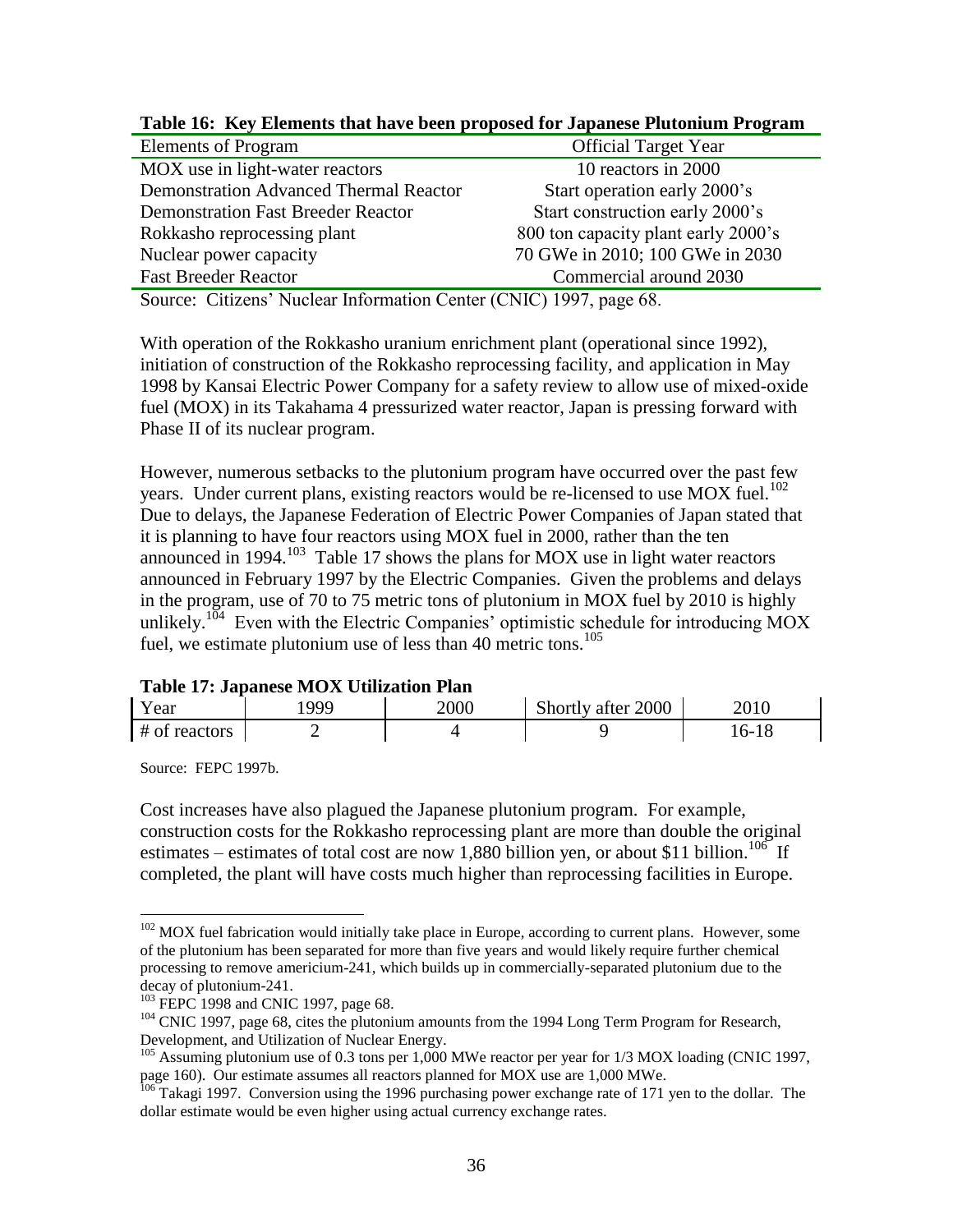Since Japan continues to separate plutonium from irradiated fuel but has not yet begun to implement its program of using this plutonium in commercial reactors, the plutonium stockpile has been increasing. Japanese stocks at the end of 1996 (as reported to the International Atomic Energy Agency) totaled 20.1 metric tons.<sup>107</sup> The Citizens' Nuclear Information Center (CNIC) in Tokyo lists Japanese separated plutonium to be 22.9 metric tons at the end of 1997, with 19 tons at facilities in Europe.<sup>108</sup> Continued reprocessing is increasing this stockpile, and some analysts predict that given delays in the MOX program and serious problems with the fast breeder reactor program, Japan will have more separated plutonium in 2010 than it does now.<sup>109</sup> The accumulation of plutonium has evoked serious concerns. For example, North Korea has officially complained to the International Atomic Energy Agency in 1991 about Japan's plutonium program.<sup>110</sup>

Japan's Phase III plans are facing even greater difficulties. A serious accident at the Monju breeder reactor on December 8, 1995 called into question the safety of breeder reactor technology and has essentially halted the Japanese program. The accident, which leaked 2-3 cubic meters of sodium from a secondary cooling loop, resulted in a damaging fire when the sodium reacted with air. Investigations revealed attempts to cover-up of the seriousness of the accident by the government-owned Power Reactor and Nuclear Fuel Development Corporation (PNC, the owner and operator of Monju).<sup>111</sup> One of the investigators committed suicide the day after it was revealed that PNC Tokyo headquarters was directly involved in the attempts at a cover-up. The accident at the Monju reactor once more revealed design and economic weaknesses in breeder reactor technology.

Following the Monju accident, the governors of Fukushima, Niigata, and Fukui (prefectures that contain 60% of Japanese nuclear power reactors) asked the Prime Minister to thoroughly review Japan's nuclear policy, in particular the plutonium program. 112 CNIC observed that

it is highly unlikely that the restart of Monju will get approved in the foreseeable future by the prefectural government and people of Fukui. Without the approval, Monju can never be started and without operation of Monju Japan will not be able to take any further step in its FBR [fast breeder reactor] program. (CNIC 1997, page 70)

In August 1996, voters rejected construction of a proposed nuclear power plant in their community in Japan's first such referendum (at Maki-machi in Niigata Prefecture).<sup>113</sup> Other accidents have also occurred in Japan's nuclear program, one a March 1997 fire

<sup>&</sup>lt;sup>107</sup> Press release from Japan Science and Technology Agency, December 5, 1997. Japan also reported 48.8 tons of unseparated plutonium in irradiated nuclear fuel. Official information is submitted to the International Atomic Energy Agency and published in Information Circular INFCIRC/549/Add.1 (www. iaea.or.at/worldatom/infcircs/98index.html).

<sup>&</sup>lt;sup>108</sup> CNIC 1998, page 5.

<sup>109</sup> CNIC 1997, pages 76-79.

 $110$  Leventhal 1992.

<sup>&</sup>lt;sup>111</sup> CNIC 1996, "Plutonium Policy Stalled."

<sup>&</sup>lt;sup>112</sup> CNIC 1997, pages 69-71.

<sup>113</sup> CNIC 1997, page 80.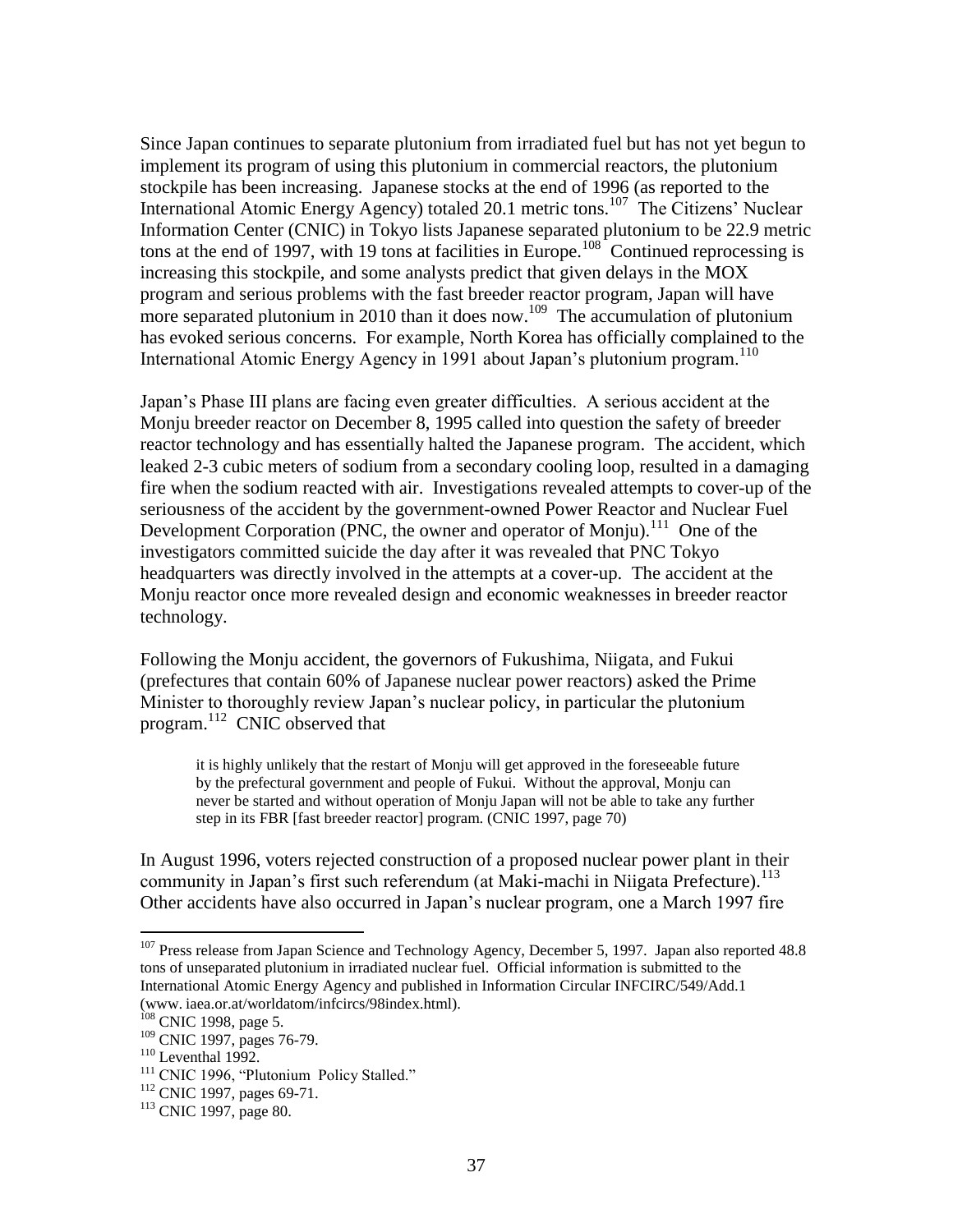leading to an explosion at the Low-Level Radioactive Waste Bitumenization Facility of the Tokai Reprocessing Plant, and another a tritium leak in April 1997 at the Fugen reactor, that have increased public distrust.<sup>114</sup>

Increasing public opposition to nuclear power, accidents and disclosures of official coverup, and an eroding technical justification create an opportune time for re-evaluation of Japan's energy programs.

## *Japan's Wind Energy Program*

Compared to its plutonium program, wind energy investment in Japan has been negligible. Installed wind capacity in Japan through mid-1998 was a mere 25 MW.<sup>115</sup> The Japanese government's projections for total wind capacity in Japan are also very modest, to say the least. The 1998 "Long-term Outlook of Japanese Energy Supply and Demand" included a target of 300 MW by 2010.<sup>116</sup> These targets are increased from the December 1994 "Basic Guideline for New Energy Introduction" (which had a goal of 150 MW of wind power in 2010) though they are still relatively low.<sup>117</sup>

Complex terrain, such as steep and mountainous areas, has been cited as an obstacle to development of wind energy in Japan.<sup>118</sup> Gusty and turbulent winds in these areas increase the mechanical stress on wind turbines, which may reducing life of components such as turbine blades. Further, construction in such terrain is more costly and difficult than in flatter areas. However, Japan has good wind resources in the north (Hokkaido and Tohuku), in island areas in the south (Okinawa and Kyushu), and the coastal regions of Honshu. $^{119}$ 

Japan has had a research and development program in wind energy since  $1981$ .<sup>120</sup> The New Energy and Industrial Technology Development Organization (NEDO) carries out the bulk of this program. The NEDO budget was about 1 billion yen in 1997, with the "New Sunshine Project" accounting for about half of the budget and the "Field Test Program" the other half.<sup>121</sup> The 1998 budget was increased to 1.53 billion yen.<sup>122</sup> Efforts under the "New Sunshine Project" have included publication of a wind atlas for Japan, development of a small wind farm on Miyako Island in Okinawa, and design and testing of a 500 kW wind turbine at Tappi Misaki in Aomori Prefecture, the northern part of Honshu.

Results from the Japanese wind atlas, published in 1995, are summarized in [Table 18.](#page-47-0) Sites with wind speeds of over 5 meters per second at 30 meters height were included.

- <sup>117</sup> NEDO 1997.
- <sup>118</sup> IEA 1998.

<sup>&</sup>lt;sup>114</sup> CNIC 1997, page 70.

<sup>115</sup> Ushiyama 1998a.

<sup>116</sup> Ushiyama 1998a.

<sup>119</sup> Ushiyama 1998b.

<sup>&</sup>lt;sup>120</sup> NEDO 1997.

<sup>&</sup>lt;sup>121</sup> IEA 1997

 $122$  Matsuyama 1999.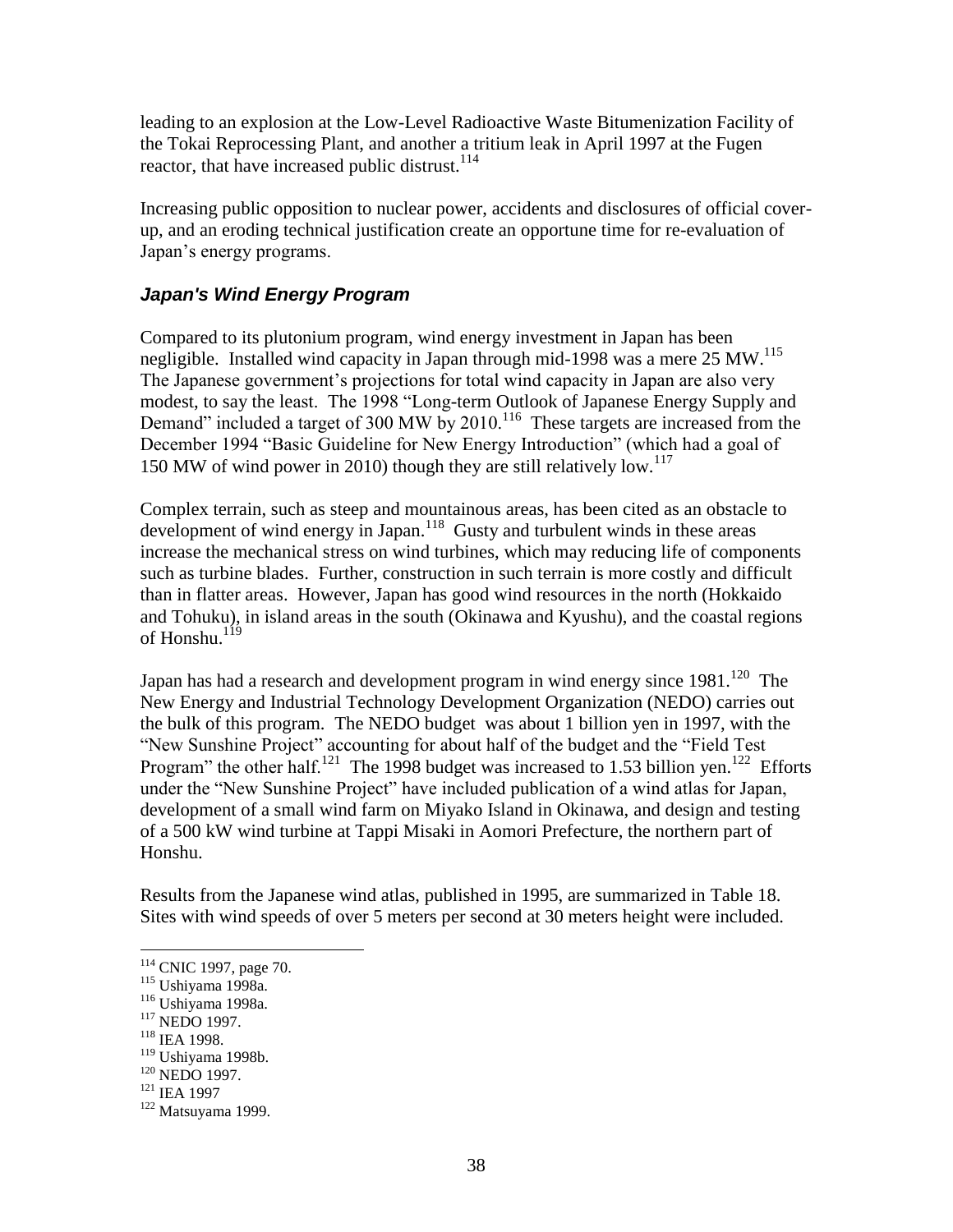The three different scenarios represent different assumptions about land use restrictions. Mid-range estimates yield a land-based wind energy potential on the order of a few percent of total Japanese electricity generation.

|          |                  | Twore for manus $\sigma$ abeu $\tau$ minimal provincial in ouplant |                     |                              |
|----------|------------------|--------------------------------------------------------------------|---------------------|------------------------------|
|          | Suitable Land    |                                                                    |                     | Potential Generation,        |
|          | Area, $km^2$     |                                                                    |                     | TWh                          |
|          | (% of Japanese   | <b>Potential Number</b>                                            | Potential Capacity, | $\frac{1}{96}$ of total 1996 |
| Scenario | land area)       | of Turbines                                                        | <b>MW</b>           | generation in Japan)         |
|          | 23,280           | $125,519 - 465,278$                                                | (not given)         | (not given)                  |
|          | (6.4)            |                                                                    |                     |                              |
| 2        | 3,599            | $18,430 - 70,481$                                                  | $9,220 - 35,240$    | $8.9 - 34$                   |
|          | $\left(1\right)$ |                                                                    |                     | $(0.88 - 3.4)$               |
| 3        | 758              | $2,792 - 13,743$                                                   | $1,440 - 6,870$     | $1.3 - 6.5$                  |
|          | (0.2)            |                                                                    |                     | $(0.13 - 0.65)$              |

<span id="page-47-0"></span>

| Table 18: Land-based Wind Energy Potential in Japan |  |  |  |
|-----------------------------------------------------|--|--|--|
|                                                     |  |  |  |

Notes:

 $\overline{a}$ 

500 kW turbines assumed.

The low value for each scenario corresponds to turbine spacing of 10 diameters by 10 diameters; the high value for each scenario represents spacing of 10 diameters by 3 diameters.

The estimates of potential generation appear to be rather low since they imply a capacity factor of about 11%.

Sources: IEA 1996. Percent of total 1996 generation calculated using JEPIC 1997b, Table 8.

The project at Miyako (consisting of 5 turbines with a total capacity of 1.7 MW) is involved in developing control technologies for frequency and voltage fluctuations and studying integration of wind power with small electricity grids. The 500 kW turbine was installed at the end of 1996, and research has focused on pitch drive systems (that is, control of the angle of the turbine blades) and studies of stress on turbine blades in turbulent winds.

The Japanese government has several incentive programs to promote use of wind power, in addition to its research program. NEDO's "Wind Power Development Field Test Program," began in 1995, provides eligible projects with a 100% subsidy for detailed wind studies, a 50% subsidy for system design, and a 50% construction subsidies for the first turbine installed.<sup>123</sup> Data from each of the phases for these projects are collected by NEDO to promote other wind projects. Another program, "Subsidy for Power Generation for Regional Development," is managed by the Ministry of International Trade and Industry, and provides subsidies of up to 30% of the cost of projects contributing to regional energy development. There are also tax incentives that allow a 7% credit on equipment costs or special depreciation schedules for wind projects. Another program, managed by the National Land Agency and the Ministry of Agriculture, Forestry, and Fisheries, subsidizes up to 1/3 of the cost of wind projects for distant farming and fishing villages.

<sup>&</sup>lt;sup>123</sup> Details on the NEDO program from NEDO 1997 and Kajita 1999.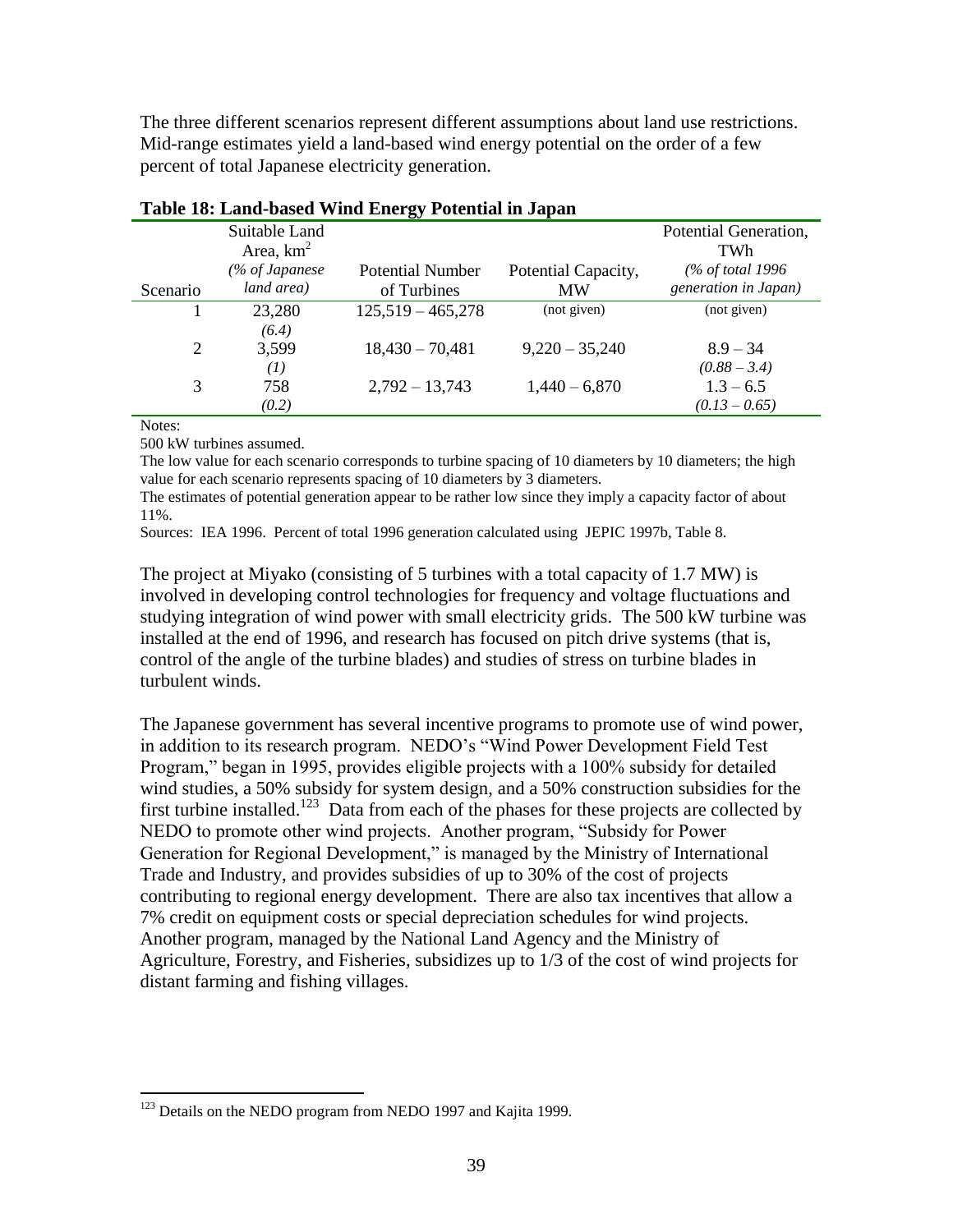As noted above, wind power capacity in mid-1998 was only 25 MW.<sup>124</sup> Tappi Wind Park (also the site of NEDO's 500 kW test turbine) is Japan's first utility-scale wind farm. When it began operation in 1991, it initially consisted of 5 turbines. In 1995, 5 more turbines were added for a total capacity of about 3 MW. There has been a recent increase in activity, however, partly encouraged by the changes to the electricity sector noted above. In 1997, EcoPower Company, Limited, a Tokyo-based company independent power producer, announced plans to develop 60 MW of power over three years.<sup>125</sup> Other power producers, such as Electric Power Development Company, a stateowned utility, and Tomen Corporation, a multinational corporation with a long history of wind projects in Europe and the U.S., may also be investigating the possibility of developing wind parks in Japan.

## *Offshore Wind Energy for Japan*

Development of offshore wind energy in Japan would likely address many of the problems facing development of wind power on land. Constraints imposed by difficult terrain and high population density would be eliminated. Better wind conditions, including higher wind speeds and less turbulence, are likely. Further, the economics of offshore wind farms will likely be equal to or even better than many onshore wind farms, given larger machines, better winds, and lower site acquisition costs.

The total amount of electricity available from offshore wind in Japan is at present quite uncertain. Systematic evaluation of the potential of this resource has only just begun. One study used wind data from 31 lighthouses around Japan to estimate the offshore wind potential.<sup>126</sup> Three scenarios were chosen, representing a range of turbine spacing diameters and distance from shore. The study assumed that 80% of the coastline was free from limitations such as ports and shipping lanes. Some results are shown in [Table 19.](#page-49-0)

 $124$  Domestic development was slow despite the fact that one Japanese manufacturer was a leader in the 1980s and early 90s, supplying some 800 turbines to the US and the UK (Nakada 1995).  $125$  Dahl 1997a.

<sup>&</sup>lt;sup>126</sup> Nagai, Ushiyama, and Ueno 1997.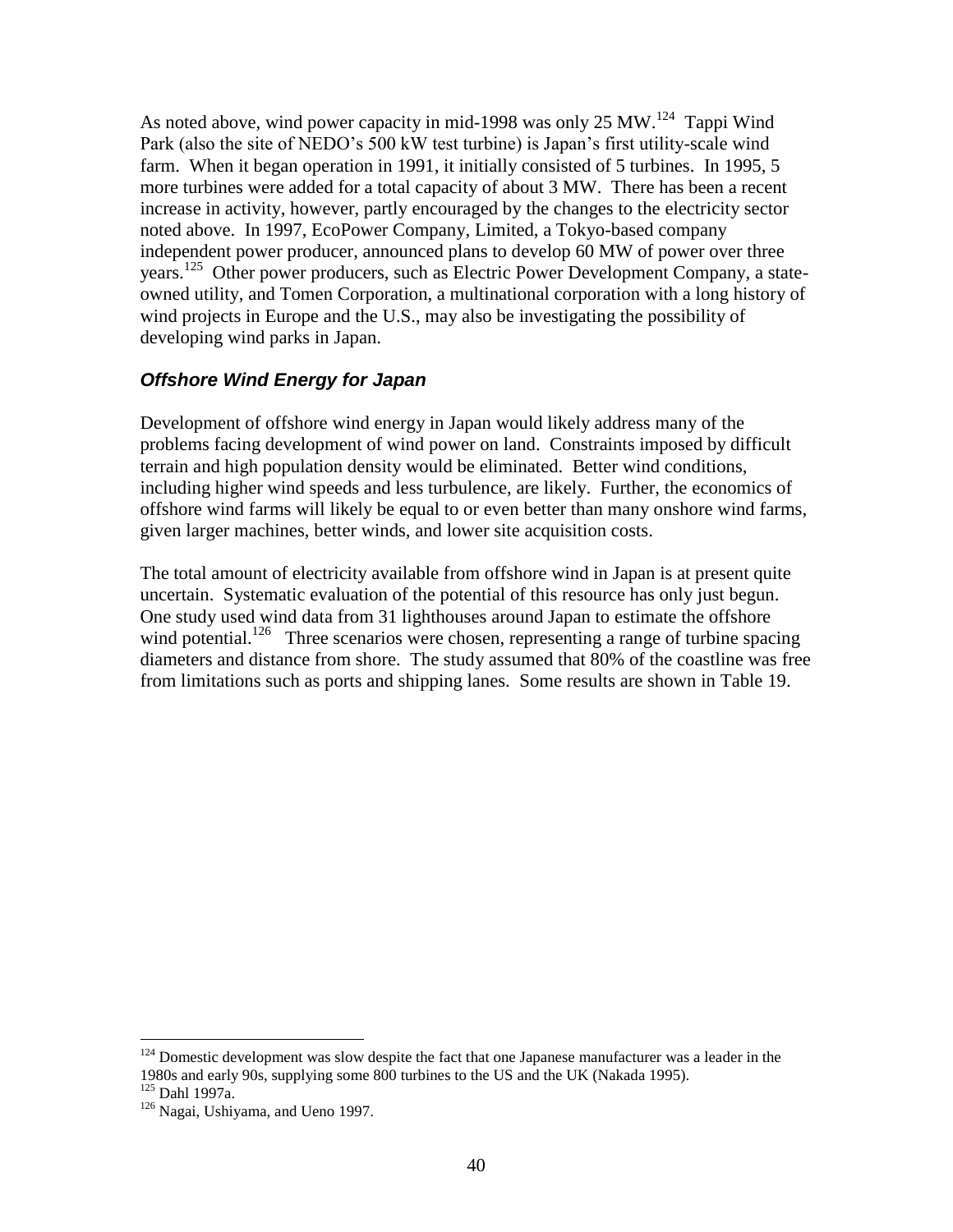|               |                 |                 |           | Annual         |
|---------------|-----------------|-----------------|-----------|----------------|
| Maximum       |                 |                 |           | Average        |
| Distance from | Area Available, |                 |           | Electricity    |
| Coast,        | square          | Turbine         | Number of | Generation,    |
| kilometers    | kilometers      | Spacing         | Turbines  | Terawatt-hours |
|               | 6,500           | 10 diameters by | 136,500   | 94             |
|               |                 | 3 diameters     |           |                |
|               | 19,600          | 10 diameters by | 409,700   | 280            |
|               |                 | 3 diameters     |           |                |

<span id="page-49-0"></span>**Table 19: Estimates of Japanese Offshore Wind Resources**

Source: Nagai, Ushiyama, and Ueno 1997.

Note: For the 10 diameters by 3 diameters case, wind turbines would be spaced 10 diameters apart along the direction of the prevalent wind, and 3 diameters apart perpendicular to the direction of the prevalent wind. This spacing is more dense than assumed in other studies of offshore resources. Spacing of ten diameters by ten diameters is a density more commonly cited in the literature. A ten by ten spacing would reduce the electricity generation to about one-third of that estimated for a ten by three spacing.

Depending on the assumptions used, Japan's offshore wind energy potential ranged from about 90 to 280 TWh per year, or 9 to 28 percent of Japan's total 1996 electricity generation. These estimates are much higher than estimates of Japan's land-based wind resource (see [Table 18\)](#page-47-0). Moreover, the available area and electricity potential would be far greater if areas farther from shore (up to 40 kilometers, such as in Denmark) were considered for shallow areas (10 to 15 meters water depth based on current technology). In the long term, it may be possible to install wind turbines in deeper waters, either on less costly foundations or on floating platforms.

Given the significant offshore potential, more thorough studies should be carried out. Assumptions in the preliminary estimates, such as the percent of coastal areas free from incompatible uses and appropriate turbine spacing should be examined more closely and data from more than just 31 sites should be gathered. The key issue that needs to be evaluated, in terms of economics, is the importance of water depth. Detailed maps of offshore wind power potential should be generated and overlaid onto maps of water depth. It will also be necessary to examine daily and seasonal variation in the offshore wind energy resource and the extent to which it corresponds to energy demand patterns.

## *Comparison: Wind Energy Versus Plutonium*

Here we compare the costs and electricity generation potential of using plutonium as a fuel with those of wind development in Japan. The purpose is to examine long-term energy choices and how they affect short- and medium-term decisions. We compare plutonium in breeder reactors to wind energy, both of which have been promoted as very long-term solutions. For the short-term and medium-term, we compare electricity from MOX fuel in light water reactors to wind energy. Both of these options could possibly be implemented within the next couple of years.

Japan has spent enormous ratepayer and taxpayer resources on its plutonium program on the premise that it is the only long-term route to energy independence. Whatever the past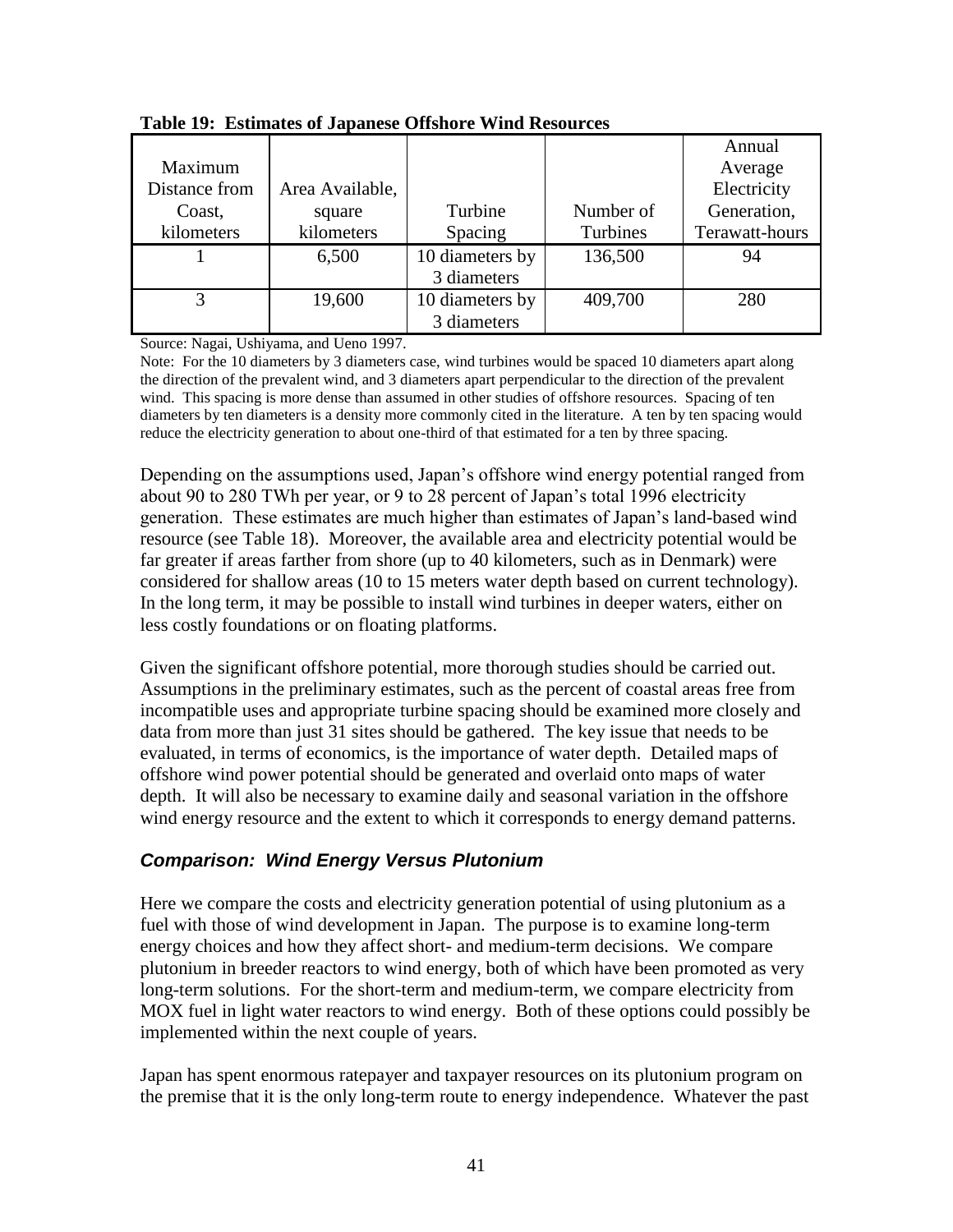rationale, continued expenditures of public resources on this program can no longer be justified in view of the large potential of wind energy. The current economic question regarding wind is not whether it is economical under all circumstances, but whether public investment in it on a large-scale is justified relative to plutonium, which is clearly uneconomical. Our case study is designed to address this crucial question, especially in light of the need to reduce greenhouse gas emissions.

#### Near-term: Offshore wind vs. MOX

 $\overline{a}$ 

Japan has proposed using MOX fuel in light water reactors beginning as early as 1999, an option that is more expensive than the uranium fuel currently used in Japan's nuclear power plants. The justification for higher costs is that MOX use will help develop technologies that are key to breeder reactors, an energy system for the long-term. (We analyze the long-term prospects for breeder reactor technology in the next section). Here, we consider an alternative: offshore wind power. Wind power, a renewable resource, has also been proposed as a basis for a long-term energy system.

Japan has a specific schedule for conversion of some of its reactors to MOX fuel. The current plan (see [Table 17\)](#page-44-1), is to use approximately 5 tons of plutonium per year by the year 2010 in 16 to 18 reactors.<sup>127</sup> This appears optimistic in view of the problems that plague Japan's plutonium program. Annual electricity generation from MOX would amount to about 39 TWhe per year by the year 2010.

We have constructed a program for wind energy for Japan that would result in almost the same annual generation of electricity by the year 2010. The amount of wind capacity installed each year would increase gradually from 300 MW in the year 2000 to 2,500 MW in the year 2010, as shown in [Table 20.](#page-51-0) This plan is quite feasible and is comparable to plans of the European and US wind energy associations.<sup>128</sup> The total wind energy resources that it would tap are well within the available resources (offshore and onshore, though mainly offshore). The total installed capacity by the year 2010 would be about one-third of the potential estimated for coastal regions within 1 kilometer of the coast in the Nagai, Ushiyama, and Ueno study.

 $127$  For MOX use in 17 reactors. We assume 1,000 MW reactors, using 0.3 metric tons of plutonium per year (CNIC 1997, page 160).

 $128$  The American Wind Energy Association has proposed 30,000 MW of capacity in the U.S. by the year 2010 (AWEA 1998b) and the European Wind Energy Association has called for 100,000 MW of wind in Europe by 2020 (EWEA 1998). Greenpeace U.K. has published a study of 12,000 MW of wind capacity by 2010 for the U.K. (Border 1998).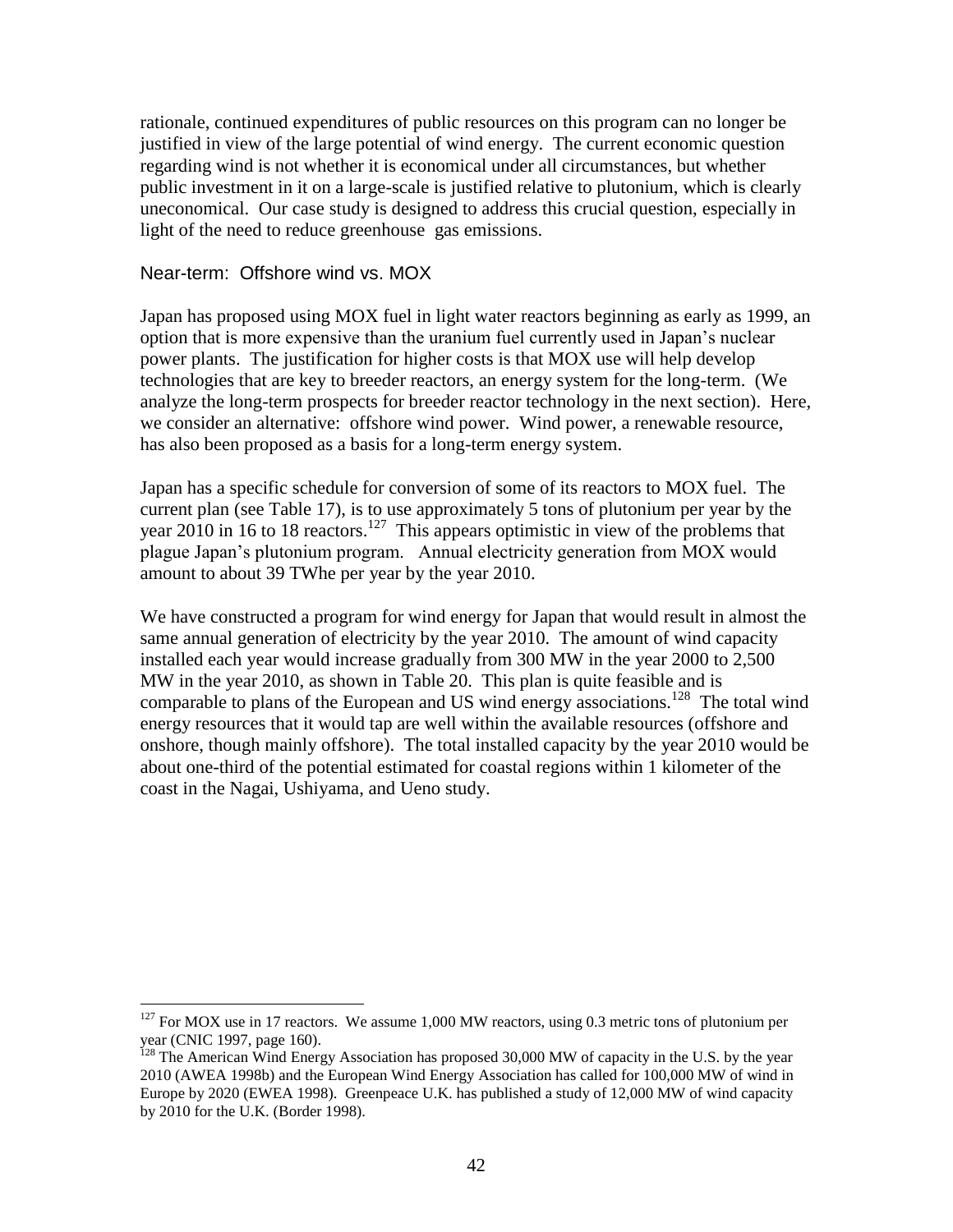| Year | <b>New MW Installed</b> | <b>Total MW</b> | <b>TWh per Year</b> |
|------|-------------------------|-----------------|---------------------|
| 2000 | 300                     | 300             | 0.8                 |
| 2001 | 500                     | 800             | 2.2                 |
| 2002 | 500                     | 1,300           | 3.6                 |
| 2003 | 500                     | 1,800           | 5.0                 |
| 2004 | 500                     | 2,300           | 6.4                 |
| 2005 | 1,000                   | 3,300           | 9.3                 |
| 2006 | 1,000                   | 4,300           | 12.1                |
| 2007 | 1,500                   | 5,800           | 16.3                |
| 2008 | 2,000                   | 7,800           | 21.9                |
| 2009 | 2,000                   | 9,800           | 27.5                |
| 2010 | 2,500                   | 12,300          | 34.5                |

<span id="page-51-0"></span>**Table 20: Offshore Wind Installation in Japan to Replace Proposed MOX Use through 2010**

Introduction of wind power based on proposal in Border 1998 to produce 10% of the U.K.'s electricity from wind. Capacity factor of 0.32 assumed.

For turbine spacing of 10 rotor diameters by 10 rotor diameters (a density of 3.1 MW per square kilometer), the 12,300 MW of offshore wind power would be distributed over an area of roughly 4,000 square kilometers.

Costs for offshore wind and MOX fuel, shown in 1997 dollars, are presented [Table 21.](#page-52-0)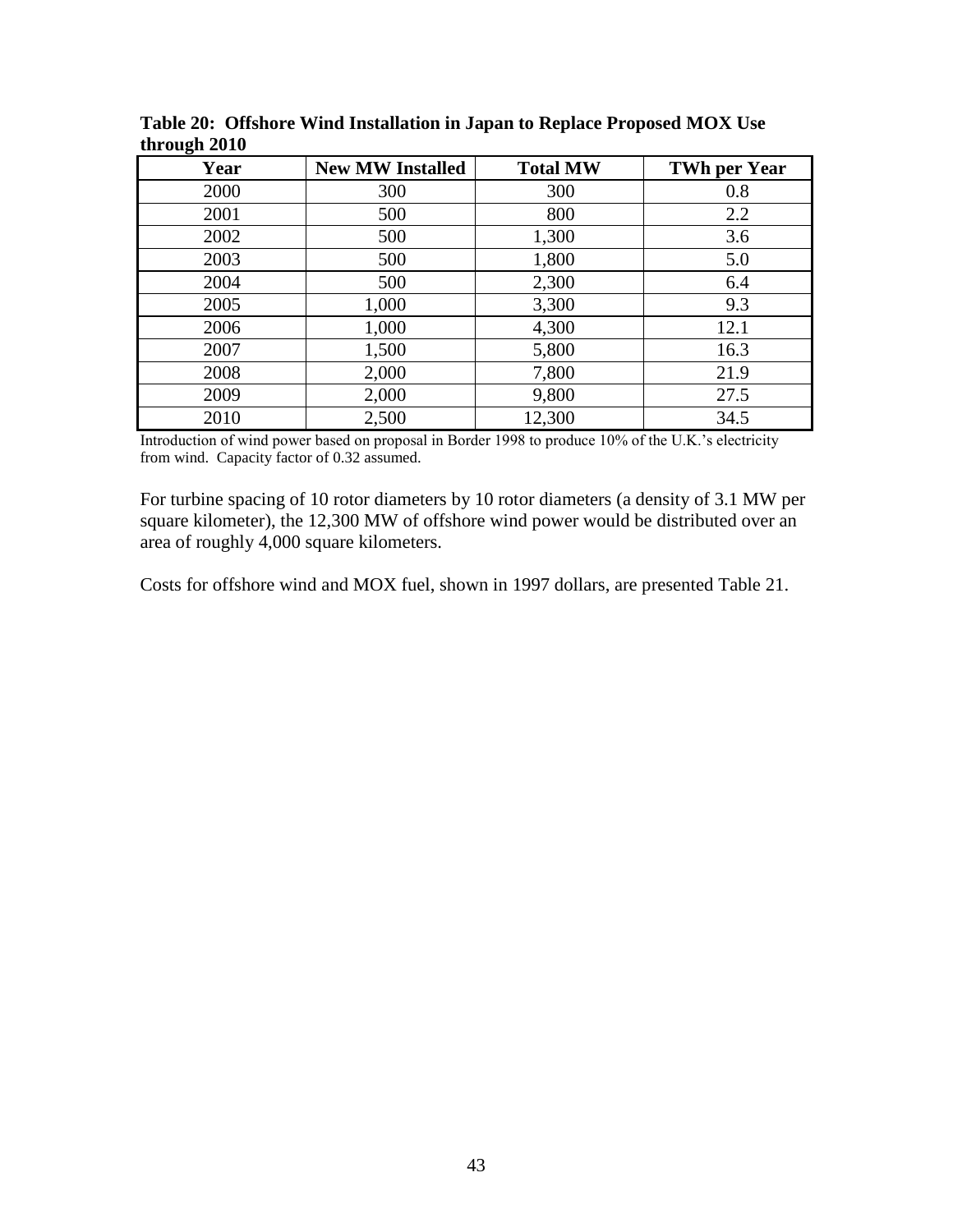<span id="page-52-0"></span>

|  | Table 21: Comparison of Wind and MOX Costs |  |  |  |  |
|--|--------------------------------------------|--|--|--|--|
|--|--------------------------------------------|--|--|--|--|

| <b>Cost Component</b>                                                                                                                                                                                                                                                                                                                                                                                                                                                                                                                                                                                                                                                                                                                                                                                                                                                                                                                                                                                                                                                                                                                                                                                           | <b>Offshore Wind</b>      | <b>MOX</b> fuel    |  |
|-----------------------------------------------------------------------------------------------------------------------------------------------------------------------------------------------------------------------------------------------------------------------------------------------------------------------------------------------------------------------------------------------------------------------------------------------------------------------------------------------------------------------------------------------------------------------------------------------------------------------------------------------------------------------------------------------------------------------------------------------------------------------------------------------------------------------------------------------------------------------------------------------------------------------------------------------------------------------------------------------------------------------------------------------------------------------------------------------------------------------------------------------------------------------------------------------------------------|---------------------------|--------------------|--|
|                                                                                                                                                                                                                                                                                                                                                                                                                                                                                                                                                                                                                                                                                                                                                                                                                                                                                                                                                                                                                                                                                                                                                                                                                 |                           |                    |  |
| Capital cost                                                                                                                                                                                                                                                                                                                                                                                                                                                                                                                                                                                                                                                                                                                                                                                                                                                                                                                                                                                                                                                                                                                                                                                                    | $4.2 \notin /$ kWh        | $3.8 \notin /$ kWh |  |
|                                                                                                                                                                                                                                                                                                                                                                                                                                                                                                                                                                                                                                                                                                                                                                                                                                                                                                                                                                                                                                                                                                                                                                                                                 |                           |                    |  |
| <b>MOX</b> Fuel cost (exclusive                                                                                                                                                                                                                                                                                                                                                                                                                                                                                                                                                                                                                                                                                                                                                                                                                                                                                                                                                                                                                                                                                                                                                                                 | n/a                       | $0.9 \notin /$ kWh |  |
| of reprocessing)                                                                                                                                                                                                                                                                                                                                                                                                                                                                                                                                                                                                                                                                                                                                                                                                                                                                                                                                                                                                                                                                                                                                                                                                |                           |                    |  |
| Reprocessing cost                                                                                                                                                                                                                                                                                                                                                                                                                                                                                                                                                                                                                                                                                                                                                                                                                                                                                                                                                                                                                                                                                                                                                                                               | n/a                       | $0.7 \notin /$ kWh |  |
|                                                                                                                                                                                                                                                                                                                                                                                                                                                                                                                                                                                                                                                                                                                                                                                                                                                                                                                                                                                                                                                                                                                                                                                                                 |                           |                    |  |
| Operating and maintenance                                                                                                                                                                                                                                                                                                                                                                                                                                                                                                                                                                                                                                                                                                                                                                                                                                                                                                                                                                                                                                                                                                                                                                                       | $1.2 \notin /$ kWh        | $1.5 \notin /$ kWh |  |
| costs                                                                                                                                                                                                                                                                                                                                                                                                                                                                                                                                                                                                                                                                                                                                                                                                                                                                                                                                                                                                                                                                                                                                                                                                           |                           |                    |  |
| Other                                                                                                                                                                                                                                                                                                                                                                                                                                                                                                                                                                                                                                                                                                                                                                                                                                                                                                                                                                                                                                                                                                                                                                                                           |                           |                    |  |
| Nuclear waste disposal                                                                                                                                                                                                                                                                                                                                                                                                                                                                                                                                                                                                                                                                                                                                                                                                                                                                                                                                                                                                                                                                                                                                                                                          | n/a                       | $0.2 \notin /$ kWh |  |
| costs for MOX spent fuel                                                                                                                                                                                                                                                                                                                                                                                                                                                                                                                                                                                                                                                                                                                                                                                                                                                                                                                                                                                                                                                                                                                                                                                        |                           |                    |  |
| Decommissioning costs                                                                                                                                                                                                                                                                                                                                                                                                                                                                                                                                                                                                                                                                                                                                                                                                                                                                                                                                                                                                                                                                                                                                                                                           | $0.14 \notin /$ kWh       | $0.1 \notin /$ kWh |  |
| <b>Total</b>                                                                                                                                                                                                                                                                                                                                                                                                                                                                                                                                                                                                                                                                                                                                                                                                                                                                                                                                                                                                                                                                                                                                                                                                    | 5.54 $\mathfrak{c}$ / kWh | 7.2 $\ell$ / kWh   |  |
| Notes:<br>Wind costs<br>Data from Kühn et al. 1998. Wind resource assumed to be 8.4 m/s annual average wind speed.<br>Capital costs are \$1,360 per kW. Capacity factor = 30%, capital recovery factor = 8%. Decommissioning<br>costs based on 10% of initial capital cost.<br>Conversion: $$1$ US = 0.9 ECU.<br>MOX costs<br>Except where noted, costs are taken from Cohn 1997, page 155. Costs in sources are given in 1992 or<br>1995 dollars, but for the sake of this comparison, we assume that the costs in 1997 dollars would be the<br>same (that is, we have not adjusted for inflation here).<br>Power plant: \$2,500 per kW. Capacity factor 75%. Interest and depreciation = 10%.<br>Fuel costs based on LEU fuel from Cohn 1997, plus incremental MOX cost from NAS 1995, page 301.<br>Reprocessing costs based on \$2,100 per kg heavy metal (NAS-NRC 1996), 32% thermal efficiency, and<br>burnup of 40,000 MWdth / metric ton.<br>Waste disposal costs based on Makhijani and Saleska 1996, page 100 (\$330,000 per metric ton of spent<br>fuel, burnup of 40,000 MWdth per metric ton, and 32% thermal efficiency), plus incremental MOX spent<br>fuel management cost of 0.1 cent per kWhe. |                           |                    |  |

For both offshore wind and MOX, capital costs make up the largest component of cost. The sum of capital costs and operation and maintenance costs in both cases are similar. The MOX option, unlike the offshore wind option, incurs costs for fuel, including reprocessing and fabrication. While the decommissioning costs shown in [Table 21](#page-52-0) are slightly higher for offshore wind than nuclear power plants, the reverse is likely to be true in practice. Further, the comparison is not quite equal because the wind decommissioning costs include removal, recycling, and disposal of the entire structure (including the turbine base), whereas decommissioning of nuclear power plants may leave long-lived radioactive contaminants in-place and will likely require land to be removed from productive use for a long period of time.

The costs for the MOX scenario are likely understated in [Table 21](#page-52-0) for a number of reasons. MOX fuel complicates reactor control issues and modifications may be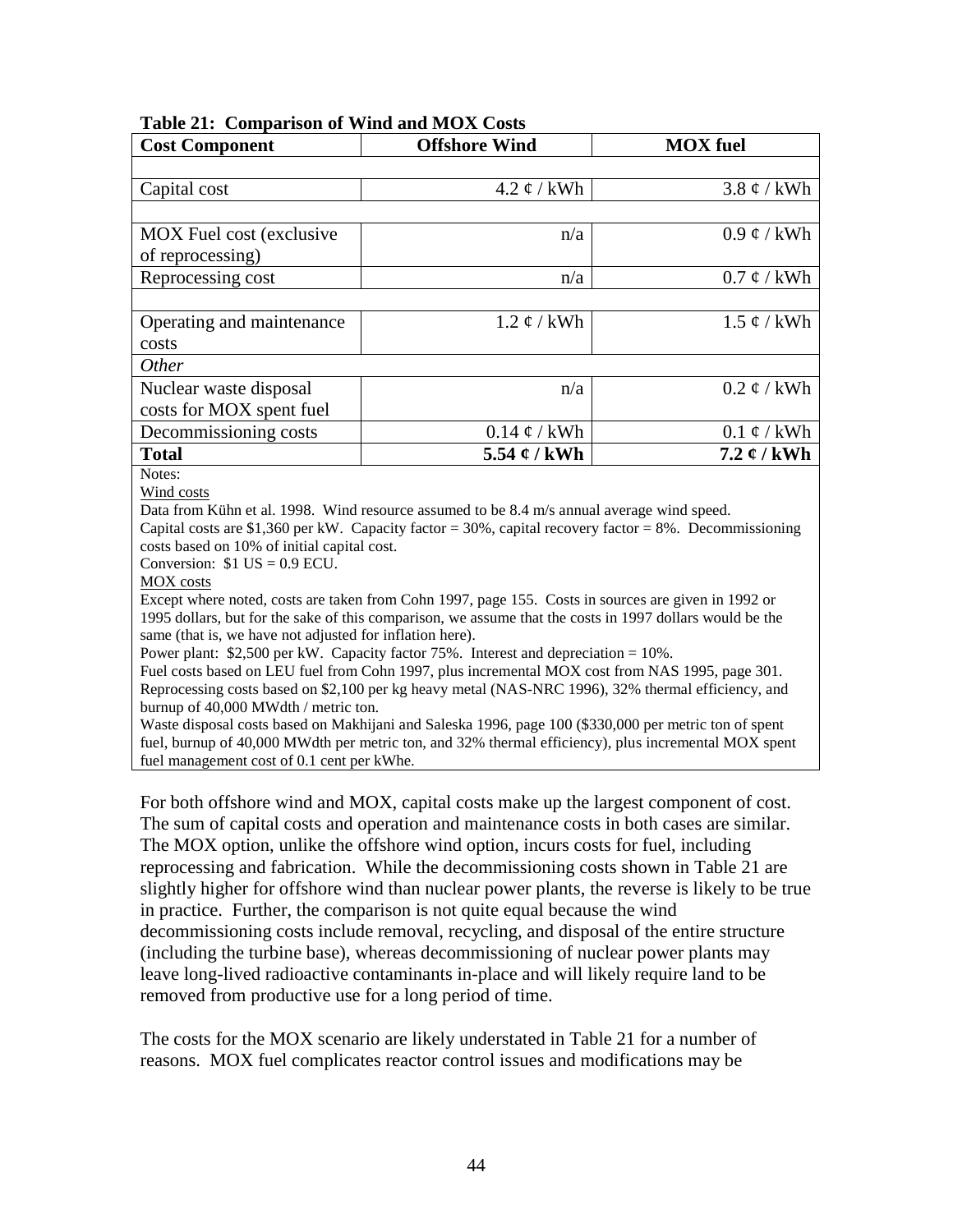necessary.<sup>129</sup> We do not include reactor re-licensing costs, cost of lost electricity production during reactor modifications, and costs due to unexpected delays. We assume no post-operation capital cost additions due to a change in fuel from uranium to plutonium (partial or full MOX core). Also, the high-end cost estimate for nuclear power plant decommissioning is four to ten times higher than we have used here.<sup>130</sup> Further, given Japan's scarcity of land, the costs of a repository for high-level nuclear reprocessing waste are likely to be higher than those shown here, which are based on US cost estimates. A more realistic cost estimate for MOX fuel use in light water reactors in Japan may be 8 cents per kWh, possibly more.

Moreover, MOX fuel has significant disadvantages not shown in [Table 21.](#page-52-0) Reprocessing, necessary to separate plutonium from the irradiated fuel, poses significant environmental and safety risks.<sup>131</sup> Discharge of radioactive wastes into the sea may damage fisheries, as is the case in the Irish and North Seas. Further, separation of plutonium, which can be used to make nuclear weapons, undermines non-proliferation efforts. Civilian reprocessing is currently by far the most important contributor to growth in nuclear weapons-usable materials in the world.<sup>132</sup> Additionally, the higher proportion of plutonium in reactors with MOX would increase the health and environmental impacts of a serious accident. These costs are not easily quantifiable, but they are nonetheless quite real.

For the offshore wind power scenario, the issue of intermittent power needs to be considered. As discussed above, the daily and seasonal variation in the offshore wind energy resource and the extent to which it corresponds to energy demand patterns affect the value of wind electricity. With a large, diverse grid system an upper limit for wind of 25 to 45 percent of system energy could likely be incorporated with the need for major investments in upgrading transmission and distribution infrastructure or energy storage.<sup>133</sup> The electricity grid on the coast at the point of connection with the offshore wind farm may need to be upgraded; this will depend on site-specific conditions. The estimates in [Table 21](#page-52-0) do not include costs for investments in energy storage or major investments in upgrading transmission and distribution infrastructure. For the near- and medium-term, when offshore wind energy is highly unlikely even to approach 25%, such costs should not be significant. Hence, the intermittent nature of the wind does not materially affect our near-term comparison.

The capital costs for offshore wind power in [Table 21](#page-52-0) assume turbines that are larger than those commercially available in 1998 and that are optimized for offshore conditions. We calculate that an increase in capital costs to roughly \$1,850 per kW would make the cost of wind electricity equal to the most optimistic MOX case (about 7  $\phi$  per kWh). This cost is 36% greater than the Opti-OWECS study. The costs estimated by the Danish Wind

<sup>&</sup>lt;sup>129</sup> Makhijani 1997.

<sup>130</sup> Cohn 1997, pages 157-8.

<sup>&</sup>lt;sup>131</sup> Sachs 1996.

<sup>&</sup>lt;sup>132</sup> Albright, Berkhout, and Walker 1997, chapter 14.

<sup>&</sup>lt;sup>133</sup> Grubb and Meyer in Johansson, et al. 1993, page 185.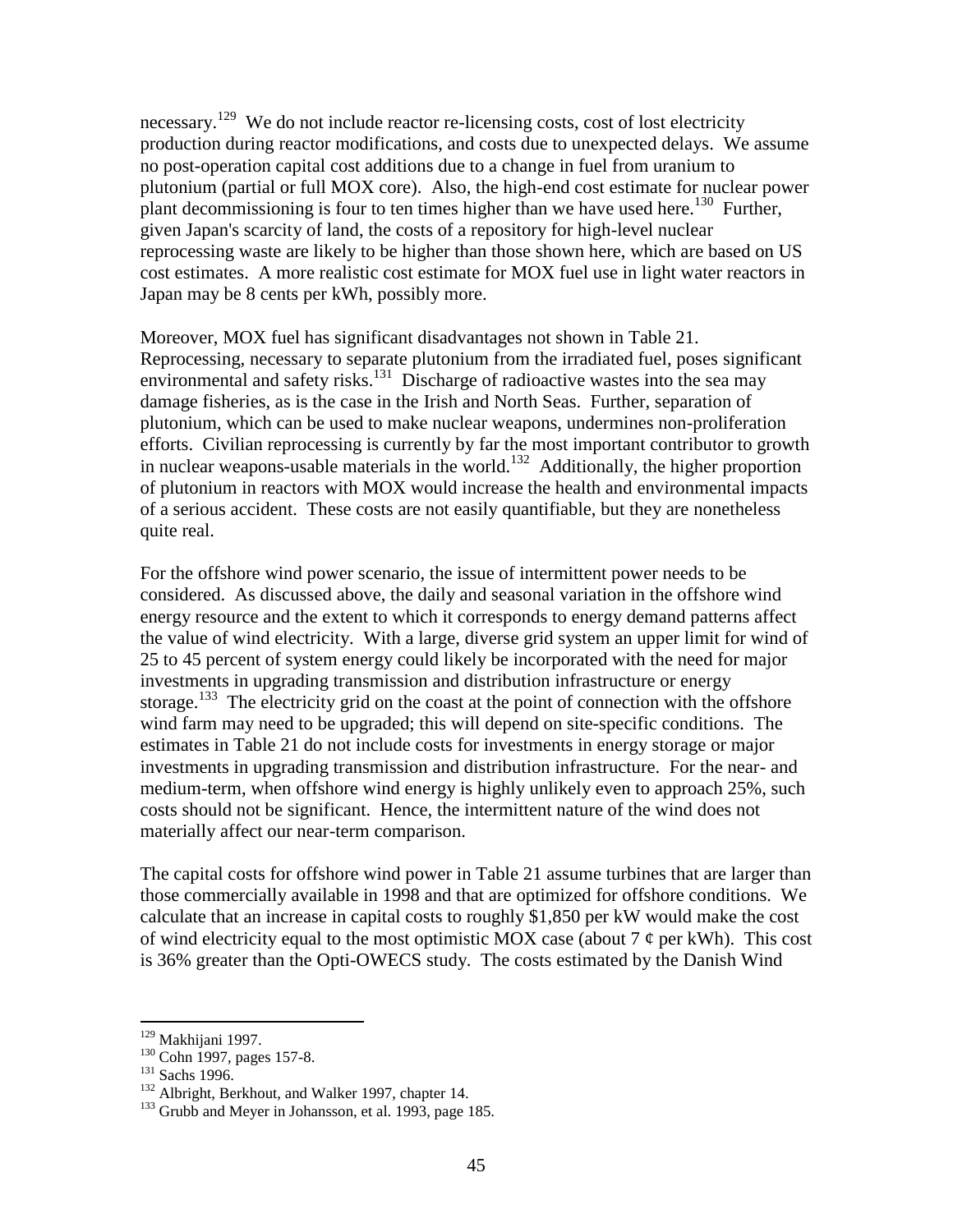Turbine Manufacturers Association for current technology was \$1,700 per kW in 1998 in currency terms. $^{134}$ 

As noted above, the costs of wind power have come down dramatically and most analysts estimate a continued decrease. For offshore wind turbines, lower turbulence would reduce wear on components. Further, foundations, towers, nacelle shells, and main shafts in the turbines can be designed for fifty year lifetimes, with shorter-lived components replaced after twenty or twenty-five years.<sup>135</sup> The increase in cost to design for longer lifetimes would be more than offset by a doubling of their period of use, resulting in a significant decrease in the cost of electricity.

Even using the understated MOX costs in [Table 21,](#page-52-0) MOX is 22% more expensive than the projected cost of offshore wind electricity in the next 5 to 10 years. The cost of the program (in terms of electricity costs) would be hundreds of millions of dollars or even billions of dollars lower than that for MOX fuel.<sup>136</sup> Our analysis shows that not only is offshore wind energy development capable of replacing Japan's plans for use of MOX fuel through at least the year 2010, but that there are no short- or medium-term economic benefits of MOX fuel use relative to wind. Moreover, wind energy is far superior on environmental, safety, and non-proliferation grounds. Thus, there is no reasonable shortor medium-term basis for proceeding with the MOX program in Japan. The long-term rationale is provided by the argument that the MOX program in light water reactors will be a transition to breeder reactors. We turn to this comparison next.

### Long-term: Offshore wind vs. Breeder reactors

Tens of billions of dollars have been spent on research, development, and demonstration of breeder reactor technology, yet it has not reached the stage of even moderately reliable power or breeding of plutonium.<sup>137</sup> These efforts, however, have failed to produce a viable program in any country. One dramatic example of this massive investment is the Superphénix – once the world's largest fast breeder reactor.

On June 19, 1997, the operator of Superphénix announced that the facility, located in France, would be permanently shut down.<sup>138</sup> Original plans did not envision shutdown of the reactor until the year 2015. The 1,200 MW reactor represented almost half of the world's breeder reactor capacity (though in 1994 it was reconfigured to operate as a net consumer, rather than producer, of plutonium). Superphénix operated only 278 days of full-power equivalent between 1986 and 1997.<sup>139</sup> Total costs of the Superphénix project

<sup>&</sup>lt;sup>134</sup> DWTMA 1998, "Economics of Offshore Wind Energy." Equivalent to \$1,400 per kW using purchasing power parity conversion of 8.53 DKK per US dollar (OECD 1998).

<sup>&</sup>lt;sup>135</sup> DWTMA 1998, "Economics of Offshore Wind Energy."

<sup>&</sup>lt;sup>136</sup> Using a cost difference of 1.6 cents per kWh, the cumulative savings due to wind energy relative to MOX would be about \$2.5 billion. However, since this cost difference is based on anticipated short-term cost reductions in offshore wind, the actual cost savings would be somewhat lower than this figure.  $137$  Makhijani 1996.

<sup>&</sup>lt;sup>138</sup> EdF 1998. The operator of the project is Nuclear European Society for Fast Breeders, which consisted of French, Italian, German, Belgian, and Dutch partners.

<sup>&</sup>lt;sup>139</sup> WISE 1997.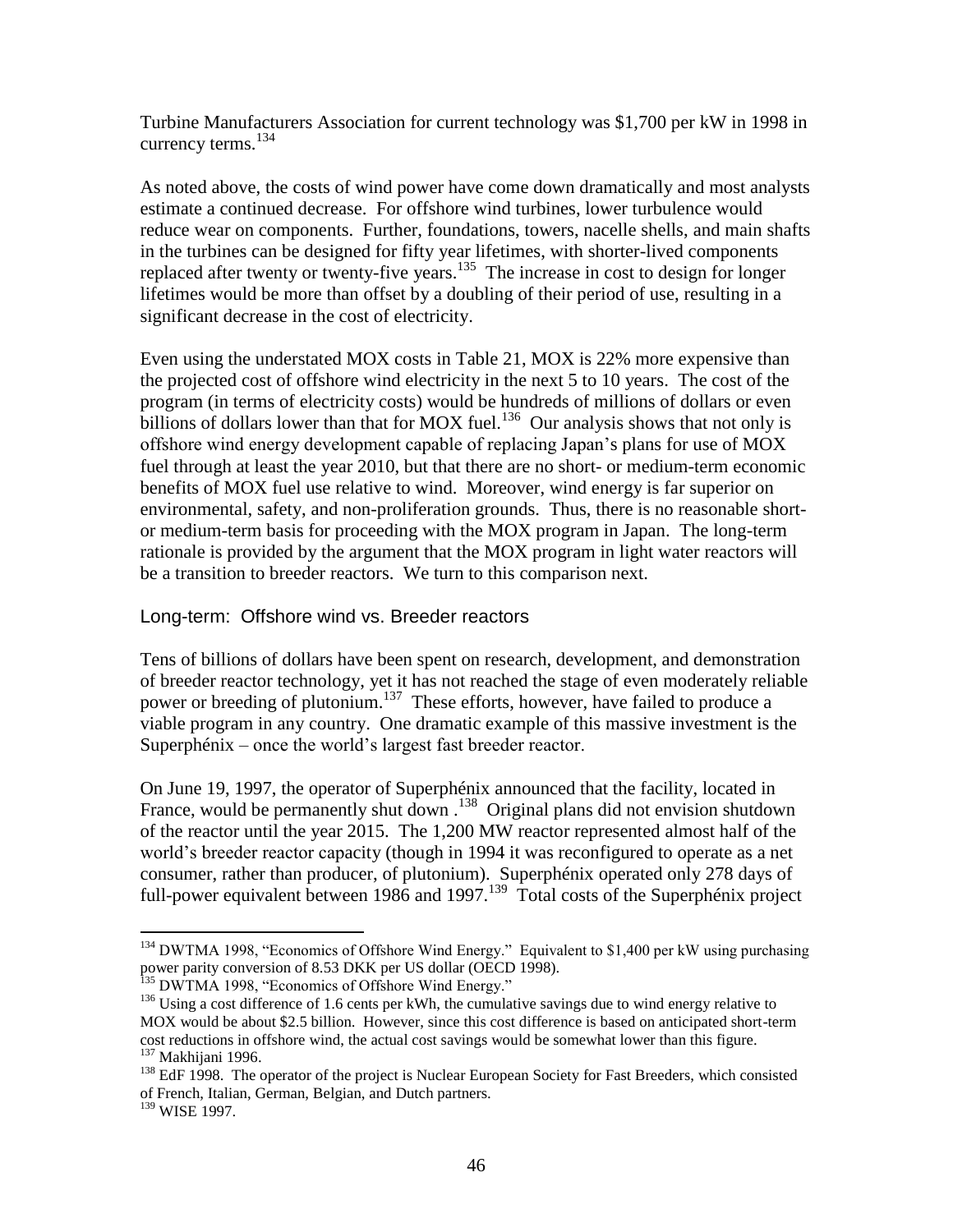were estimated at 60 billion francs (1994 francs), or about \$9.1 billion, in 1996 (before the shut-down was announced).<sup>140</sup> The decommissioning and post-operation costs of Superphénix alone, estimated at 9.5 billion francs (about \$1.4 billion) would be enough to pay the capital costs for about 825 MW of offshore wind power capacity.<sup>141</sup>

Costs for future breeder reactors are speculative. Leventhal and Dolley noted that Japanese government officials estimated a 500 to 600 billion yen (1993 yen) cost for a demonstration fast breeder reactor.<sup>142</sup> Assuming a 600 MWe reactor, specific capital costs for this reactor would be about \$4,500 to  $\overline{\$5,400\}$  per kW (1993 dollars).<sup>143</sup> Costs for another key component of the fast breeder reactor option, a reprocessing plant for MOX fuel, are also uncertain. A 1988 Department of Energy report assumed that capital costs for such a plant would be 40% higher than a low-enriched uranium reprocessing plant, due greater worker safety and environmental concerns.<sup>144</sup>

With capital costs of \$5,000 per kW and MOX reprocessing costs 40% greater than lowenriched uranium reprocessing costs, the cost for electricity from fast breeder reactor would be 11.3  $\phi$  per kWh – about double the Opti-OWECS study's projected costs for offshore wind energy (for sites with a conservative 8.4 meters per second wind speed). [Table 22](#page-55-0) shows a breakdown of estimated electricity costs from breeder reactors. As noted above, costs for breeder reactor technology are speculative and there is no trend indicating decreasing breeder reactor costs. Our cost estimates are based on past performance and the present state of technology. The main components of the costs in [Table 22](#page-55-0) are highly optimistic. The actual costs may be as high as  $15 \phi$  per kWh, given the historically low capacity factor of large-scale breeder reactors and likelihood of larger decommissioning costs.

| Power                                                                                                       | Fuel          |              |        | High-level |               |       |
|-------------------------------------------------------------------------------------------------------------|---------------|--------------|--------|------------|---------------|-------|
| plant                                                                                                       | (excluding    |              |        | waste      | Decommission- |       |
| capital                                                                                                     | reprocessing) | Reprocessing | $O\&M$ | disposal   | 1ng           | Total |
| 7.6                                                                                                         | 0.9           |              |        | 0.2        | O. I          | 11.3  |
| All costs in $\phi$ per kWh.                                                                                |               |              |        |            |               |       |
| Power plant capital costs based on estimates cited in text for a 600 MWe demonstration fast breeder reactor |               |              |        |            |               |       |

<span id="page-55-0"></span>

(about \$5,000 per kW), 30 year life, 10% interest and depreciation, and 75% capacity factor. Reprocessing costs estimated to be 1.4 times the cost of a low-enriched uranium reprocessing plant. Other costs taken from [Table 21.](#page-52-0)

If offshore wind is to be properly compared with a baseload power plants, such as nuclear reactors and fossil fuel plants, energy storage systems need to be considered. A largescale energy system powered largely by sources such as solar and wind must use

<sup>&</sup>lt;sup>140</sup> French Accounting Office 1996. Costs are through the year 2000, listed in constant 1994 francs. OECD purchasing power parity conversion of 6.6 francs per dollar (average of 1993 and 1995) (OECD 1998). <sup>141</sup> EdF 1998. We assume prices cited by Danish Wind Turbine Manufacturer's Association, \$1,700 per kW in 1998.

<sup>&</sup>lt;sup>142</sup> Personal communication from Japanese government official cited in Leventhal and Dolley 1994, page 5 and footnote 11.

<sup>&</sup>lt;sup>143</sup> OECD purchasing power parity conversion of 184 yen per dollar for 1993 (OECD 1998).

<sup>&</sup>lt;sup>144</sup> The 40% figure is cited in Leventhal and Dolley 1994, page 8.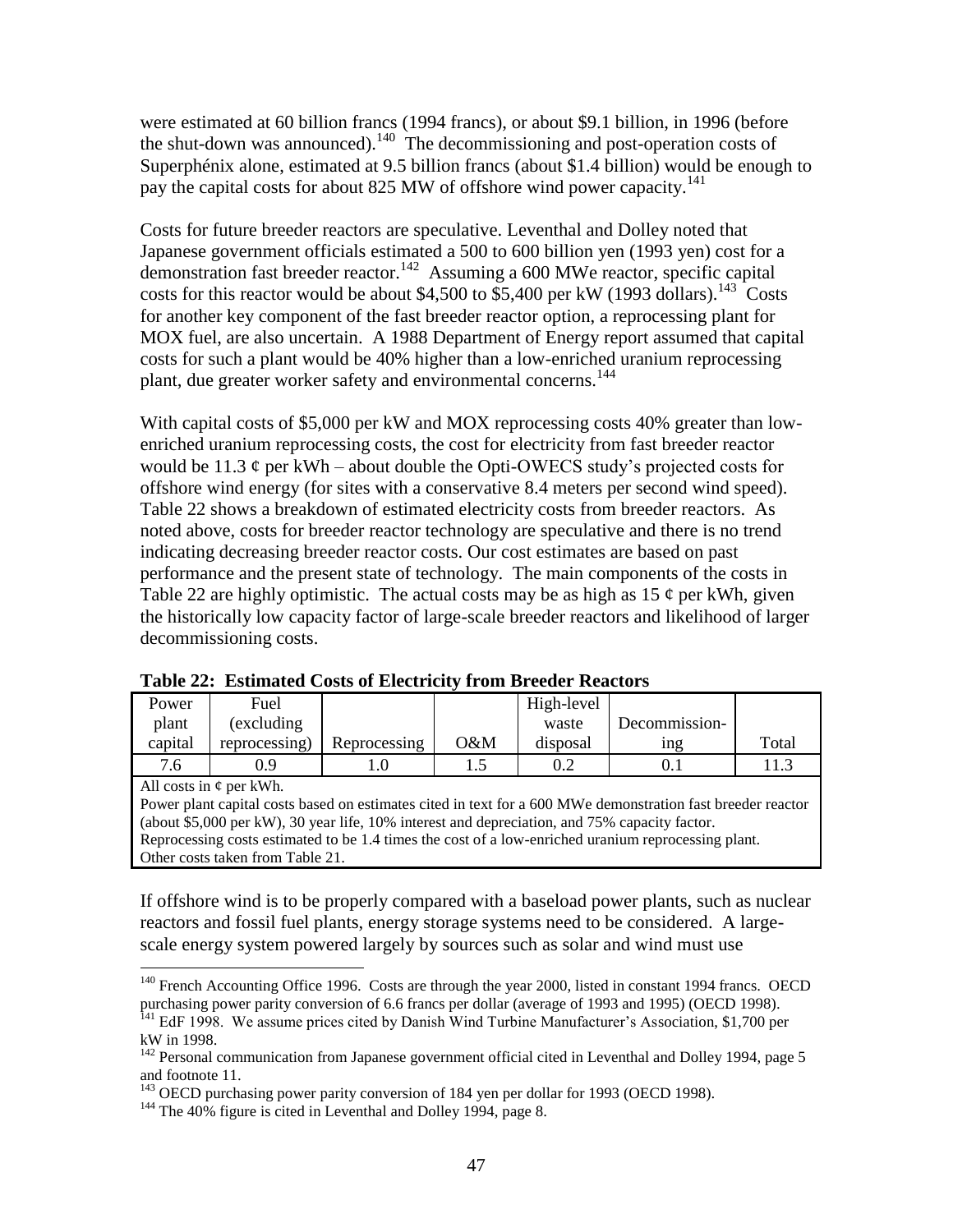technologies that enable these intermittent resources to provide energy when it is required, not just when the sun is shining or the wind is blowing. Options such as energy storage and hydrogen fuel are discussed below. Significant investments will be required for a large-scale wind energy systems – where wind energy provides greater than about 25 to 45 percent of the electricity supply. The most straightforward option is to incorporate energy storage technologies, for example in batteries or as hydrogen, that allow electricity production to better match the pattern of energy demand.

The storage needs could straightforwardly be met by large arrays of batteries. Capital costs for an energy system with battery energy storage would be expected to be on the order of 25 to 30 percent more expensive than without battery energy storage.<sup>145</sup> While significant, wind energy costs would still remain lower than the costs of breeder reactors. Other storage technologies, particularly compressed air energy storage, may be more attractive than battery storage on environmental grounds.

An environmentally-sound long-term wind energy system would likely require improvements in battery technology, commercialization of other large-scale storage technologies, or a transition to a hydrogen economy. If achieved, wind could supply most energy requirements and be fully comparable to plutonium. The technical development required is likely to be achieved in the next couple of decades. We shall briefly discuss the hydrogen energy case, which is also germane to an energy selfsufficiency goal because fuel cells (which run on hydrogen fuel) are a likely source of electricity for on-board electric power supply for motor vehicles.

Hydrogen can be produced by using electricity to electrolyze water. The electricity may come from any source, such as a wind turbine generator or a nuclear reactor. Hydrogen would create a link between transportation and electricity sectors that would dramatically change patterns of energy use. Use of hydrogen as a fuel may result in significant benefits compared to current energy use in the transportation sector. Hydrogen is a clean energy resource, and use in fuel cells to power vehicles would result in no air pollution or emission of greenhouse gases at the point of use.<sup>146</sup> Further, devices such as fuel cells are highly efficient – 2 to 3 times more efficient than internal combustion engines used in passenger vehicles today. Further, for use in vehicles, hydrogen storage may be more advantageous than batteries which are usually quite heavy and not as efficient overall.

Let us examine a scenario proposed by one set of researchers: 750 MW of wind capacity coupled with use of hydrogen as a fuel.<sup>147</sup> In this scenario, hydrogen is produced using electrolysers powered by wind energy. The 750 MW of capacity is enough for the needs of 300,000 fuel cell passenger cars. For wind costs of \$0.05 per kWh, hydrogen can be generated at about \$25 per gigajoule (GJ).<sup>148</sup> Hydrogen compression, storage, local

 $145$  DOE 1992, page A-15.

<sup>&</sup>lt;sup>146</sup> Very small amounts of nitrogen oxides (NOx) may be emitted by catalytic heaters using hydrogen, but the amounts are negligible. Ogden and Nitsch in Johansson et al., eds. 1993, page 926.

<sup>&</sup>lt;sup>147</sup> Ogden and Nitsch in Johansson, et al. 1993, page 979.

<sup>&</sup>lt;sup>148</sup> A gigajoule is a unit that measures the quantity of energy, just like a "kilowatt-hour" is a measure of a specific quantity of energy. A gigajoule is equal to 1,000,000,000 joules (one billion joules). A kilowatthour is equal to 3,600,000 joules (3.6 million joules). Because both gigajoules and kilowatt-hours are both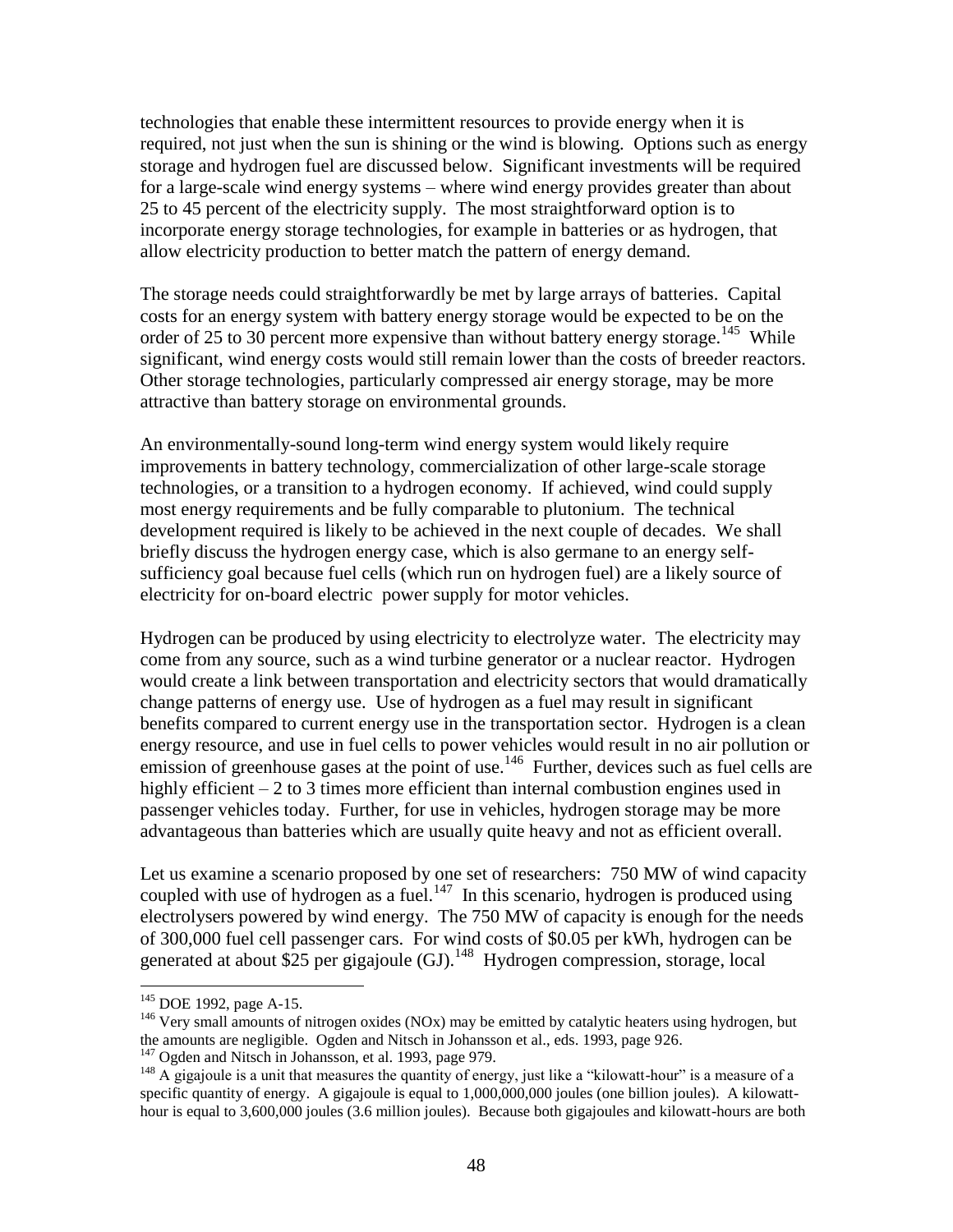distribution, and filling station costs add another \$8 per GJ, for a total of about \$33 per GJ. In order to compare the cost of hydrogen fuel cell cars to gasoline powered internal combustion engine cars, the authors developed lifecycle costs for both types of vehicles.<sup>149</sup> With delivered hydrogen roughly \$33 per GJ, the lifecycle costs of a hydrogen fuel cell vehicle is equivalent to a gasoline-powered vehicle at gasoline costs of \$1.66 per gallon.<sup>150</sup> While gasoline is cheaper than this in the United States, it is much more expensive in many countries.<sup>151</sup> Use of hydrogen from wind power does not produce local air pollution, global warming, or acid rain, does not rely on a nonrenewable resource concentrated in only a few places, and does not produce other negative environmental or social impacts associated with use of oil.

As can be seen above, the cost of hydrogen production is the largest component of the hydrogen system. Since breeder reactor electricity costs will be 2-3 times higher than for offshore wind electricity, the cost of delivered hydrogen from the breeder reactor scenario will clearly be much greater than for the wind scenario. With electricity costs of 11 to 15 cents per kWh for breeder reactors, delivered hydrogen costs would be roughly double those of a wind energy system.

The case could be made that electricity from breeder reactors used in battery-powered electric vehicles could compete with hydrogen from wind energy in the transportation sector. Electricity costs of \$0.11 to \$0.15 per kWh are equivalent to \$31 to \$45 per GJ of energy. The optimistic \$0.11 per kWh for breeder reactors is roughly equivalent to the \$33 per GJ for delivered hydrogen from offshore wind electricity at \$0.05 per kWh. However, this comparison fails to account for battery costs and potential inefficiencies from frequent charging and discharging of batteries.

Our evaluation of the long-term issues associated with both wind energy and breeder reactor technology indicates that, even considering additional costs for energy storage to compensate for the intermittent nature of the wind, wind energy is more attractive than breeder reactors.

#### *Conclusions*

measures of energy, we can compare hydrogen costs in "\$ per GJ" from electricity costs "cents per kWh" – as we do in the text.

 $149$  Lifecycle cost accounting is a methodology for estimating the total costs over the life of a vehicle – initial cost, fuel cost, insurance, maintenance, etc. It is important to compare not just the fuel costs (i.e., hydrogen vs. gasoline) but rather the total cost of a vehicle over its lifetime. This is especially important when comparing technologies that may have higher initial capital or fuel costs but which are much more efficient and also likely to last longer (fuel cell vehicles are expected to last longer partly because fuel cells do not have moving parts, unlike internal combustion engines).

<sup>&</sup>lt;sup>150</sup> Ogden and Nitsch in Johansson et al., eds. 1993, pages 978-979.

<sup>&</sup>lt;sup>151</sup> The average cost of gasoline in the United States (all grades) was \$1.29, including \$0.43 in taxes (API 1998). In many European countries, retail costs for premium gasoline were between \$3 and \$4 in 1998 (EIA 1999). Retail costs for gasoline include taxes, part of which is for environmental damages. Ideally, wind-derived hydrogen should not be taxed as heavily as gasoline, if at all, since it does not have as high deleterious environmental consequences.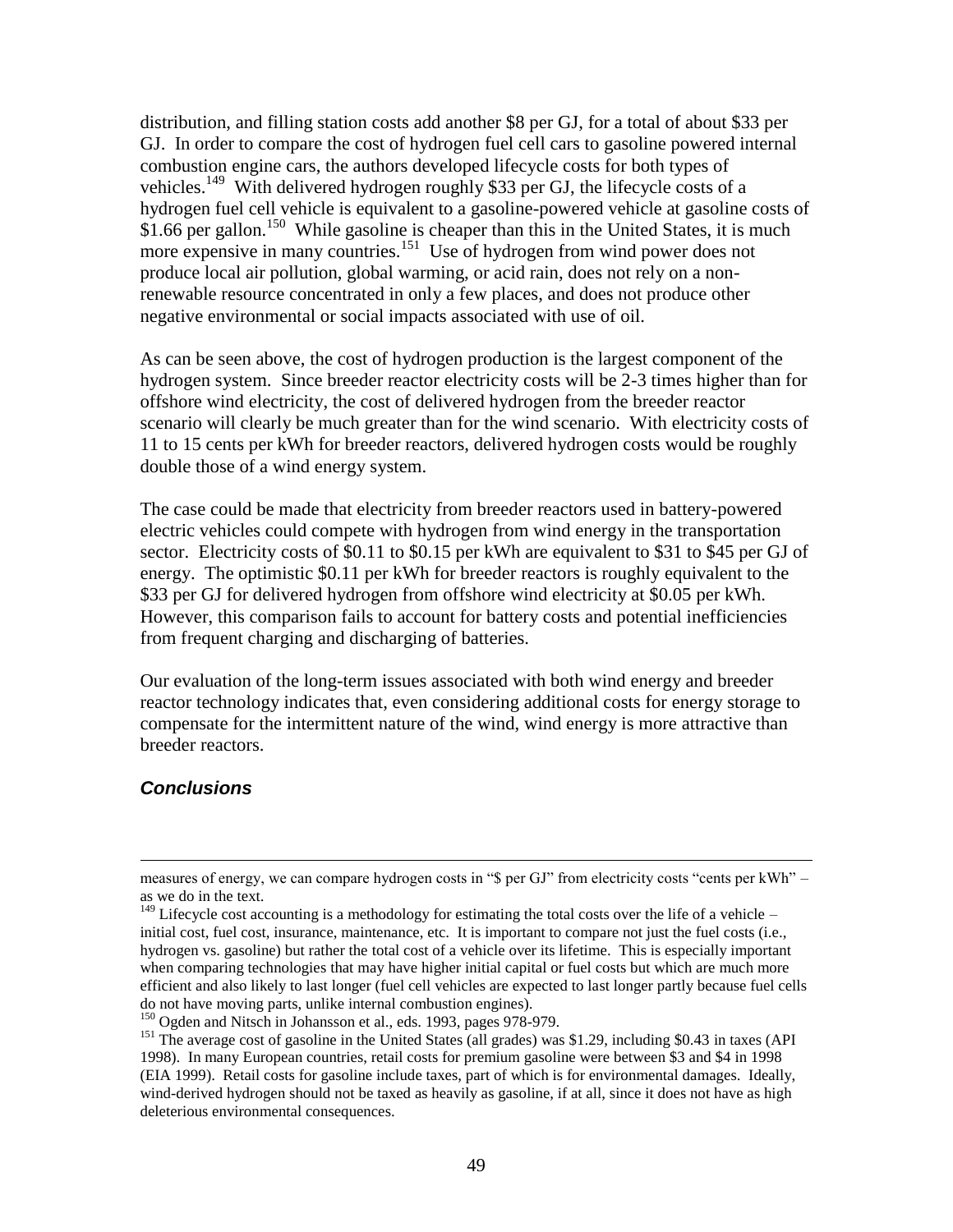This comparison of offshore wind energy costs with those incurred for plutonium fuel demonstrates that, on economic grounds alone, Japan is seriously misallocating its public energy development resources. Japan's MOX fuel program is an intermediate step to an even more costly fast breeder reactor program. In the long-term, a large scale program of offshore wind development is clearly a preferable investment to breeder reactor technology. Thus, the justification for an expensive program to use MOX in light water reactors as an intermediate step must not rest on short- and medium-term economic considerations alone. However, our analysis shows that wind energy is more economical even within these time frames. We estimate that its cumulative costs to the year 2010 would be hundreds of millions or possibly billions of dollars lower than MOX energy costs.

There is only limited experience in offshore wind energy development, however, and it is entirely in Europe. Further work is needed urgently in Japan to identify the most promising sites that do not conflict with other uses. A vigorous offshore wind energy program could result in annual wind energy generation almost equal to the current optimistic MOX fuel use schedule. Although Japan does have considerable experience in major construction projects such as would be required for realization of offshore wind farms, early efforts will likely have to rely on wind energy engineering expertise developed in Europe and the United States. Over time, however, there is no reason why Japan cannot become a world leader in this field.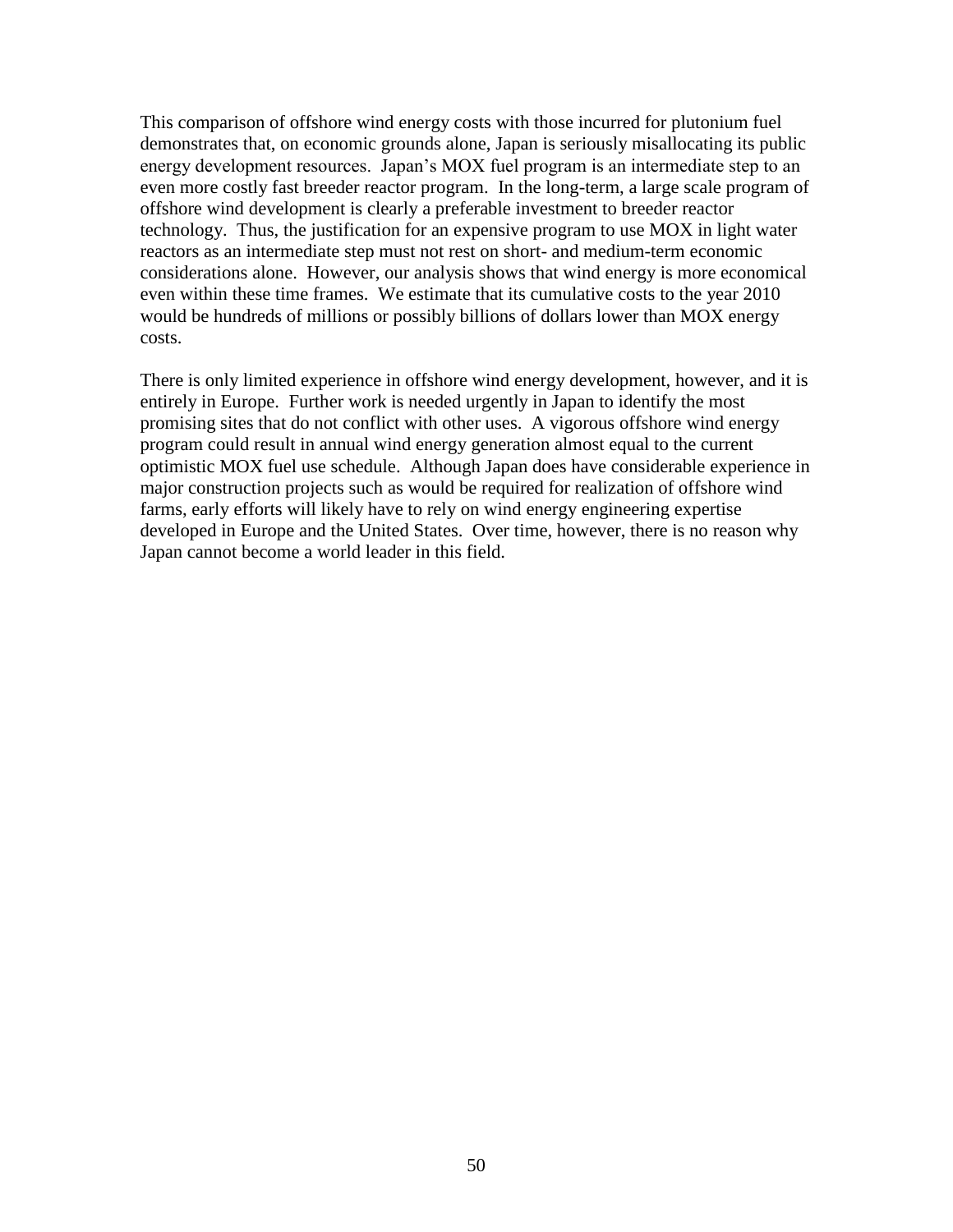## **4. Some policy issues relating to wind power development**

Wind power development received a boost, along with other renewable sources of energy after the increases of oil prices during 1973-74 and against during 1979-80. The expenditures on research and development were justified on grounds of energy selfsufficiency, environmental desirability, and an assumption that oil prices would remain high. The approach used to develop the world's first large-scale wind farm in California was to subsidize the capital cost of wind power station installation. We will take a brief look at the case of wind power in California.

Several factors led to the creation of the wind farms specifically in California. Resource assessments began in the 1970s and identified key wind resource areas in the state.<sup>152</sup> Substantial research and development efforts were also undertaken. The Public Utility Regulatory Policy Act (PURPA), a piece of federal legislation passed in 1978, created a market for independent power producers by requiring electric utilities to purchase electricity at their "avoided cost."<sup>153</sup> Other federal incentives included a 15% tax credit for certain energy sources, including wind.<sup>154</sup>

These policies did not spur much wind power around the U.S., however. The key piece of legislation that led to the wind energy boom in California was an additional investment tax credit of 25%.<sup>155</sup> This additional tax credit created the right conditions to attract significant amounts of capital needed to develop wind turbine technology. In 1980, the California Energy Commission set a goal of 500 MW of wind capacity by 1985; some 1,141 MW of wind capacity were actually installed by 1985.<sup>156</sup> By 1987, wind capacity in California was over 1,400 MW – constituting the vast majority of U.S. wind capacity, and an amount larger than any other country until Germany surpassed it in 1997.

The policies for wind energy development in California had their drawbacks, however. The investment tax credits were important in attracting capital and allowing for investment to develop and improve technology, but they were also subject to abuse. One study remarked that "some manufacturers were more devoted to the sale of tax shelters than the development of a reliable wind turbine" and noted that The study also observed that "most investments failed to live up to their promised levels of availability or

<sup>&</sup>lt;sup>152</sup> Interestingly, California was apparently identified as a "wind poor" state in early evaluations by the Department of Energy. Rakow 1993, page 11.

<sup>&</sup>lt;sup>153</sup> That is, utilities were required to purchase electricity from qualified facilities by offering contracts at a cost equivalent to what it would cost them to generate more electricity. The exact details for calculation of the "avoided cost" are complex – for example, they depend on the time frame under consideration. For a discussion, see Berger 1997, page 362 note 10. (Berger also cites Hamrin and Rader, *Investing in the Future: A Regulator's Guide to Renewables*, National Association of Regulatory Utility Commissioners, Washington, D.C., 1994.)

<sup>&</sup>lt;sup>154</sup> The investment tax credit was contained in The Energy Tax Act of 1978 (Public Law 95-618). It expired on December 31, 1985. Cox, Blumenstein, and Gilbert 1989, pages 9-10.

<sup>&</sup>lt;sup>155</sup> The California 25% investment tax credit for renewable energy sources was in effect until December 31, 1985, when it was replaced with a 15% investment tax credit until December 31, 1986, when the program ended. Cox, Blumenstein, and Gilbert 1989, page 10.

<sup>&</sup>lt;sup>156</sup> Cox, Blumenstein, and Gilbert 1989.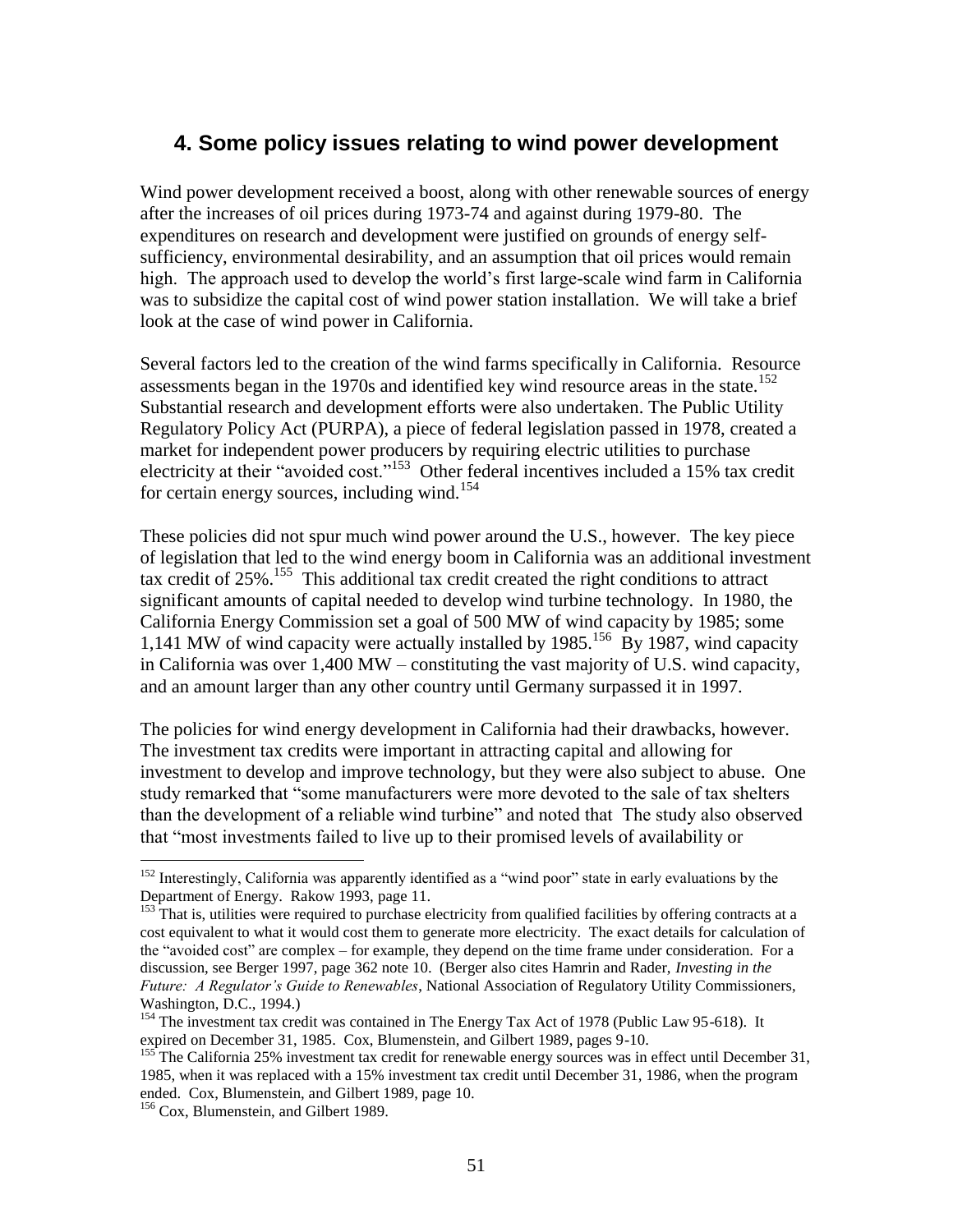production."<sup>157</sup> The deadlines established for some of the tax incentives also resulted in a rush to install turbines. This resulted in installation of turbines of poor quality and insufficient attention to siting issues such as turbine wake effects and environmental impacts. Finally, when the tax breaks disappeared – and oil prices fell – wind power development tapered off.

The California experience calls into question the wisdom of basing incentives on turbine capital cost rather than performance. Although it had the distinction of having the most concentrated wind power capacity for many years after the investment tax program ended, development slowed after they were repealed in the mid-1980s and in fact California wind power capacity has been declining since  $1991$ .<sup>158</sup> The policy experience in the United States, and also in some other countries, has created cycles of "boom and bust" rather than encouraging stable markets for introducing new energy technologies and systematically reducing their costs over time. In the United States, the most recent "boom" cycle began in 1998 (an estimated 235 MW were installed in the United States, mostly in Minnesota, Wyoming, and Oregon<sup>159</sup>) is only expected to continue until mid-1999, the deadline for projects to be eligible for another incentive, the Production Tax Credit.<sup>160</sup> When the Production Tax Credit expires in June 1999, wind energy development in the United States may again experience a slowdown.

Denmark and Germany have used policies in the form of guarantees for the purchase of power to become the largest actors in wind energy development at the turn of the century – Germany has the highest installed capacity of any country and Danish manufacturers account for  $60\%$  of the \$1.5 billion global wind industry market.<sup>161</sup> Denmark originally provided small investment tax credits, but this policy quickly gave way to one of guaranteed purchase of power. The U.S. Office of Technology Assessment (OTA) noted that "the Danish government has opted to pursue direct market stimulation in the form of subsidies rather than implement an extensive R&D program," noting that Danish government R&D expenditures in the 1980's was limited to only about \$95 million.<sup>162</sup>

Guaranteed purchase of power, also known as Renewable Energy Feed-in Tariffs (REFITS), is evidently superior as a method of encouraging development of a technology to subsidies on capital cost because it requires performance over a period of time for investors to actually recover their investment. However, this manner of subsidy does not necessarily encourage a systematic reduction in cost.

For technologies that are close to commercialization and are desirable on environmental or security grounds, public monies should be invested in a manner that encourages both

<sup>&</sup>lt;sup>157</sup> Cox, Blumenstein, and Gilbert 1989, page 4.

<sup>&</sup>lt;sup>158</sup> Older turbines in California have been replaced with newer ones as part of "repowering" projects, but the overall decline between 1991 and 1997 was 11%. Gipe 1998.

<sup>&</sup>lt;sup>159</sup> Worldwatch Institute, 1999.

<sup>&</sup>lt;sup>160</sup> The Production Tax Credit is part of the Energy Policy Act of 1992, codified in Section 45 of the Internal Revenue Service Code. The tax credit is 1.5 cents per kilowatt-hour for electricity generated from qualified sources. AWEA 1994.

<sup>&</sup>lt;sup>161</sup> Greenpeace 1998.

<sup>162</sup> OTA 1995, pages 243-245.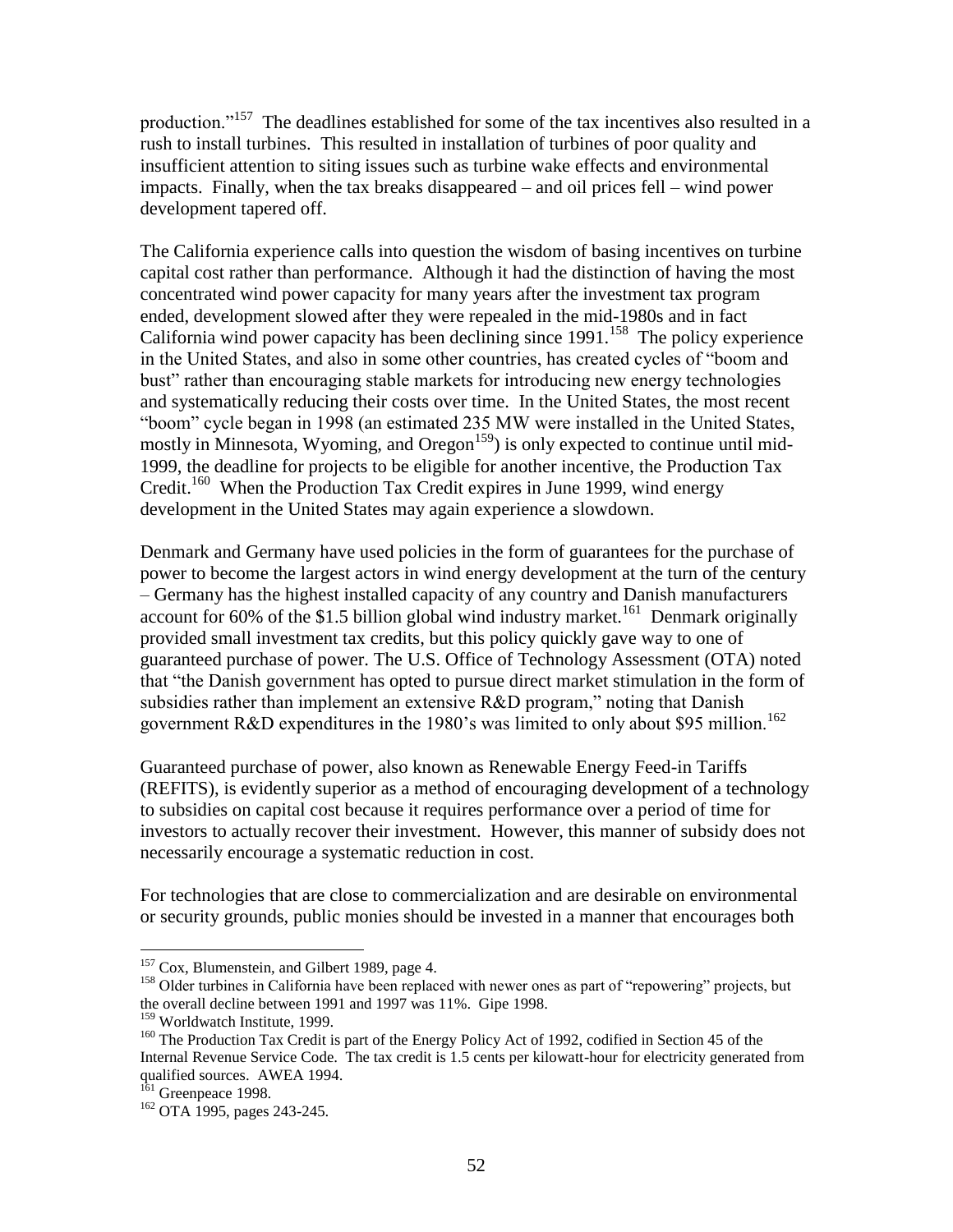performance and investment of private funds in research and development to lower costs. The installation of substantial amounts of wind power in the short-and medium-term as a way to reduce greenhouse gas emissions and achieve other environmental and onproliferation goals is highly desirable. The question is how taxpayer and ratepayer resources should be invested so that the cost of achieving these desirable objectives is minimized.

A review of the past record of government policies to encourage wind power indicates that purchase each year by public authorities and/or utilities of pre-specified amounts of capacity by open bid would achieve the desired goals of stimulating a transition to an energy future that is environmentally sound and does not pose proliferation risks. The government would specify the areas, including offshore regions, in advance and private parties would bid to supply electricity over a 15 to 20 year period at prices specified in advance. This would encourage private research and development and performancebased competitive bidding that would efficiently use public resources and systematically lower costs.

For the United States, we propose the government purchase 1,000 megawatts a year of wind capacity at least until the year 2010 at which point a major evaluation should be completed. Sites could be selected based on a number of criteria such as nature of the wind resource, regional energy needs, sites with minimal land impacts, and ecosystem impacts. The bids should require guaranteed performance over a specified period of time, on, in return for long-term contracts. Projects would have a period of a few years (enough to ensure all permits can be obtained and projects are properly planned out) to be implemented.

This would be somewhat analogous to the way in which leases for petroleum exploration are put up for bid in the United States, with the difference that in the case of wind the approximate size of the resource is already known. Hence contracts would be for actual delivery of wind-generated electricity (rather than exploration, which is the objective in petroleum leases).

A similar program is the "Non Fossil Fuel Obligation" program (NFFO), which began in England and Wales in 1989.<sup>163</sup> The original goal of 1,200 MW of "Declared Net Capacity" by the year 2000 was increased to 1,500 MW in 1995. Contracts were awarded for different renewable energy technologies. The difference between renewable and conventional sources is paid out of a tax levied on users of fossil fuel electricity. Every few years, a new round of contracts were let. The first two rounds, in 1990 and 1991, paid a premium price for electricity generated before 1998. As it turned out, a major weakness of this program was the short-term contracts. The result was high costs, since high capital cost investments had to be recovered in the space of only a few years. In addition, planning delays shortened the already short deadline for the program. Consequently, the program was revised for the third round, providing 15-year contracts and up to a five year period for the project to begin. Lindley (1996) observes, "as a result prices bid…fell substantially and went a long way to dispel the image that electricity

<sup>&</sup>lt;sup>163</sup> Details of the NFFO program taken from Lindley 1996 and Alder 1998.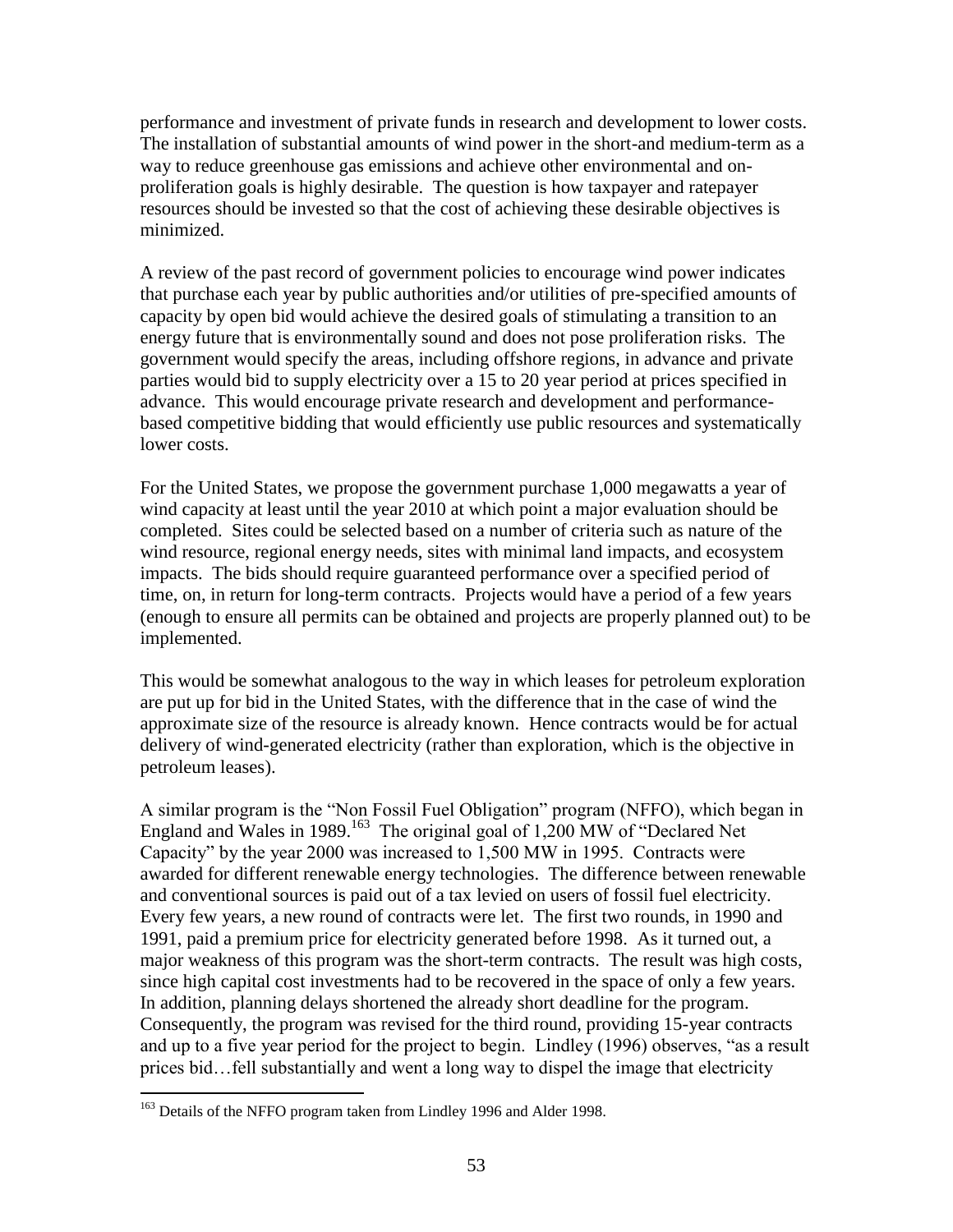from renewables was expensive." Indeed, costs for wind projects in round 3 were less than half of those in rounds 1 and 2, and the costs in round 4 were even lower. Another significant factor for lower costs was improvement in technology.

Our proposal should be one part of a comprehensive strategy to transition to renewable resources and reduction of greenhouse gas emissions. Specifically, our proposal for 1,000 megawatts per year is a program in the federal government. Investments by private utilities, independent power producers, state and local governments, and municipal and cooperative utilities would be in addition to that program.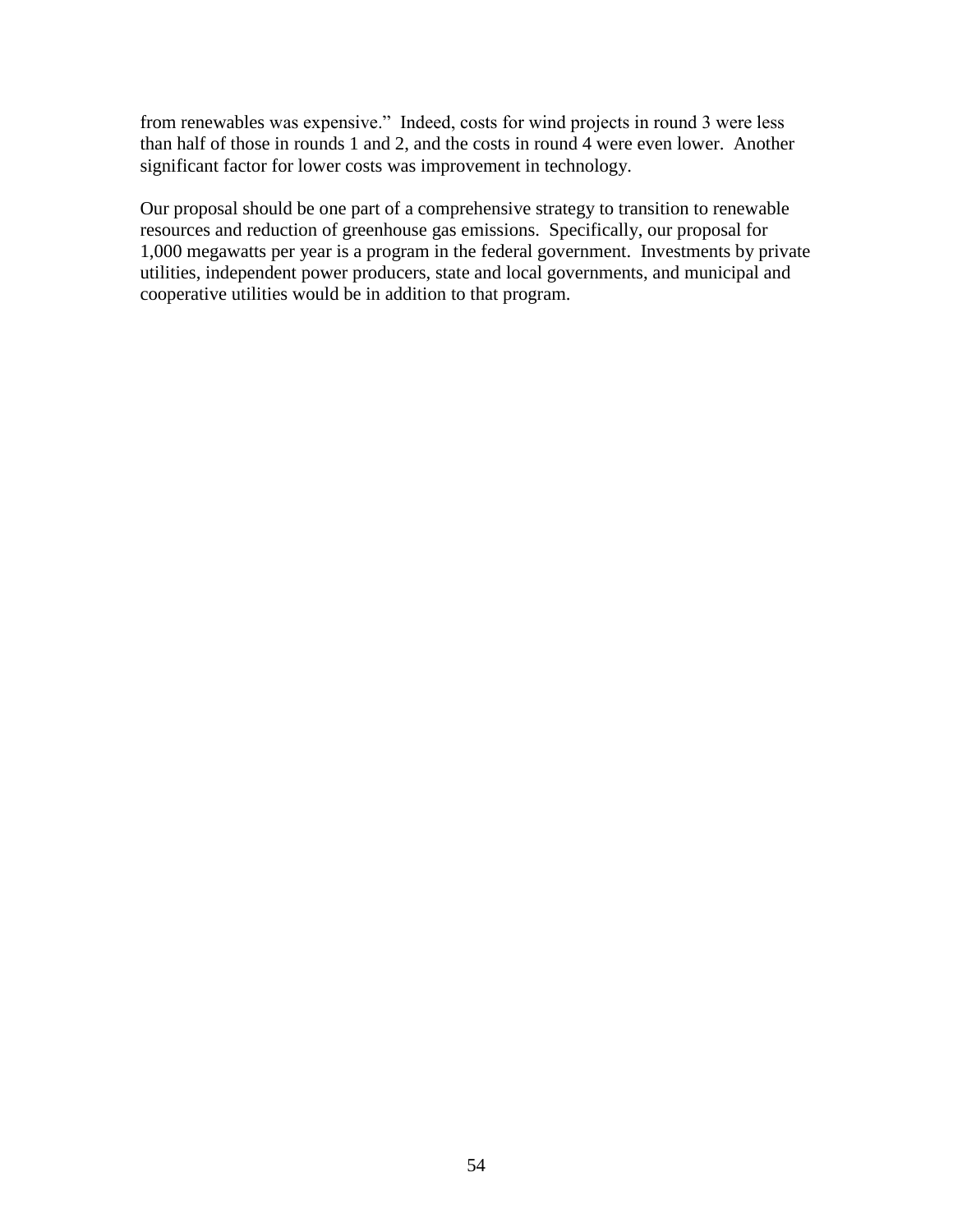# **References**

| Albright,         | Albright, D., F. Berkhout, and W. Walker, Plutonium and Highly         |
|-------------------|------------------------------------------------------------------------|
| Berkhout, and     | Enriched Uranium 1996, Oxford University Press.                        |
| Walker 1997       |                                                                        |
| Alder 1998        | Alder, M., "Renewable Energy Trading Experience," Proceedings,         |
|                   | World Renewable Energy Congress V: Renewable Energy: Energy            |
|                   | Efficiency, Policy, and the Environment, edited by A.A.M. Sayigh, 20-  |
|                   | 25 September, Florence, Italy.                                         |
| <b>Asmus 1997</b> | Asmus, P., "Demand for hold on wind funding," Wind Power Monthly,      |
|                   | January.                                                               |
| <b>API 1998</b>   | American Petroleum Institute, How Much We Pay for Gasoline: 1997       |
|                   | Annual Review, API Policy Analysis and Strategic Planning              |
|                   | Department, April.                                                     |
| <b>AWEA 1998a</b> | American Wind Energy Association, International Wind Energy            |
|                   | Capacity Projections, Washington, D.C., April.                         |
| <b>AWEA 1998b</b> | American Wind Energy Association, Wind Energy and Climate Change,      |
|                   | Washington, D.C.                                                       |
| <b>AWEA 1998c</b> | American Wind Energy Association, "Altamont Repower Project Could      |
|                   | Reduce Bird Collisions," Windletter, Vol. 25, No. 11, November.        |
| <b>AWEA 1997</b>  | American Wind Energy Association, A Status Report on International     |
|                   | Utility-Scale Wind Energy Markets, Washington, D.C., April 28.         |
| <b>AWEA 1994</b>  | American Wind Energy Association, The Wind Energy Production Tax       |
|                   | Credit: A User's Guide, Washington, D.C.                               |
| Barthelmie et     | Barthelmie, R.J., M.S. Courtney, J. Højstrup, and S.E. Larsen,         |
| al. 1996          | "Meteorological aspects of offshore wind energy: Observations from the |
|                   | Vindeby wind Farm," Journal of Wind Engineering and Industrial         |
|                   | Aerodynamics, vol. 62, pages 191-211.                                  |
| Berger 1997       | Berger, J.J., Charging Ahead: The Business of Renewable Energy and     |
|                   | What It Means for America, New York: Henry Holt.                       |
| Border 1998       | Border Wind Limited, Northumberland U.K., "Offshore Wind Energy:       |
|                   | Building a New Industry for Britain," prepared for Greenpeace, June.   |
| <b>BTM 1998</b>   | BTM Consult ApS, International Wind Energy Development: World          |
|                   | Market Update 1997: Forecast 1998-2002, Ringkobing, Denmark,           |
|                   | March.                                                                 |
| <b>CNIC 1998</b>  | Citizens' Nuclear Information Center, Nuke Info Tokyo, Tokyo,          |
|                   | July/August.                                                           |
| <b>CNIC 1997</b>  | Citizens' Nuclear Information Center, Comprehensive Social Impact      |
|                   | Assessment of MOX Use in Light Water Reactors, Final Report of the     |
|                   | International MOX Assessment, by J. Takagi, M. Schneider, F. Barnaby,  |
|                   | I Hokimoto, K. Hosokawa, C. Kamisawa, B. Nishio, A. Rossnagel, M.      |
|                   | Sailer, Tokyo: IMA Project, CNIC, November.                            |
| <b>CNIC 1996</b>  | Citizens' Nuclear Information Center, Nuke Info Tokyo, Tokyo,          |
|                   | January/February.                                                      |
| <b>Cohn 1997</b>  | Cohn, S.M., Too Cheap to Meter: an Economic and Philosophical          |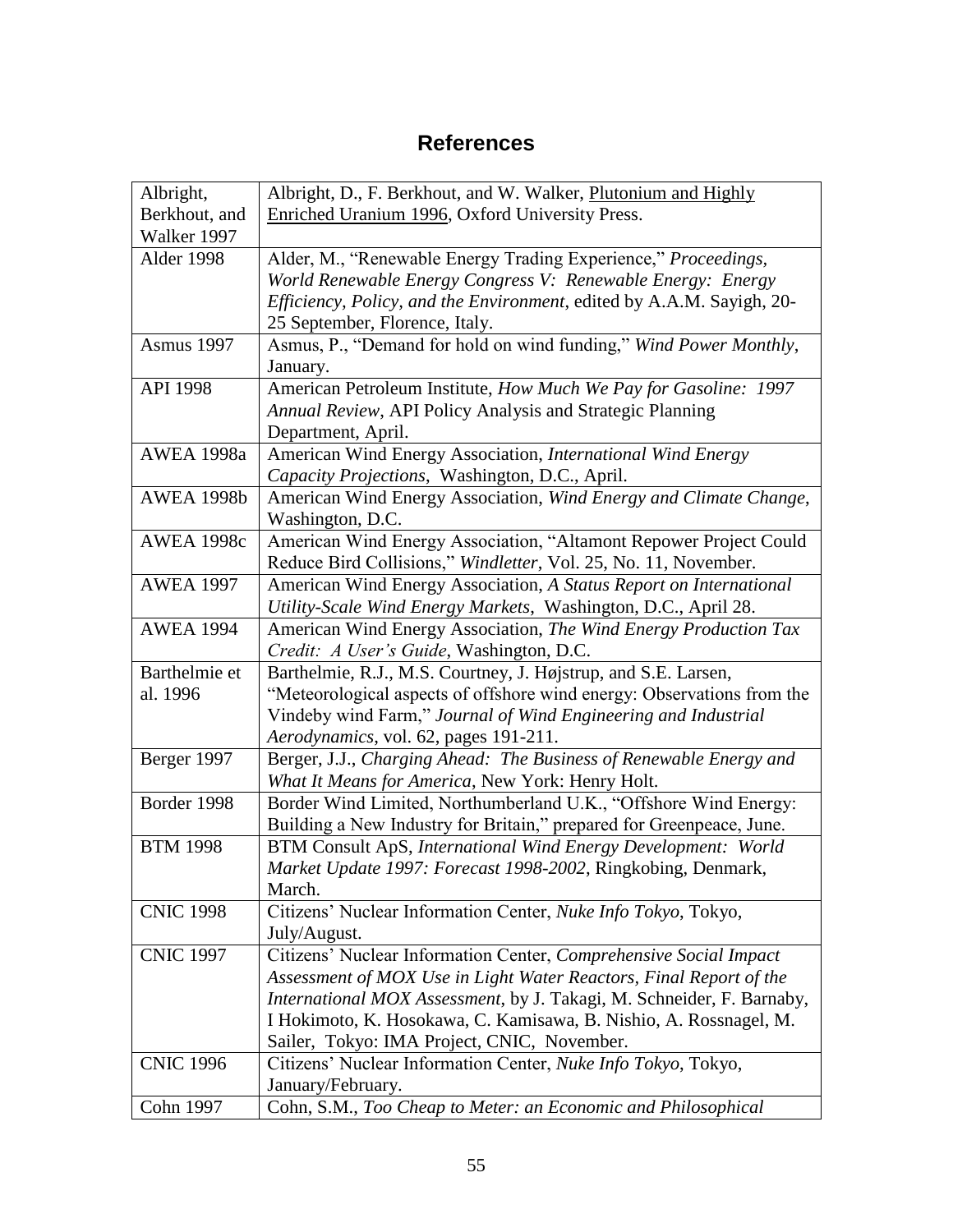|                  | Analysis of the Nuclear Dream, Albany: State University of New York.     |
|------------------|--------------------------------------------------------------------------|
| Cox et al.       | Cox, A., C. Blumstein, and R. Gilbert, Wind Power in California: A       |
| 1989             | Case of Targeted Subsidies, Universitywide Energy Research Group,        |
|                  | University of California, UER-191, April.                                |
| Dahl 1997a       | Dahl, K., "Heavyweights back development plans," Windpower               |
|                  | Monthly, Vol. 13 (10), October, page 20.                                 |
| Dahl 1997b       | Dahl, K., "Japanese firm makes solid commitment: Massive investment      |
|                  | by Tomen in series of European wind farms," Windpower Monthly, Vol.      |
|                  | 13(6), June, page 18.                                                    |
| Dahl 1997c       | Dahl, K., "Government Subsidy Programme for Wind," Windpower             |
|                  | Monthly, Vol. 13(6), June, page 8.                                       |
| Danish           | Danish Energy Agency, Offshore Wind Turbines, Press Release,             |
| Energy           | October 3.                                                               |
| Agency 1997      |                                                                          |
| Danish           | Danish Energy Agency, Energy 21: The Danish Government's Action          |
| Energy           | Plan for Energy, Ministry of Environment and Energy, April.              |
| Agency 1996      |                                                                          |
| Davidson         | Davidson, R., "New Rules for the Altamont Pass," Windpower Monthly,      |
| 1998             | July.                                                                    |
| <b>DOE 1992</b>  | U.S. Department of Energy, Hydrogen Program Plan, FY 1993 - FY           |
|                  | 1997, Office of Conservation and Renewable Energy, DOE/CH10093-          |
|                  | 147, DE92010556, Golden, CO: National Renewable Energy                   |
|                  | Laboratory, June.                                                        |
| <b>DOE 1987</b>  | Elliot, D.L., C.G. Holladay, W.R. Barchet, H.P. Foote, W.F. Sandusky,    |
|                  | Wind Energy Resource Atlas of the United States, prepared for the U.S.   |
|                  | Department of Energy by Pacific Northwest Laboratory, Richland, WA,      |
|                  | March.                                                                   |
| Doherty 1995     | Doherty, J.P., "U.S. Wind Energy Potential: The Effect of Proximity of   |
|                  | Wind Resources to Transmission Lines," Monthly Energy Review, U.S.       |
|                  | Energy Information Administration, February.                             |
| <b>DWTMA</b>     | Danish Wind Turbine Manufacturers Association web page,                  |
| 1998             | www.windpower.dk, March 10.                                              |
| <b>EdF 1998</b>  | Electricité de France, Press File: Superphénix; Creys-Malville, February |
|                  | 3.                                                                       |
| EIA 1999         | Energy Information Administration, Weekly Retail Premium Gasoline        |
|                  | Prices (Including Taxes), U.S. Department of Energy, January 11.         |
|                  | www.eia.doe.gov/emeu/international/gas1.html                             |
| <b>EIA 1996</b>  | Energy Information Administration, Annual Energy Outlook 1997: With      |
|                  | Projects to 2015, DOE/EIA-0383(97), U.S. Department of Energy,           |
|                  | December.                                                                |
| <b>ELKRAFT</b>   | Offshore Wind-Farm Working Group of the Electricity Companies and        |
| 1997             | the Danish Energy Agency, Action Plan for Offshore Wind Farms in         |
|                  | Danish Waters, edited by ELKRAFT v/SEAS Wind Power Department,           |
|                  | Haslev, Denmark, September.                                              |
| <b>EWEA 1998</b> | European Wind Energy Association, "Wind Energy to Provide 10% of         |
|                  | European Electricity Needs," Press Release, Aarhus, Denmark: June        |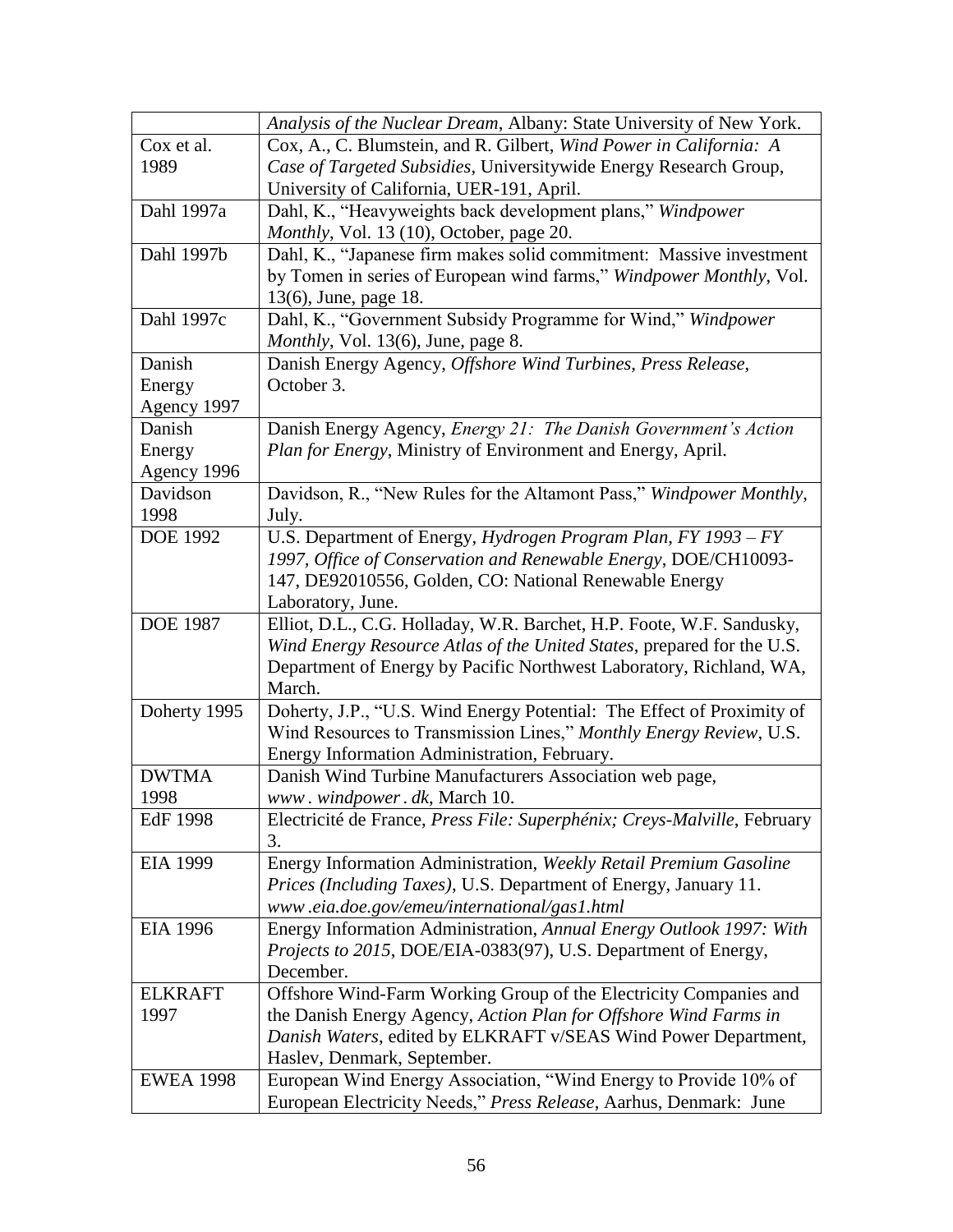| <b>FEPC 1998</b><br>Federation of Electric Power Companies/Japan, Japan's MOX<br>Program," Press Release, Washington, D.C., August.<br>Federation of Electric Power Companies/Japan, Electricity Review<br>FEPC 1997a<br>Japan – 1997, Tokyo.<br>Federation of Electric Power Companies/Japan, Fact Sheet on Japan's<br><b>FEPC 1997b</b><br>MOX Program, Washington, D.C., February.<br>Ferguson, M. "Structural and Economic Optimisation of OWEC Support<br>Ferguson<br>Structure: Contribution to the Joule III Project Opti-OWECS," Wind<br>1997<br><i>Engineering, Vol. 21, No. 5, pages 339-350.</i><br>Flavin, C., "Vital Sign" Windpower: Small, But Growing Fast," World<br>Flavin 1996<br>Watch, Worldwatch Institute, September/October.<br>French<br>French Accounting Office, Rapport particulier sur les comptes et la<br>gestion de la NERSA (Centrale nucléaire européenne à neutrons<br>Accounting<br>Office 1996<br>rapides), 1990-1994, December 16.<br>Fuglsang, P., and K. Thomsen, Cost Optimization of Wind Turbines for<br>Fuglsang and<br>Thomsen<br>Large-Scale Offshore Wind Farms, Risø-R-1000(EN), Risø National |
|------------------------------------------------------------------------------------------------------------------------------------------------------------------------------------------------------------------------------------------------------------------------------------------------------------------------------------------------------------------------------------------------------------------------------------------------------------------------------------------------------------------------------------------------------------------------------------------------------------------------------------------------------------------------------------------------------------------------------------------------------------------------------------------------------------------------------------------------------------------------------------------------------------------------------------------------------------------------------------------------------------------------------------------------------------------------------------------------------------------------------------------------|
|                                                                                                                                                                                                                                                                                                                                                                                                                                                                                                                                                                                                                                                                                                                                                                                                                                                                                                                                                                                                                                                                                                                                                |
|                                                                                                                                                                                                                                                                                                                                                                                                                                                                                                                                                                                                                                                                                                                                                                                                                                                                                                                                                                                                                                                                                                                                                |
|                                                                                                                                                                                                                                                                                                                                                                                                                                                                                                                                                                                                                                                                                                                                                                                                                                                                                                                                                                                                                                                                                                                                                |
|                                                                                                                                                                                                                                                                                                                                                                                                                                                                                                                                                                                                                                                                                                                                                                                                                                                                                                                                                                                                                                                                                                                                                |
|                                                                                                                                                                                                                                                                                                                                                                                                                                                                                                                                                                                                                                                                                                                                                                                                                                                                                                                                                                                                                                                                                                                                                |
|                                                                                                                                                                                                                                                                                                                                                                                                                                                                                                                                                                                                                                                                                                                                                                                                                                                                                                                                                                                                                                                                                                                                                |
|                                                                                                                                                                                                                                                                                                                                                                                                                                                                                                                                                                                                                                                                                                                                                                                                                                                                                                                                                                                                                                                                                                                                                |
|                                                                                                                                                                                                                                                                                                                                                                                                                                                                                                                                                                                                                                                                                                                                                                                                                                                                                                                                                                                                                                                                                                                                                |
|                                                                                                                                                                                                                                                                                                                                                                                                                                                                                                                                                                                                                                                                                                                                                                                                                                                                                                                                                                                                                                                                                                                                                |
|                                                                                                                                                                                                                                                                                                                                                                                                                                                                                                                                                                                                                                                                                                                                                                                                                                                                                                                                                                                                                                                                                                                                                |
|                                                                                                                                                                                                                                                                                                                                                                                                                                                                                                                                                                                                                                                                                                                                                                                                                                                                                                                                                                                                                                                                                                                                                |
|                                                                                                                                                                                                                                                                                                                                                                                                                                                                                                                                                                                                                                                                                                                                                                                                                                                                                                                                                                                                                                                                                                                                                |
|                                                                                                                                                                                                                                                                                                                                                                                                                                                                                                                                                                                                                                                                                                                                                                                                                                                                                                                                                                                                                                                                                                                                                |
|                                                                                                                                                                                                                                                                                                                                                                                                                                                                                                                                                                                                                                                                                                                                                                                                                                                                                                                                                                                                                                                                                                                                                |
|                                                                                                                                                                                                                                                                                                                                                                                                                                                                                                                                                                                                                                                                                                                                                                                                                                                                                                                                                                                                                                                                                                                                                |
|                                                                                                                                                                                                                                                                                                                                                                                                                                                                                                                                                                                                                                                                                                                                                                                                                                                                                                                                                                                                                                                                                                                                                |
| Laboratory, Roskilde, Denmark, February.<br>1998                                                                                                                                                                                                                                                                                                                                                                                                                                                                                                                                                                                                                                                                                                                                                                                                                                                                                                                                                                                                                                                                                               |
| Gaudiosi 1996<br>Gaudiosi, G., "Offshore Wind Energy in the World Context,"                                                                                                                                                                                                                                                                                                                                                                                                                                                                                                                                                                                                                                                                                                                                                                                                                                                                                                                                                                                                                                                                    |
| Renewable Energy, vol.9, no. 1-4, Sept.-Dec. 1996, pages 899-904.                                                                                                                                                                                                                                                                                                                                                                                                                                                                                                                                                                                                                                                                                                                                                                                                                                                                                                                                                                                                                                                                              |
| <b>Gipe 1998</b><br>Gipe, P., "Overview of Worldwide Wind Generation," Proceedings,                                                                                                                                                                                                                                                                                                                                                                                                                                                                                                                                                                                                                                                                                                                                                                                                                                                                                                                                                                                                                                                            |
| World Renewable Energy Congress V: Renewable Energy: Energy                                                                                                                                                                                                                                                                                                                                                                                                                                                                                                                                                                                                                                                                                                                                                                                                                                                                                                                                                                                                                                                                                    |
| Efficiency, Policy, and the Environment, edited by A.A.M. Sayigh, 20-                                                                                                                                                                                                                                                                                                                                                                                                                                                                                                                                                                                                                                                                                                                                                                                                                                                                                                                                                                                                                                                                          |
| 25 September, Florence, Italy.                                                                                                                                                                                                                                                                                                                                                                                                                                                                                                                                                                                                                                                                                                                                                                                                                                                                                                                                                                                                                                                                                                                 |
| Greenpeace International (Amsterdam), Danish Wind Energy: An<br>Greenpeace                                                                                                                                                                                                                                                                                                                                                                                                                                                                                                                                                                                                                                                                                                                                                                                                                                                                                                                                                                                                                                                                     |
| 1998<br><b>Industrial Success Story, Briefing Materials.</b>                                                                                                                                                                                                                                                                                                                                                                                                                                                                                                                                                                                                                                                                                                                                                                                                                                                                                                                                                                                                                                                                                   |
| Halfpenny, A., S. Kerr, M. Quinlan, and N.W. Bishop, "A technical<br>Halfpenny et                                                                                                                                                                                                                                                                                                                                                                                                                                                                                                                                                                                                                                                                                                                                                                                                                                                                                                                                                                                                                                                              |
| feasibility study and economic assessment of an offshore floating wind<br>al. 1995                                                                                                                                                                                                                                                                                                                                                                                                                                                                                                                                                                                                                                                                                                                                                                                                                                                                                                                                                                                                                                                             |
| farm," in Wind Energy Conversion 1995, ed. by J.A. Halliday, 17 <sup>th</sup>                                                                                                                                                                                                                                                                                                                                                                                                                                                                                                                                                                                                                                                                                                                                                                                                                                                                                                                                                                                                                                                                  |
| British Wind Energy Association Conference on Wind Energy                                                                                                                                                                                                                                                                                                                                                                                                                                                                                                                                                                                                                                                                                                                                                                                                                                                                                                                                                                                                                                                                                      |
| Conversion, pages 191-197.                                                                                                                                                                                                                                                                                                                                                                                                                                                                                                                                                                                                                                                                                                                                                                                                                                                                                                                                                                                                                                                                                                                     |
| Harrison, L., S. Knight, and T. Moller, "Cyclone winds exceeded<br>Harrison,                                                                                                                                                                                                                                                                                                                                                                                                                                                                                                                                                                                                                                                                                                                                                                                                                                                                                                                                                                                                                                                                   |
| survival margins," Windpower Monthly, Vol. 14(9):20-21.<br>Knight, and                                                                                                                                                                                                                                                                                                                                                                                                                                                                                                                                                                                                                                                                                                                                                                                                                                                                                                                                                                                                                                                                         |
| Moller, 1998                                                                                                                                                                                                                                                                                                                                                                                                                                                                                                                                                                                                                                                                                                                                                                                                                                                                                                                                                                                                                                                                                                                                   |
| Harrison, L., "Low flying ducks might be at risk," Windpower Monthly,<br>Harrison 1996                                                                                                                                                                                                                                                                                                                                                                                                                                                                                                                                                                                                                                                                                                                                                                                                                                                                                                                                                                                                                                                         |
| Vol. 12(10):26.                                                                                                                                                                                                                                                                                                                                                                                                                                                                                                                                                                                                                                                                                                                                                                                                                                                                                                                                                                                                                                                                                                                                |
| Heronemus, W.E., "Wind Power: A Near-Term Partial Solution to the<br>Heronemus                                                                                                                                                                                                                                                                                                                                                                                                                                                                                                                                                                                                                                                                                                                                                                                                                                                                                                                                                                                                                                                                 |
| 1973a<br>Energy Crisis," in Perspectives on Energy: Issues, Ideas, and                                                                                                                                                                                                                                                                                                                                                                                                                                                                                                                                                                                                                                                                                                                                                                                                                                                                                                                                                                                                                                                                         |
| <i>Environmental Dilemmas, ed. by L.C. Ruedisili and M.W. Firebaugh,</i>                                                                                                                                                                                                                                                                                                                                                                                                                                                                                                                                                                                                                                                                                                                                                                                                                                                                                                                                                                                                                                                                       |
| New York: Oxford University Press, 1975, pages 364-376.                                                                                                                                                                                                                                                                                                                                                                                                                                                                                                                                                                                                                                                                                                                                                                                                                                                                                                                                                                                                                                                                                        |
| Heronemus, W., "A Proposed National Wind Power R&D Program," in<br>Heronemus                                                                                                                                                                                                                                                                                                                                                                                                                                                                                                                                                                                                                                                                                                                                                                                                                                                                                                                                                                                                                                                                   |
| Wind Energy Conversion Systems, Workshop Proceedings, Washington,<br>1973b                                                                                                                                                                                                                                                                                                                                                                                                                                                                                                                                                                                                                                                                                                                                                                                                                                                                                                                                                                                                                                                                     |
| D.C., June 11-13, 1973, National Aeronautics and Space                                                                                                                                                                                                                                                                                                                                                                                                                                                                                                                                                                                                                                                                                                                                                                                                                                                                                                                                                                                                                                                                                         |
| Administration, PB-231 341, prepared for National Science Foundation,                                                                                                                                                                                                                                                                                                                                                                                                                                                                                                                                                                                                                                                                                                                                                                                                                                                                                                                                                                                                                                                                          |
| December, pages 197-203.                                                                                                                                                                                                                                                                                                                                                                                                                                                                                                                                                                                                                                                                                                                                                                                                                                                                                                                                                                                                                                                                                                                       |
| Heronemus, W.E., "Power from the Offshore Winds," in Applications of<br>Heronemus                                                                                                                                                                                                                                                                                                                                                                                                                                                                                                                                                                                                                                                                                                                                                                                                                                                                                                                                                                                                                                                              |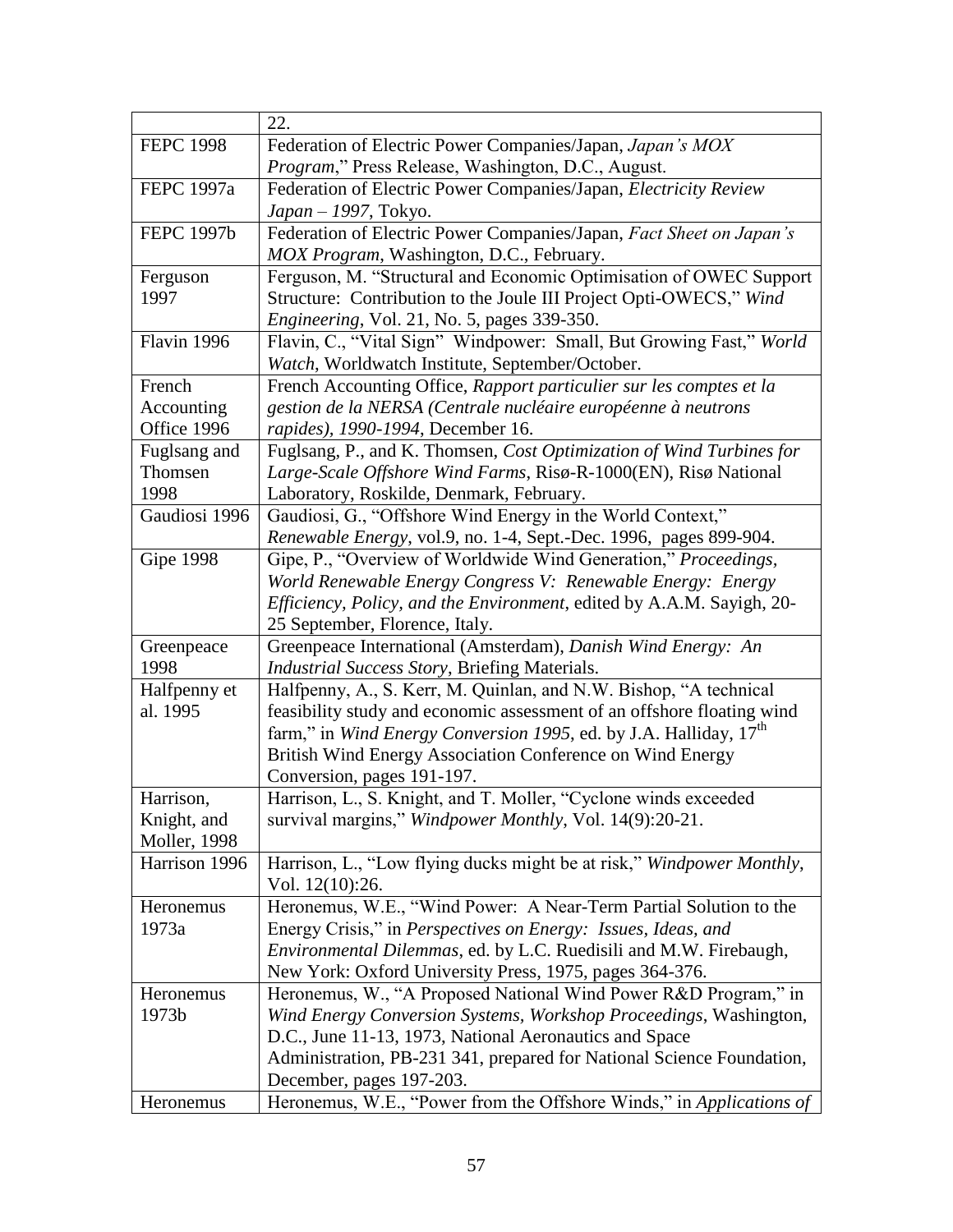| 1972               | Marine Technology to Human Needs, Preprints, 8 <sup>th</sup> Annual Conference |
|--------------------|--------------------------------------------------------------------------------|
|                    | and Exhibition, Marine Technology Society, Washington, D.C.,                   |
|                    | September 11-13, pages 435-466.                                                |
| <b>IEA 1998</b>    | International Energy Agency, IEA Wind Newsletter, Issue No. 12,                |
|                    | January.                                                                       |
| <b>IEA 1997</b>    | International Energy Agency, IEA R&D Wind Annual Report 1996,                  |
|                    | Chapter on Japan. [This chapter taken from the 1996 annual report,             |
|                    | presumably published in 1997. See IEA 1996 below for details.]                 |
| <b>IEA 1996</b>    | International Energy Agency, IEA R&D Wind Annual Report 1995,                  |
|                    | Executive Committee for the Implementing Agreement for Co-operation            |
|                    | in the Research and Development of Wind Turbine Systems, U.S.                  |
|                    | National Renewable Energy Laboratory; Golden, CO: March.                       |
| Iida 1999          | Iida, T., Senior Researcher, Dept. of Environmental & Social Policy            |
|                    | Studies, Japan Research Institute, Tokyo, personal communication,              |
|                    | January 5, 6, and 8.                                                           |
| <b>Iida 1998</b>   | Iida, T., "Greening of Electricity - A Japan Case," Presentation at The        |
|                    | Workshop on Sustainable and Peaceful Energy Future in Asia '98,                |
|                    | organized by Citizen's Nuclear Information Center (Tokyo) and Joint            |
|                    | Institute for a Sustainable Energy and Environmental Future (Seoul),           |
|                    | September 28-30, Hoam Guest House, Seoul, South Korea.                         |
| Japan Electric     | Japan Electric Power Survey Committee, 1998 Electric Power Survey -            |
| Power Survey       | 92 <sup>nd</sup> Semi-Annual Report, April 1, 1998, June.                      |
| Committee          |                                                                                |
| 1998               |                                                                                |
| <b>JEPIC 1997a</b> | Japan Electric Power Information Center, Electric Power Industry in            |
|                    | Japan 1997/98, Tokyo, Japan.                                                   |
| <b>JEPIC 1997b</b> | Japan Electric Power Information Center, Statistical Handbook 1997-98          |
|                    | - Electric Utility Industry in Japan, Tokyo, Japan.                            |
| Johansson et       | Johansson, Thomas B., Henry Kelly, Amulya K. N. Reddy, Robert H.               |
| al., eds. 1993     | Williams, Renewable Energy: Sources for Fuels and Electricity,                 |
|                    | Washington, D.C. : Island Press.                                               |
| Kajita 1999        | Kajita, Director of New Energy and Industrial Technology Development           |
|                    | Organization (NEDO) Washington, D.C. Office, personal                          |
|                    | communication, January 8.                                                      |
| Krohn 1998         | Krohn, S., Offshore Wind Energy: Full Speed Ahead, Danish Wind                 |
|                    | Turbine Manufacturers Association web page.                                    |
| Krohn 1997         | Krohn, S., "The Energy Balance of Modern Wind Turbines," Danish                |
|                    | Wind Turbine Manufacturers Association, Wind Power Note, No. 10,               |
|                    | December.                                                                      |
| Kühn and           | Kühn, M., and W.A.A.M Bierbooms, "Structural and Economic                      |
| <b>Bierbooms</b>   | Optimization of Bottom-Mounted Offshore Wind Energy Converters                 |
| 1996               | (Opti-OWECS): Overview and Results of the First Phase," Proceedings            |
|                    | of the European Wind Energy Conference 1996, Göteborg, Sweden, 20-             |
|                    | 24 May.                                                                        |
| Kühn et al.        | Kühn, M., W.A.A.M. Bierbooms, G.J.W. van Bussel, M.C. Ferguson, B.             |
| 1998               | Göransson, T.T. Cockerill, R. Harrison, L.A. Harland, J.H. Vugts, R.           |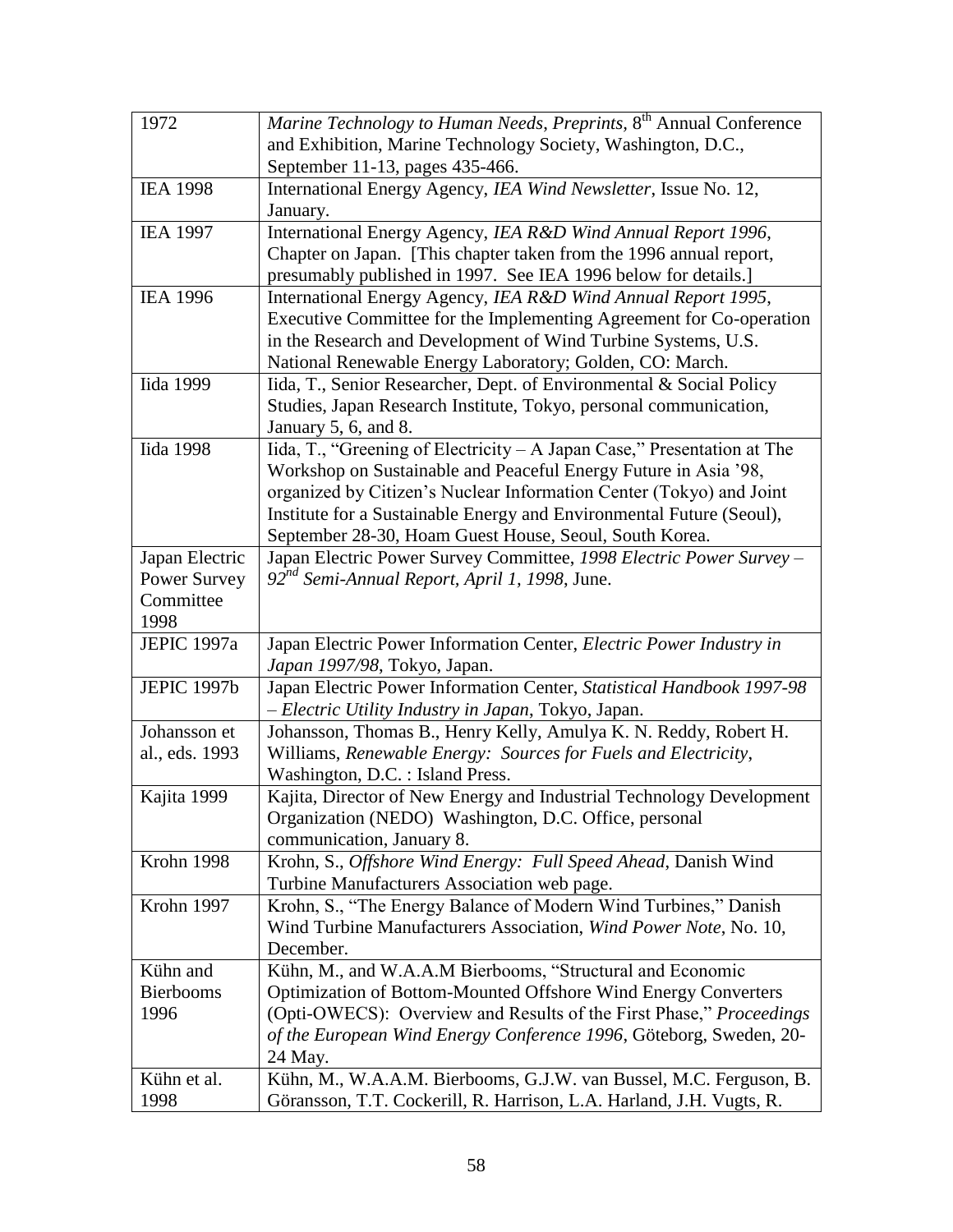|                  | Wiecherink, Structural and Economic Optimisaton of Bottom-Mounted                                                                     |
|------------------|---------------------------------------------------------------------------------------------------------------------------------------|
|                  | Offshore Wind Energy Converters: Executive Summary, Opti-OWECS                                                                        |
|                  | Final Report, Volume 0, EU Joule II Project JOR3-CT95-0087. Delft,                                                                    |
|                  | The Netherlands: Institute for Wind Energy, Delft University of                                                                       |
|                  | Technology, (IW-98139R), August.                                                                                                      |
| Kühn et al.      | Kuhn, M., W.A.A.M. Bierbooms, T.T. Cockerill, M. Ferguson, B.                                                                         |
| 1997             | Göransson, J.H. Vugts, Structural and Economic Optimization of                                                                        |
|                  | Offshore Wind Energy Converters: Overview of Second Phase of the                                                                      |
|                  | Joule III Project Opti-OWECS.                                                                                                         |
| Kühn et al.      | Kühn, M., T. Pauling, and S. Köhler, "Cost analysis and optimization of                                                               |
| 1996             | offshore wind farms," Proc.: European Union Wind Energy Conference                                                                    |
|                  | 96, Göteburg, Sweden, 20-24 May.                                                                                                      |
| Leventhal and    | Leventhal, P. and S. Dolley, "A Japanese Strategic Uranium Reserve: A                                                                 |
| Dolley 1994      | Safe and Economic Alternative to Plutonium," Science and Global                                                                       |
|                  | Security, Vol. 5, No. 1, pages 1-31.                                                                                                  |
| Leventhal        |                                                                                                                                       |
| 1992             | Leventhal, P., Testimony, Hearing on the Threat of North Korean<br>Proliferation Subcommittee on East Asian and Pacific Affairs, U.S. |
|                  |                                                                                                                                       |
| Lindley 1996     | Senate Committee on Foreign Relations, January 14.                                                                                    |
|                  | Lindley, D., "The Wind Energy Market in the U.K. and Ireland,"                                                                        |
|                  | Proceedings, American Wind Energy Association Windpower '96, June                                                                     |
|                  | 23-27, pages 67-76.                                                                                                                   |
| <b>MAFF 1998</b> | Ministry of Agriculture, Fisheries and Food, "Radioactive Contaminated                                                                |
|                  | Pigeons in Seascale village," Incidence surveillance report, 13 March.                                                                |
|                  | (www.maff.gov.uk/food/incid_1/bnfp23.htm)                                                                                             |
| Makhijani        | Makhijani, A., "Technical Aspects of the Use of Weapons Plutonium as                                                                  |
| 1997             | Reactor Fuel," Science for Democratic Action, Vol. 5, No. 4, Takoma                                                                   |
|                  | Park, MD : IEER Press, February.                                                                                                      |
| Makhijani        | Makhijani, A., "Plutonium as an Energy Source," Energy and Security,                                                                  |
| 1996             | No. 1, Takoma Park, MD : IEER Press.                                                                                                  |
| Makhijani and    | Makhijani, A., and S. Saleska, The Nuclear Power Deception: U.S.                                                                      |
| Saleska 1996     | Nuclear Mythology from Electricity 'Too Cheap to Meter' to 'Inherently                                                                |
|                  | Safe' Reactors, Takoma Park, MD : Institute for Energy and                                                                            |
|                  | Environmental Research, April.                                                                                                        |
| Mastuyama        | Matsuyama, K., New Energy and Industrial Technology Development                                                                       |
| 1999             | Organization (NEDO) Washington, D.C. Office, personal                                                                                 |
|                  | communication, January 6.                                                                                                             |
| <b>MITI/ANRE</b> | Ministry of International Trade and Industry, Agency of Natural                                                                       |
| 1998             | Resources and Energy, Long-term Outlook of Japanese Energy Supply                                                                     |
|                  | and Demand, Energy Policy Planning Division, June.                                                                                    |
| <b>MITI/ANRE</b> | Ministry of International Trade and Industry, Agency of Natural                                                                       |
| 1997             | Resources and Energy, Energy in Japan: Facts and Figures, August.                                                                     |
| Nagai,           | Nagai, H., I. Ushiyama, and Y. Ueno, "Feasibility Study of Offshore                                                                   |
| Ushiyama,        | Wind Power Generation in Japan," Proceedings of the 19 <sup>th</sup> Wind Energy                                                      |
| and Ueno         | Symposium of the Japan Wind Energy Association, Tokyo, November                                                                       |
| 1997             | 20-21, pages 128-131. [Citation in Japanese.]                                                                                         |
| Nakada 1995      | Nakada, K., "Wind Energy Generation: Industry Sector Analysis," US                                                                    |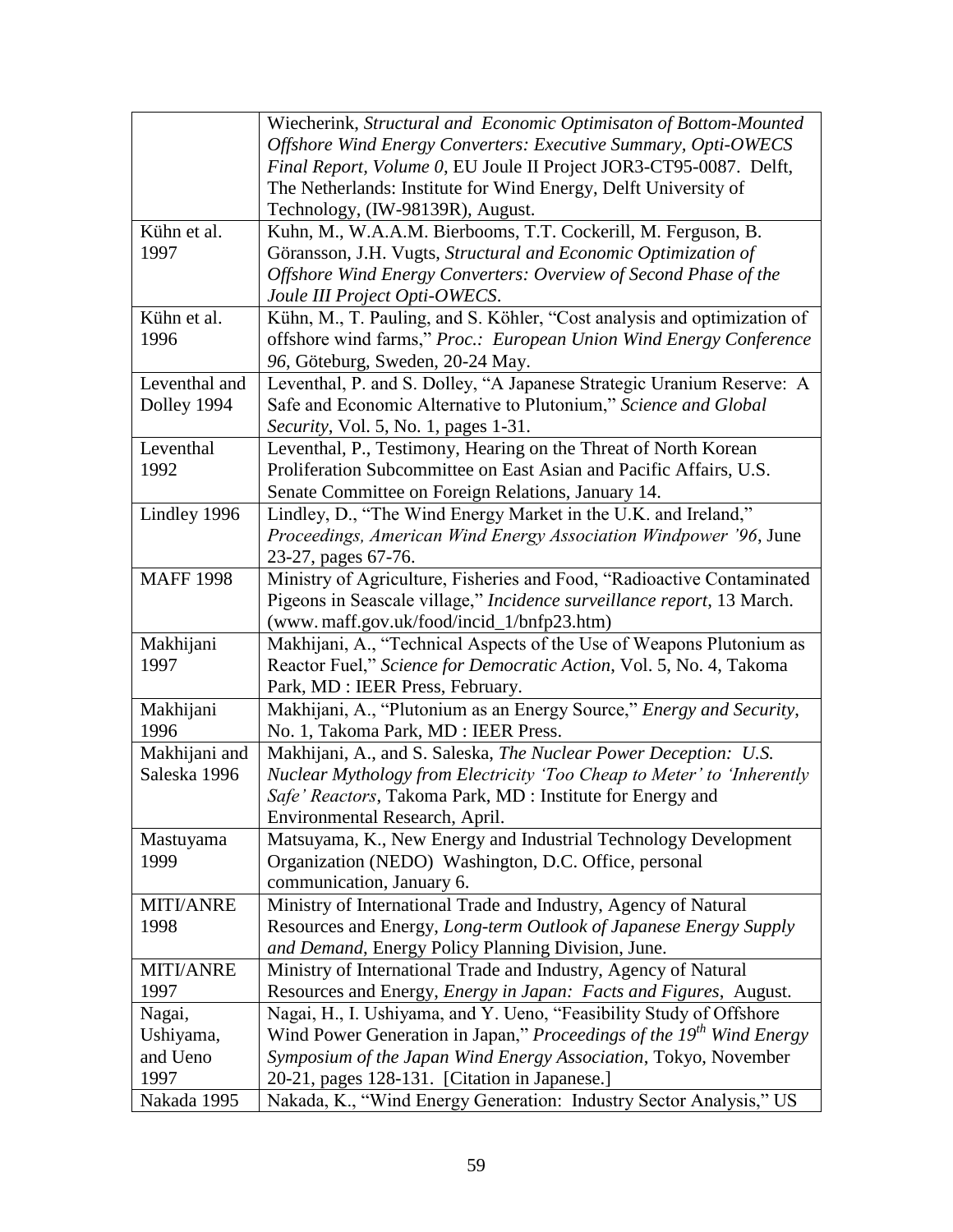|                     | & Foreign Commercial Service," July. [check www.gwjapan.com]          |
|---------------------|-----------------------------------------------------------------------|
| <b>NAS-NRC</b>      | National Research Council of the National Academy of Sciences,        |
| 1996                | Nuclear Wastes: Technologies for Separations and Transmutations,      |
|                     | Committee on Separations Technology and Transmutation Systems,        |
|                     | Board on Radioactive Waste Management, Commission on                  |
|                     | Geosciences, Environment, and Resources, National Research Council,   |
|                     | Washington, D.C.: National Academy Press.                             |
| <b>NAS 1995</b>     | National Academy of Sciences, Management and Disposition of Excess    |
|                     | Weapons Plutonium: Reactor-Related Options, Panel on Reactor-         |
|                     | Related Options for the Disposition of Excess Weapons Plutonium,      |
|                     | Committee on International Security and Arms Control, National        |
|                     | Academy of Sciences, Washington, D.C.: National Academy Press.        |
| <b>NEDO 1997</b>    | New Energy and Industrial Technology Development Organization,        |
|                     | "Development of Large-scale Wind Power Generation Systems, Solar      |
|                     | Energy Department, November.                                          |
| Northern            | Northern States Power Company, "NSP Names Zond as Wind Energy         |
| <b>States Power</b> | Supplier," Press Release, Minneapolis, MN: June 21.                   |
| 1995                |                                                                       |
| <b>NREL 1996</b>    | National Renewable Energy Laboratory, Wind Energy Information         |
|                     | Guide, produced for the U.S. Department of Energy, DOE/GO-10095-      |
|                     | 238 / DE96000474, Washington, D.C. April.                             |
| <b>NWCC 1997</b>    | National Wind Coordinating Committee, "Wind Energy Environmental      |
|                     | Issues," Wind Energy Series, No. 2, January.                          |
| <b>OECD 1998</b>    | Organization for Economic Cooperation and Development, "Main          |
|                     | Economic Indicators - Purchasing Power Parities," www.oecd.org        |
|                     | April.                                                                |
| <b>OTA 1995</b>     | U.S Congress, Office of Technology Assessment, Renewing Our Energy    |
|                     | Future, OTA-ETI-614, Washington, D.C.: U.S. Government Printing       |
|                     | Office, September.                                                    |
| <b>PNL 1991</b>     | Elliot, D.L., Windell, L.L., and Gower, G.L., An Assessment of the    |
|                     | Available Windy Land Area and Wind Energy Potential in the            |
|                     | Contiguous United States, Pacific Northwest Laboratory, PNL-7789 /    |
|                     | UC-261 / DE91-018887, Richland, WA, August.                           |
| <b>PNL 1987</b>     | Pacific Northwest Laboratory, Wind Energy Resource Atlas of the       |
|                     | United States, report prepared for the U.S. Department of Energy,     |
|                     | DOE/CH10094-4; DE86004442; UC Category:60; Golden, CO: March.         |
| <b>Rakow 1993</b>   | Rakow, S., "Wind Energy in California: A Decade of Progress," in      |
|                     | Windpower '93 Proceedings, San Francisco, CA, July 12-16,             |
|                     | Washington, D.C. : American Wind Energy Association                   |
| Rambøll 1997        | Birck, C., C. Gormsen, S. Lyngesen, J.L. Rasmussen, and H. Juhl,      |
|                     | "Cost-Efficient Foundation Structures for Large Offshore Wind Farms," |
|                     | paper presented at Offshore Wind Energy in Mediterranean and Other    |
|                     | European Seas Conference, La Maddealena (Sardinia), Italy, 10-11      |
|                     | April 1997, Virum Denmark: Rambøll, Hannemann or Højlund A/S.         |
| <b>REUTERS</b>      | Schmelz, A., "Norway Blames Britain for radiation in lobsters,"       |
| 1998                | REUTERS, Oslo: February 25.                                           |